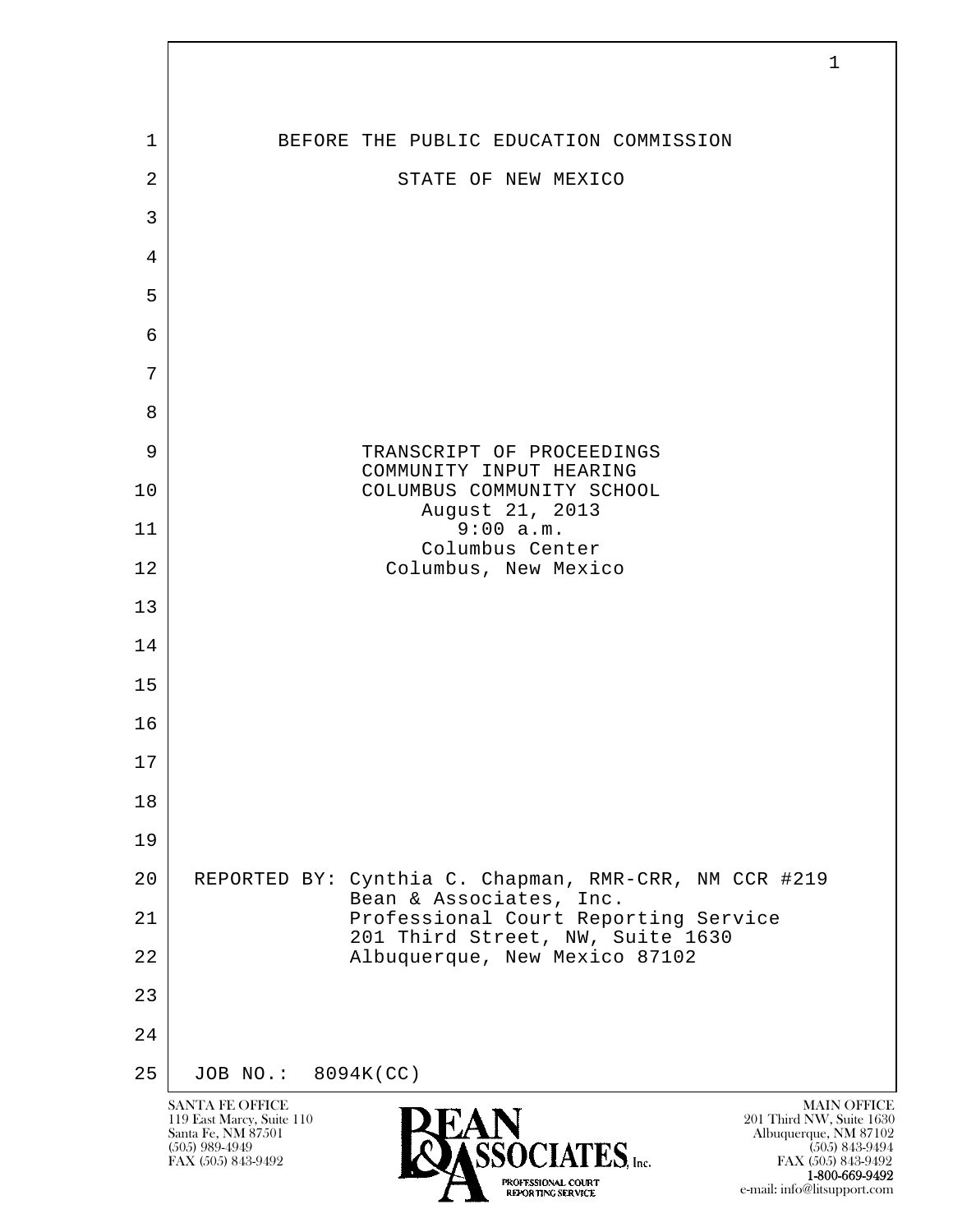| $\mathbf 1$    | A P P E A R A N C E S                                                  |
|----------------|------------------------------------------------------------------------|
| $\overline{a}$ | COMMISSIONERS:                                                         |
| 3              | MS. CAROLYN SHEARMAN, Chair                                            |
| $\overline{4}$ | MR. EUGENE GANT, Vice Chair<br>MR. JAMES CONYERS, Member               |
| 5              | MS. CARMIE TOULOUSE, Member<br>STAFF:                                  |
| 6              |                                                                        |
| 7              | MR. TONY GERLICZ, Director, Options for Parents<br>MR. BRAD RICHARDSON |
| 8              | INTERPRETER: MR. LOUIS LUNA                                            |
| 9              |                                                                        |
| 10             |                                                                        |
| 11             |                                                                        |
| 12             |                                                                        |
| 13             |                                                                        |
| 14             |                                                                        |
| 15             |                                                                        |
| 16             |                                                                        |
| $17\,$         |                                                                        |
| 18             |                                                                        |
| 19             |                                                                        |
| 20             |                                                                        |
| 21             |                                                                        |
| 22             |                                                                        |
| 23             |                                                                        |
| 24             |                                                                        |
| 25             |                                                                        |



 $\overline{2}$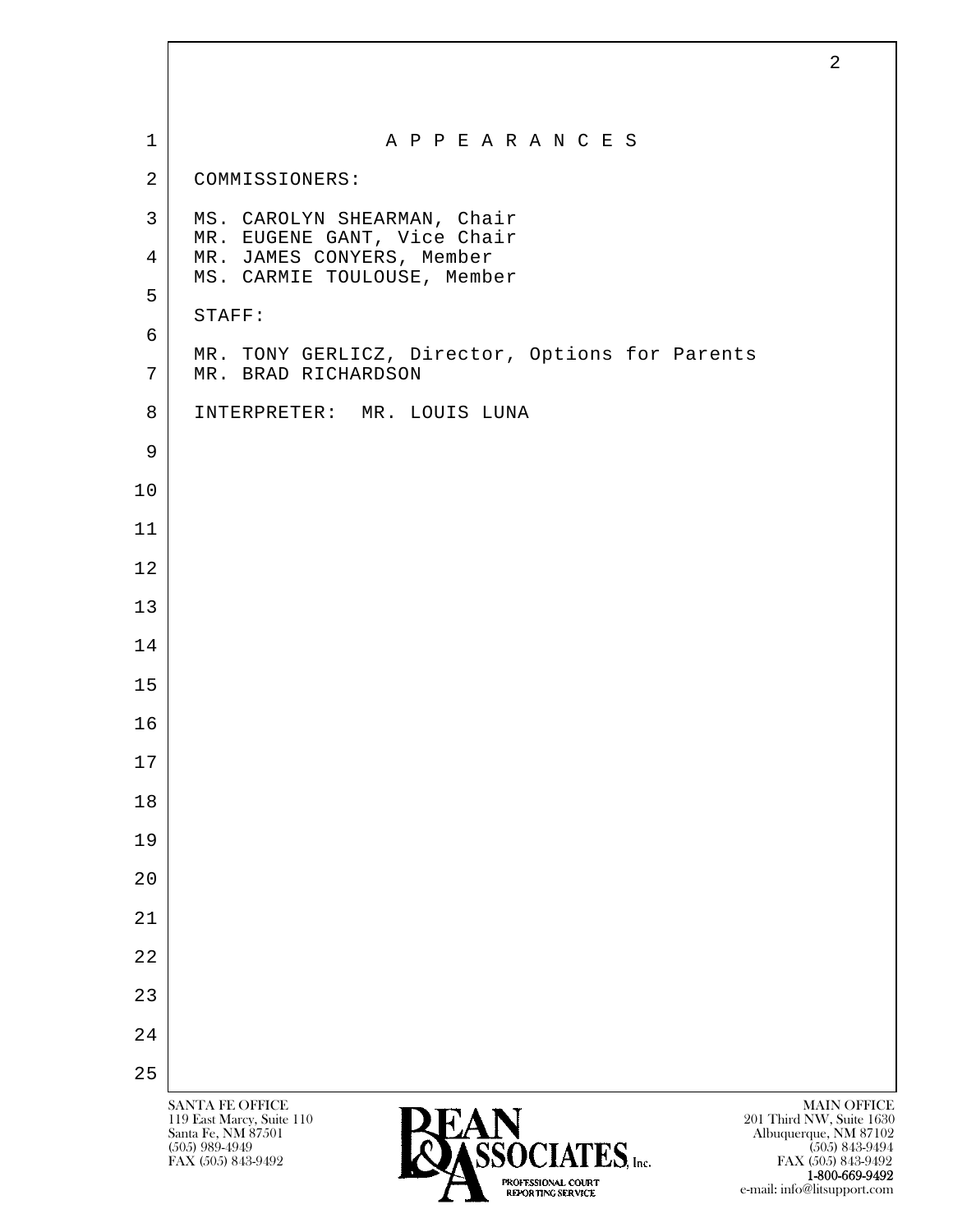| THE CHAIR: Ladies and gentlemen, good<br>$\mathbf{1}$     |  |
|-----------------------------------------------------------|--|
| 2<br>morning. By my computer clock, it's 9:00 a.m. Let    |  |
| 3<br>me just let you all be aware that we do not have     |  |
| microphones to use this time. So if you would like<br>4   |  |
| to move up closer to the front of the room so you<br>5    |  |
| can hear better, that might work better for you. We<br>6  |  |
| 7<br>will try to raise our voices as much as possible.    |  |
| But we certainly want everyone to be able to hear.<br>8   |  |
| 9<br>So, please move closer to the front, if you would    |  |
| 10<br>like to.                                            |  |
| 11<br>I call back into session this hearing of            |  |
| 12<br>the New Mexico Public Education Commission. I will  |  |
| 13<br>ask Vice Chair Gant -- pardon me -- yes, Vice Chair |  |
| Gant -- for roll call.<br>14                              |  |
| 15<br>COMMISSIONER GANT: Commissioner Toulouse.           |  |
| 16<br>COMMISSIONER TOULOUSE: Present.                     |  |
| COMMISSIONER GANT: Commissioner Conyers.<br>17            |  |
| 18<br>COMMISSIONER CONYERS: Here.                         |  |
| 19<br>COMMISSIONER GANT: Commissioner Shearman.           |  |
| 20<br>THE CHAIR:<br>Here.                                 |  |
| 21<br>COMMISSIONER GANT: Commissioner Gant                |  |
| 22<br>You have enough people.<br>here.                    |  |
| 23<br>THE CHAIR: Thank you. I will ask                    |  |
| Commissioner Gant to lead us in the Pledge of<br>24       |  |
| Allegiance and the Salute to the New Mexico Flag.<br>25   |  |

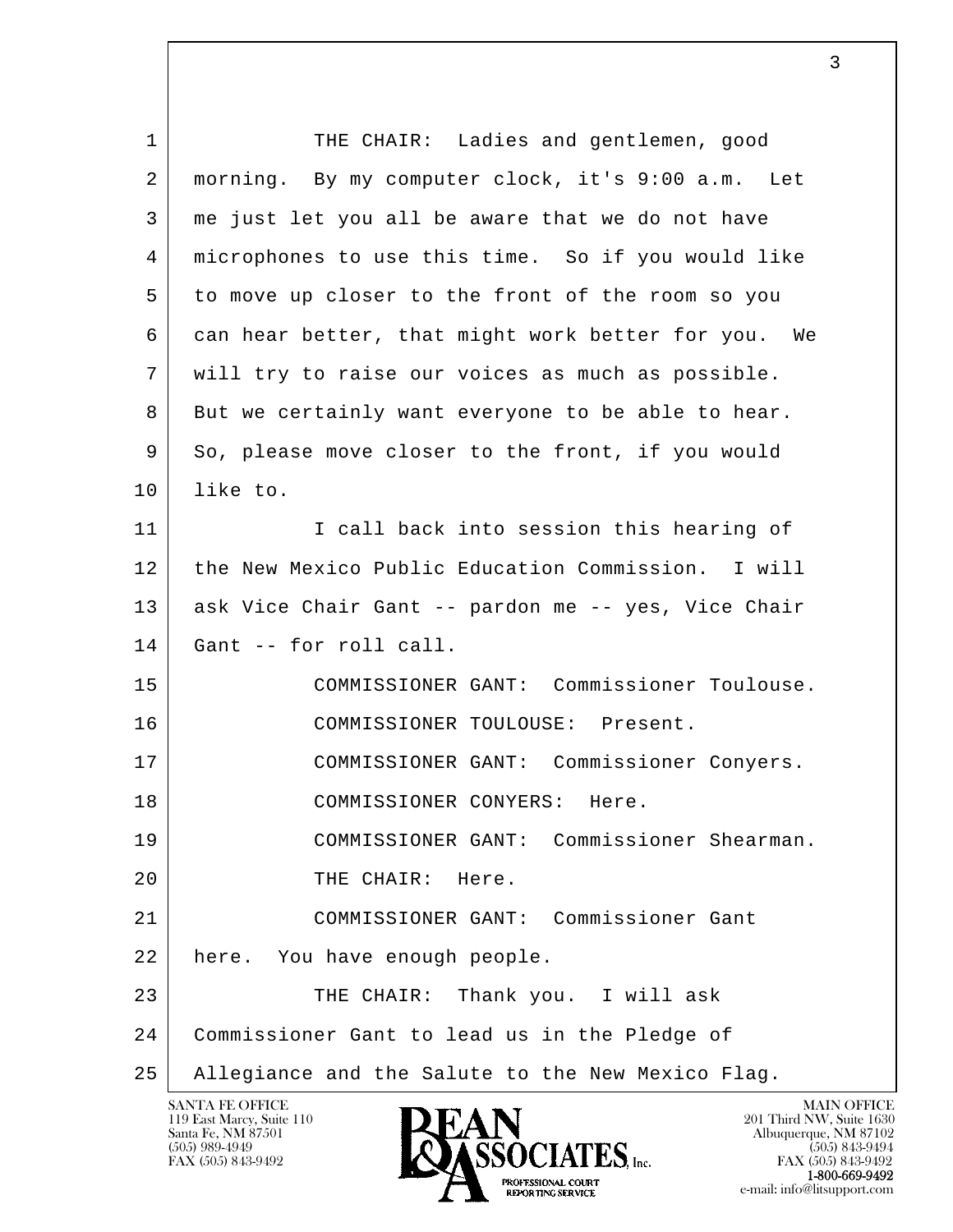l  $\overline{\phantom{a}}$  1 (Pledge of Allegiance and Salute to the 2 New Mexico Flag conducted.) 3 THE CHAIR: Thank you. I would also like 4 to thank the community of Columbus for their 5 hospitality this morning. The coffee and the 6 doughnuts certainly were welcome this early cool 7 morning, and we appreciate your hospitality, and we 8 are glad to be here. 9 Commissioners, we need to approve the 10 | agenda. May I hear a motion? 11 COMMISSIONER GANT: So moved. 12 COMMISSIONER TOULOUSE: Second. 13 THE CHAIR: Moved and seconded to approve 14 the agenda. All in favor, please say "Aye." 15 (Commissioners so indicate.) 16 THE CHAIR: Any opposed, same sign? 17 Thank you. We'll move, next, to the 18 public hearing. And let me get this information out 19 to everyone. 20 This meeting is being conducted pursuant 21 to New Mexico Statutes Annotated, Title 22, 22 Section 8B-6J 2009. The purpose of these community 23 input hearings that will be held from August 19 24 through August 21, 2013, is to obtain information 25 from the applicant and to receive community input to

119 East Marcy, Suite 110<br>Santa Fe, NM 87501

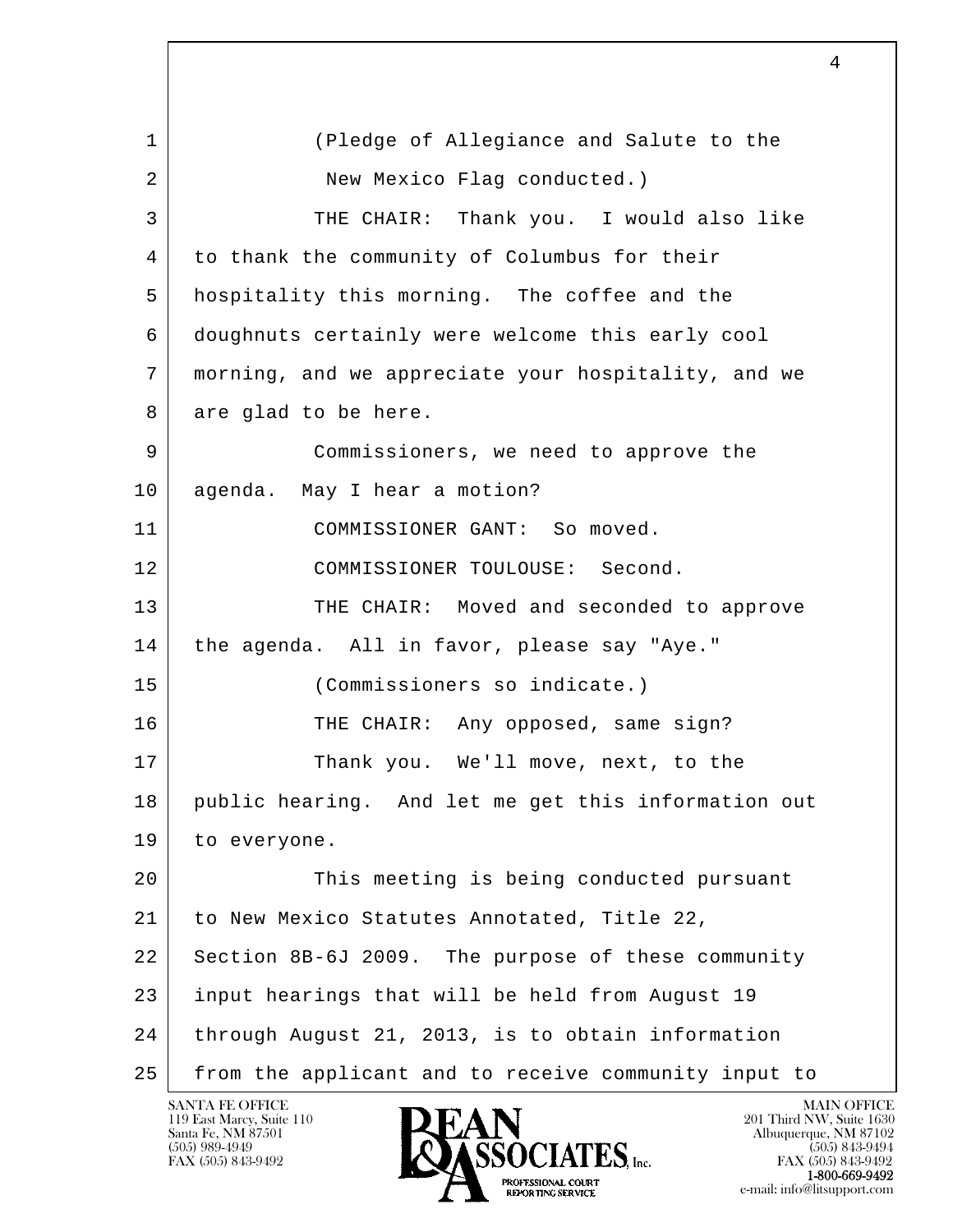l  $\overline{\phantom{a}}$  1 assist the Public Education Commission in its 2 decision whether to grant the proposed charter 3 applications. According to this section of the law, 4 the Commission may appoint a subcommittee of no 5 fewer than three members to hold a public hearing. 6 **According to law, these hearings are being**  7 transcribed by a professional court reporter. The 8 total time allocated to each application is 9 90 minutes, which will be timed to ensure an 10 equitable opportunity to present applications. And 11 | Brad will be our official timer today. 12 During the hearing, the Commission will 13 allow for community input about the charter 14 application. The time for public comments will be 15 limited to 20 minutes. If you wish to speak 16 regarding the application, please sign in, and we 17 ask that that be done at least 15 minutes before the 18 presentation begins. However, I believe the sign-in 19 sheet is still back on the table. So, if you wish 20 to sign in, please do. 21 Please be sure that you indicate on the 22 sign-up sheet whether you are in opposition or 23 support of the charter school. The Commission 24 Chair, based on the number of requests to comment, 25 will allocate time to those wishing to speak. If

119 East Marcy, Suite 110<br>Santa Fe, NM 87501

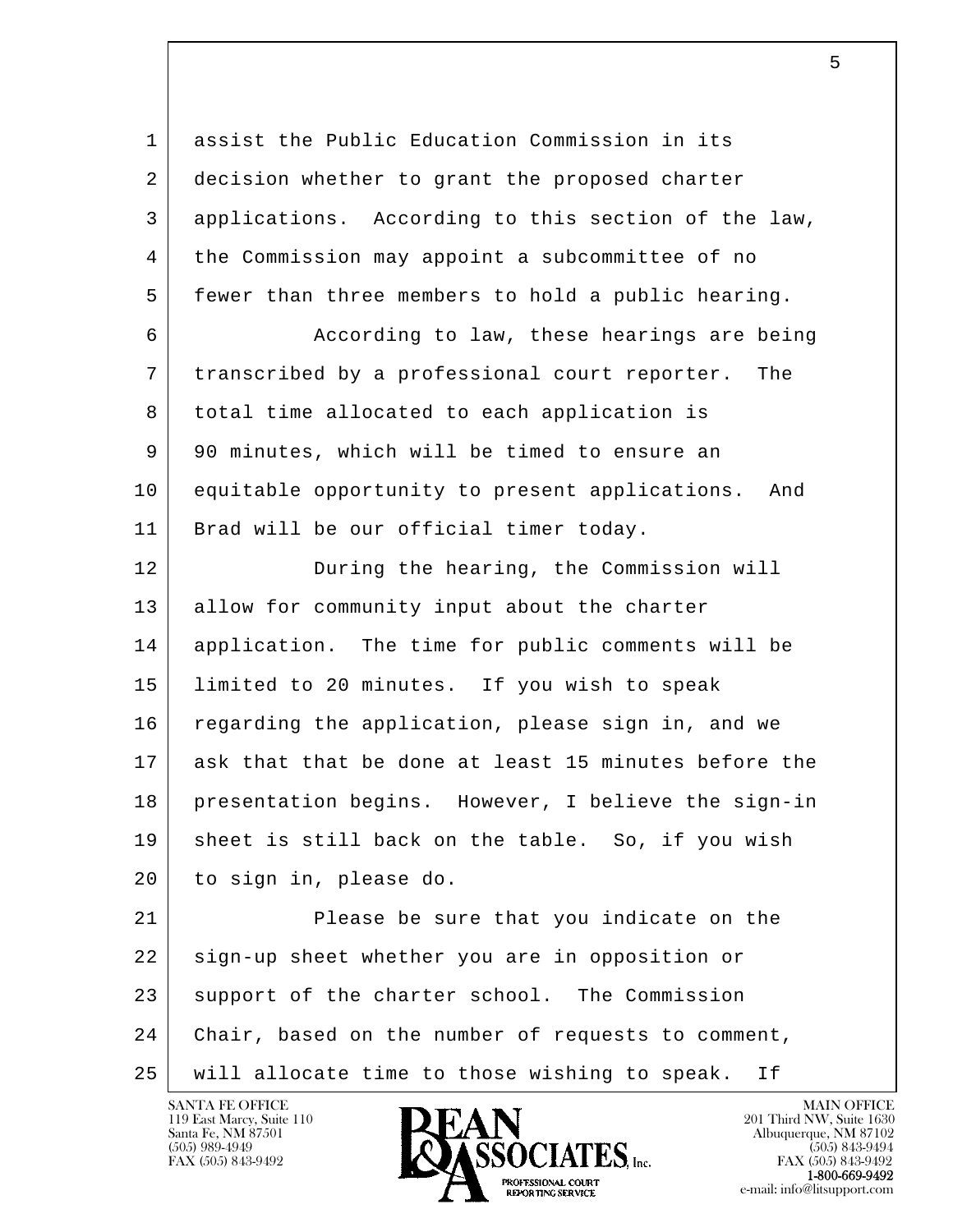1 there are a large number of supporters or opponents, 2 they are asked to select a speaker to represent 3 common opinions. We will try to allocate an 4 equitable amount of time to represent the community 5 accurately.

 6 The Commission will follow this process 7 | for each community input hearing:

8 The Commission will ask each applicant or 9 group to present at the table in front. And I 10 appreciate your already being there. They will be 11 given 20 minutes to present their application in the 12 manner they deem appropriate. The Commission will 13 | not accept any written documentation from the 14 applicant, but the applicant may use demonstrative 15 exhibits to describe their school, if necessary. 16 However, the setup time for exhibits and so forth 17 will be included in the 20 minutes.

l  $\overline{\phantom{a}}$ 18 Following the applicant's presentation, 19 | the local school district representatives, which 20 includes superintendent, administrators, and board 21 members, will be given ten minutes to comment. 22 Subsequently, the Commission will allow 23 20 minutes for public comment, as described above. 24 Finally, the Commission will be given 40 25 minutes to ask questions of the applicant.

119 East Marcy, Suite 110<br>Santa Fe, NM 87501



FAX (505) 843-9492<br>**1-800-669-9492**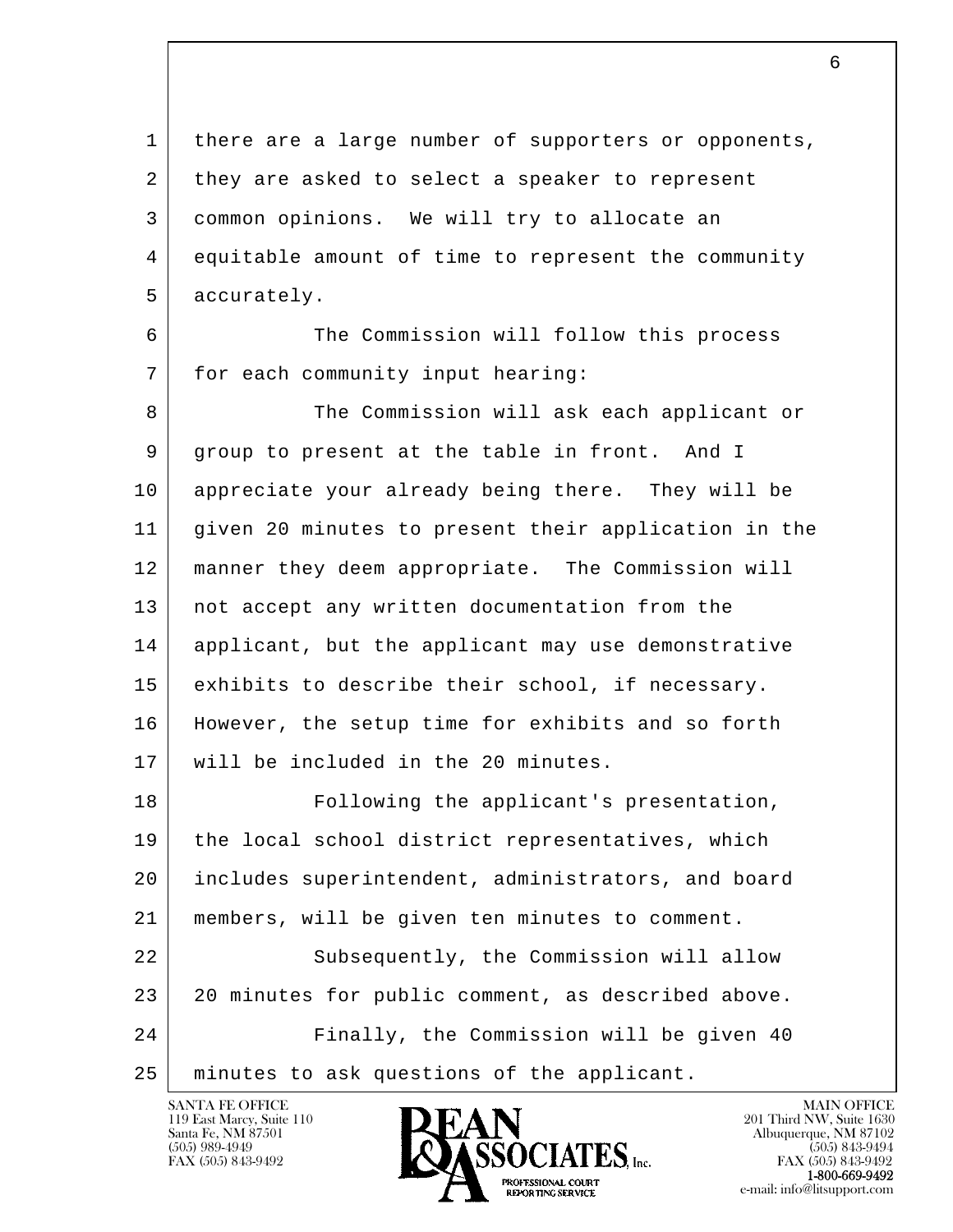| 1  | Commissioners, are we ready to begin?                 |
|----|-------------------------------------------------------|
| 2  | COMMISSIONER GANT: Yes.                               |
| 3  | COMMISSIONER TOULOUSE: Yes, ma'am.                    |
| 4  | THE CHAIR: Thank you very much. Columbus              |
| 5  | Charter School, please come forward, as you already   |
| 6  | are. For the record, please state the name of your    |
| 7  | school, the names of the founders of the school, and  |
| 8  | any other person who is here today on behalf of your  |
| 9  | school. You will have 20 minutes to present           |
| 10 | information about your application. And the           |
| 11 | 20 minutes will begin after you introduce             |
| 12 | yourselves.                                           |
| 13 | MR. SKINNER: Okay. Thank you. We want                 |
| 14 | to welcome the Commission and welcome the Charter     |
| 15 | School Division for coming to Columbus. I want        |
| 16 | to -- the name of our school is Columbus Community    |
| 17 | School. The founders are Jack Long and myself,        |
| 18 | Philip Skinner. And a couple of others representing   |
| 19 | us this morning are some of our Board members.<br>And |
| 20 | I just would like to recognize them. Fred Williams,   |
| 21 | if you would stand. Diane Cook is here. She's in      |
| 22 | the back.                                             |
| 23 | And am I missing -- am I missing any of               |
| 24 | the other Board members that are here this morning?   |
| 25 | MR. LONG:<br>This one.                                |

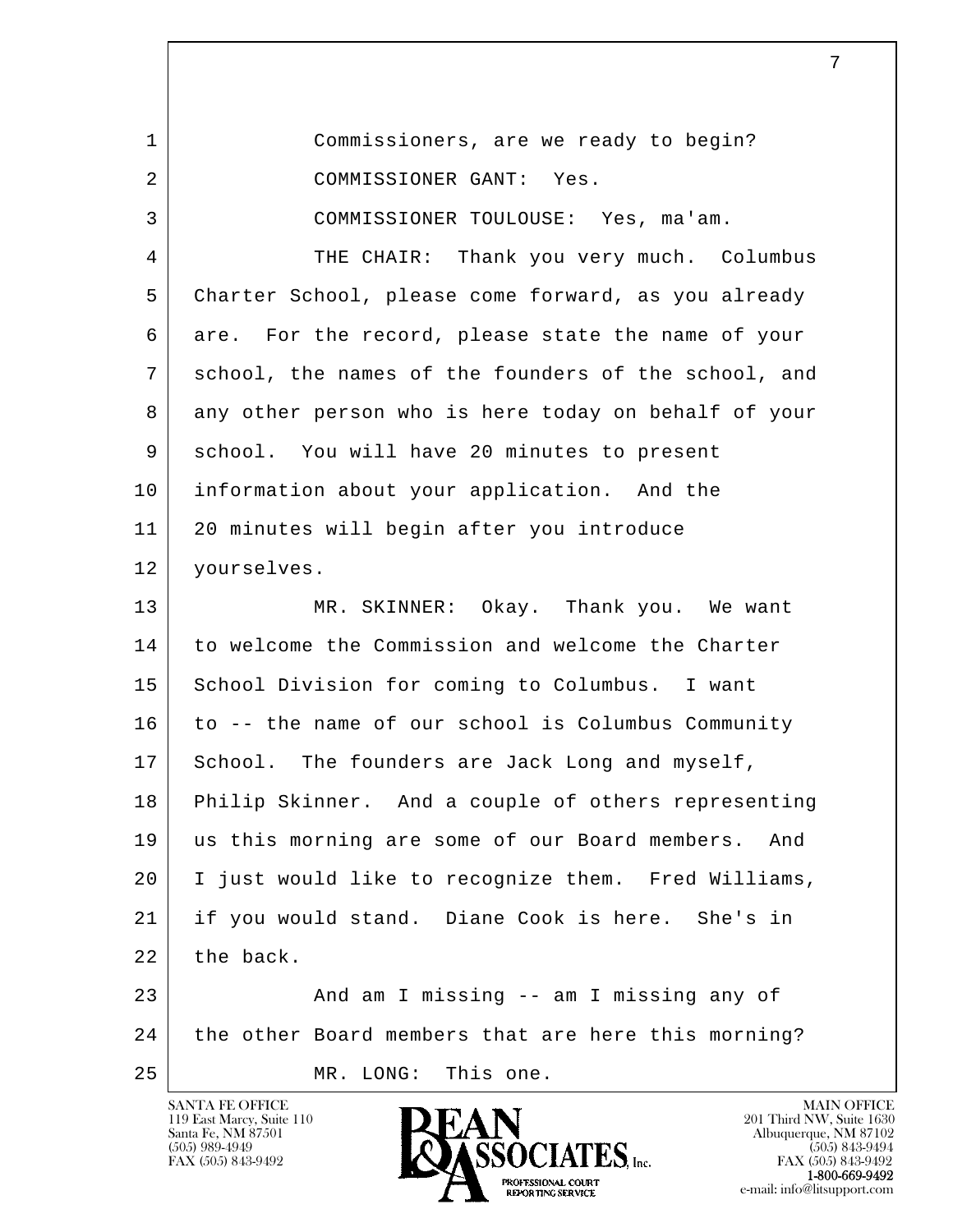l  $\overline{\phantom{a}}$  1 MR. SKINNER: And Jack Long is a Board 2 | member also. I am not a proposed Board member. I 3 am just one of the founders. 4 I'm just going to step over here so that 5 I -- everybody can hear me, if it's okay with you. 6 THE REPORTER: That's fine with me. 7 MR. SKINNER: Again, thank everybody in 8 the audience for coming. We appreciate that, and we 9 appreciate the support of --10 THE CHAIR: Pardon me for interrupting 11 you. I meant to ask everyone. Please turn off your 12 electronic devices so we don't have anything ringing 13 in the middle of presentations. I apologize. Thank 14 you. 15 MR. SKINNER: That's okay. There are lot 16 of reasons -- this is our third year attempting a 17 | charter school here in Columbus. And there are lots 18 of reasons to deny a charter school here. And I'm 19 just going to go through a few of those reasons that 20 you might want to deny a school here. 21 And Jack and I are the founders. We're 22 not professional educators. And all of the work 23 that we do is volunteer. We pay everything out of 24 our own pocket to -- to work on the charter school 25 here and to attend meetings and trainings in

119 East Marcy, Suite 110<br>Santa Fe, NM 87501

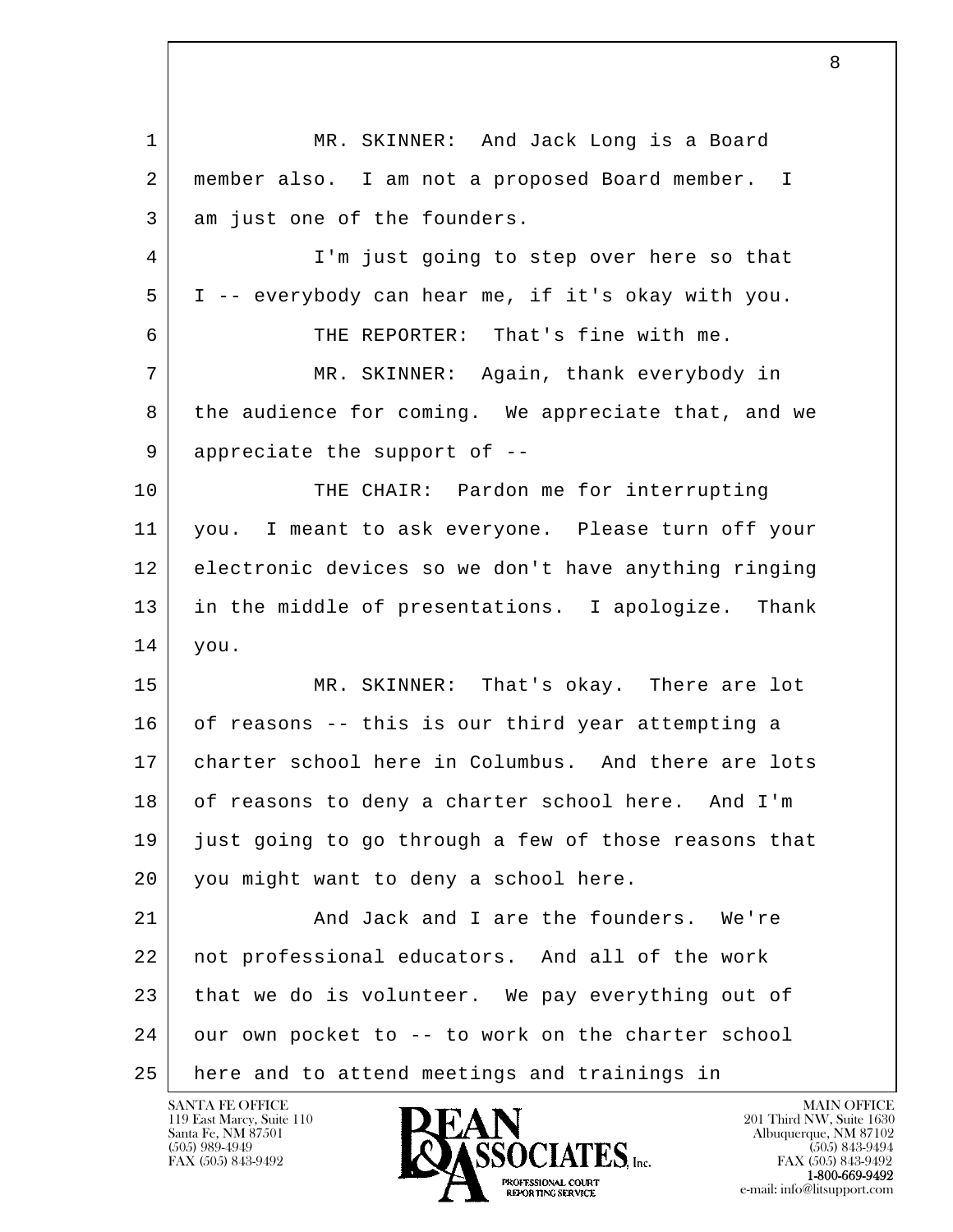1 Albuquerque.

| 2  | Our electric company, for example, is in             |
|----|------------------------------------------------------|
| 3  | Deming. Ninety-six percent of our children qualify   |
| 4  | for free lunch here in Columbus. Our phone company   |
| 5  | is in Arizona. Fifty-seven percent of our families   |
| 6  | are at or below the poverty level. Our school board  |
| 7  | and administration are from Deming.                  |
| 8  | Our health-care provider, which is located           |
| 9  | over here, is from Hatch. We've not had a high       |
| 10 | school in Deming -- in Columbus, I'm sorry -- for    |
| 11 | over 60 years, we've not had a high school here.     |
| 12 | Our Catholic church here, which is well              |
| 13 | attended, is a mission from the Deming church. The   |
| 14 | county seat is in Deming. Our unemployment rate      |
| 15 | here in Columbus is consistently at 20 percent or    |
| 16 | more. And we are the poorest county in the state of  |
| 17 | New Mexico.                                          |
| 18 | I bring up these things to show you                  |
| 19 | that -- that every community needs an anchor, needs  |
| 20 | a base in which to grow itself out of poverty, if we |
| 21 | believe that education and poverty and economic      |
| 22 | development are integrally linked together, okay?    |
| 23 | And so our present school administration would say   |
| 24 | that we don't do well scholastically down here       |
| 25 | because we're a poverty community.                   |

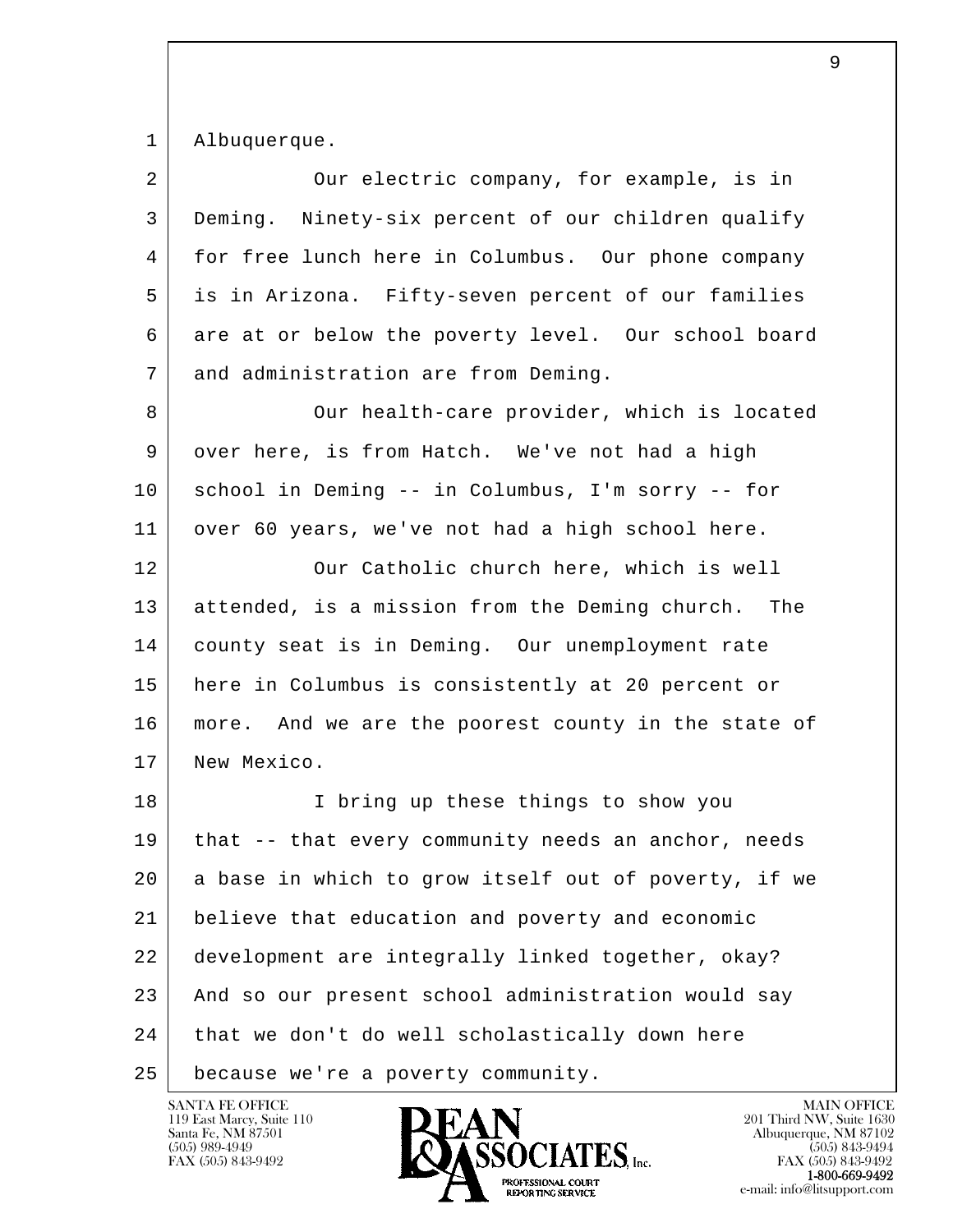l  $\overline{\phantom{a}}$ 1 | And, so, we keep going around in this 2 vicious cycle. And, so, we are looking to do a 3 charter school down here so we can provide our 4 students with a better education, and, through 5 providing a better education, eliminate the poverty 6 that's in our community. And thank you for the 7 | opportunity to address this. 8 THE CHAIR: Thank you. Mr. Long? 9 MR. LONG: Our program is -- we call it 10 STEM, Science, Technology, Energy, and Math, and 11 | curriculum-based. And it's also project-based; 12 project-based, because, in a project curriculum, 13 students know why they're learning what they're 14 learning. 15 Our emphasis here is on our local 16 resources. We have probably as much sun as anybody 17 in the United States here in southern Luna County in 18 Columbus. We have an abundance of -- of -- of 19 material to build adobe houses. More than half the 20 population of the world live in adobe houses. I 21 have an adobe house that I built. I don't use 22 central -- I don't use coolers; I don't use central 23 heating. It saves on all my -- I have no utility 24 bills. So, if you were to ask me to prove where I 25 live with a utility bill, there's no way I could

119 East Marcy, Suite 110<br>Santa Fe, NM 87501

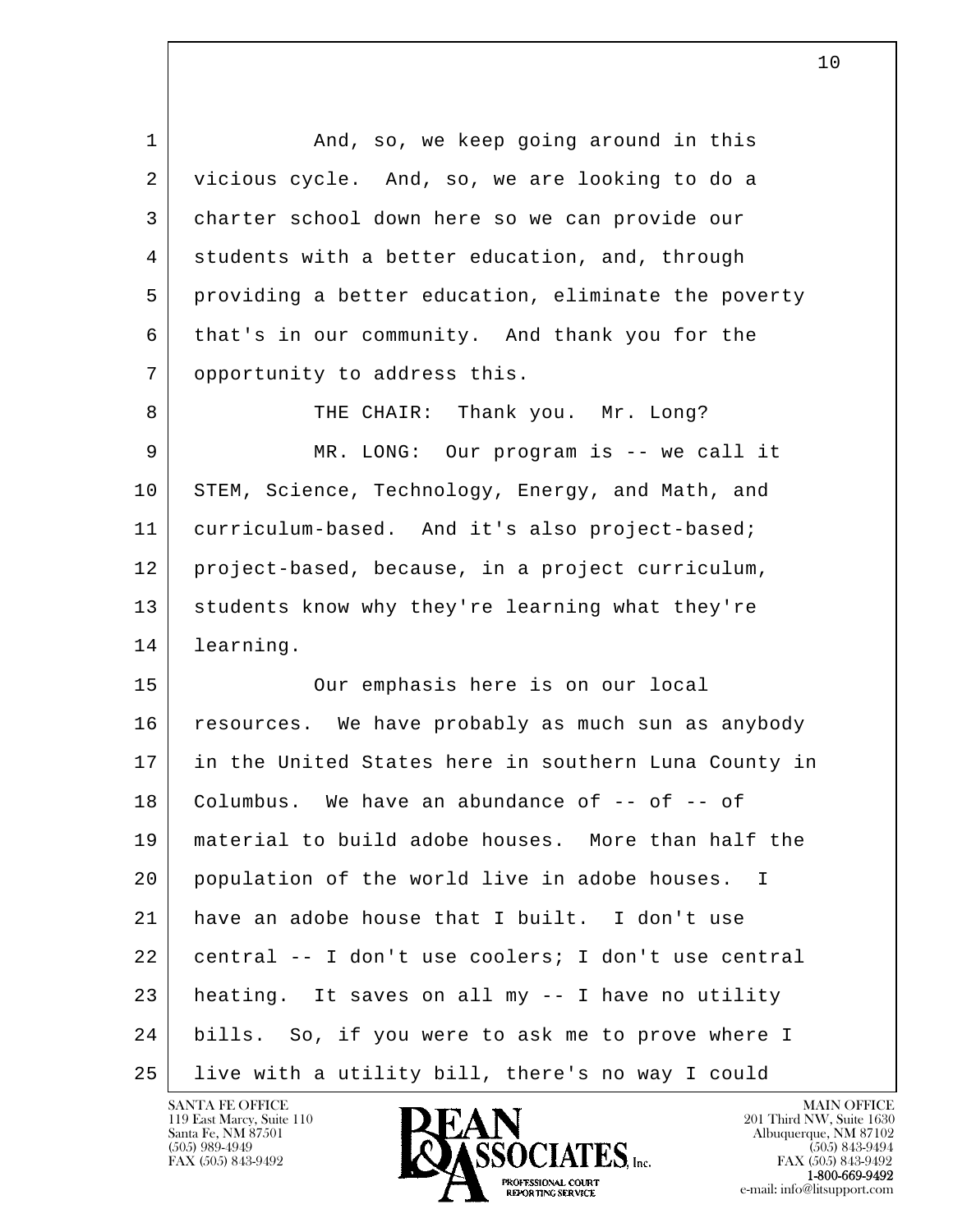1 prove where I live.

| $\overline{2}$ | This is important. These savings on these           |
|----------------|-----------------------------------------------------|
| 3              | types of issues for -- as we -- because we link     |
| 4              | community development with education. We say that   |
| 5              | if a person isn't educated, a person doesn't have   |
| 6              | the opportunities that others have that are         |
| 7              | educated.                                           |
| 8              | Another part of our curriculum is that of           |
| 9              | what's called "dual language." Dual language is     |
| 10             | recognized as a very efficient way for students to  |
| 11             | learn both languages on the border. Our students    |
| 12             | will speak -- half the school will be -- half the   |
| 13             | class periods will be in Spanish without            |
| 14             | translation; the other half will be in English.     |
| 15             | Any of our students who lack in English --          |
| 16             | because that's one of the concerns in this          |
| 17             | community, the lack of English of the students      |
| 18             | learning English. Any students that lack English in |
| 19             | our community will be -- we will concentrate on     |
| 20             | bringing them up to the level that they should be.  |
| 21             | But the economic development is a very              |
| 22             | important part of our project.                      |
| 23             | Project learning is -- is -- some people            |
| 24             | kind of think we're kind of vocationally oriented.  |
| 25             | We're not vocationally oriented. We don't want --   |

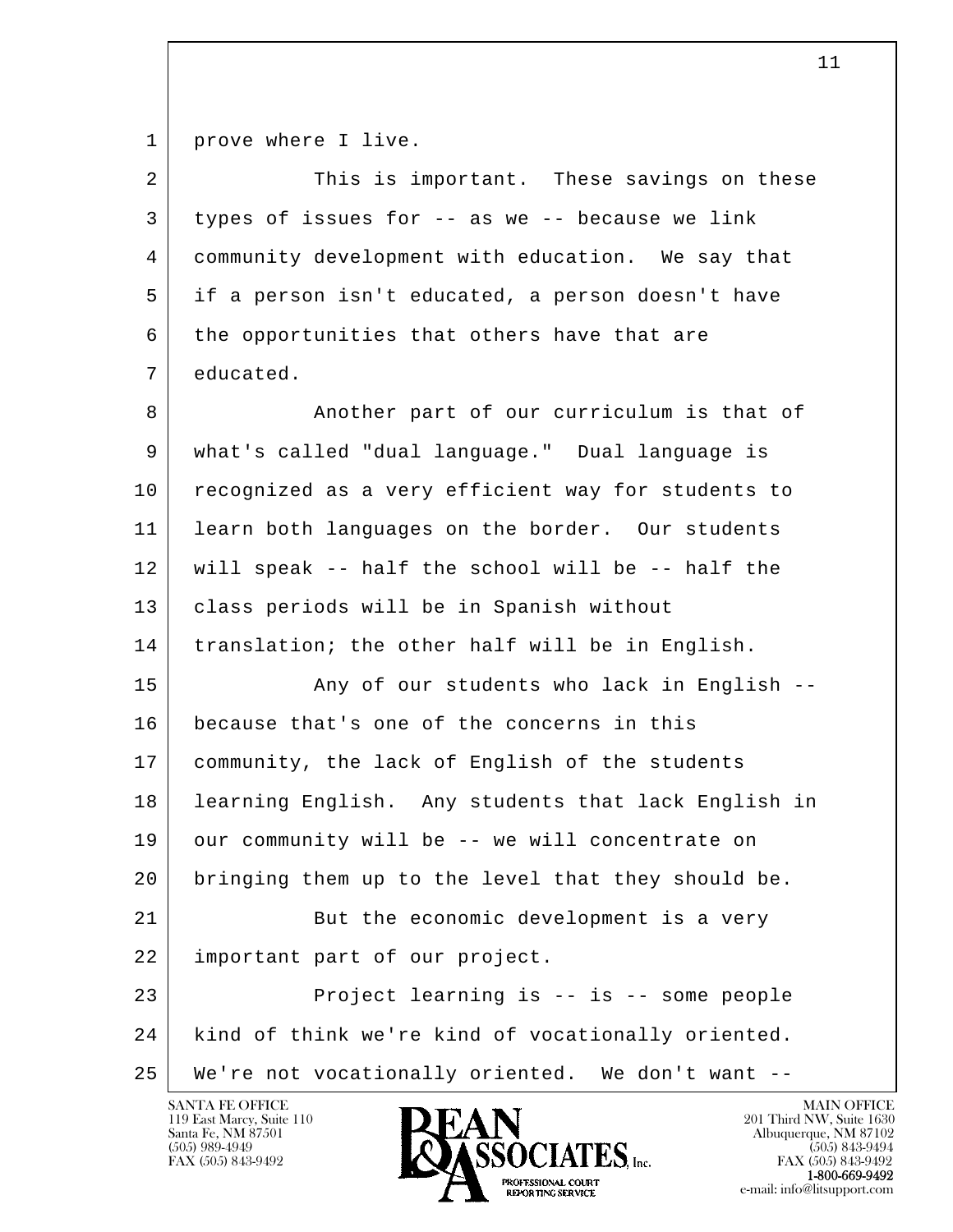1 our students will learn, say, for building design, 2 the history of building with rammed earth and with 3 adobe, using all the integrated academic subjects. 4 And, so, our -- our goal is academics; it's not 5 vocational.

 6 We had a criticism that we didn't require 7 that our -- our head administrator be expert in 8 these areas. We want our head administrator to be 9 expert in education. We want them to be 10 compassionate. The other technical stuff is -- we 11 have those experiences in our community. Because we 12 intend to incorporate community skills in our 13 program.

14 But our program is really academically 15 based. We're interested that our students can read 16 well; they can talk. One of the projects requires 17 that the students give presentations to the 18 community, as well as to class and the school. So 19 each student will be required to be able to give 20 presentations.

l  $\overline{\phantom{a}}$ 21 As Phil said, this is our third year. We 22 hope we don't have to go another year, but we're 23 prepared to go another year. We've been attempting 24 to get schools down here for well over 20 years. We 25 tried -- our first -- one of our first attempts was

119 East Marcy, Suite 110<br>Santa Fe, NM 87501



FAX (505) 843-9492<br>**1-800-669-9492**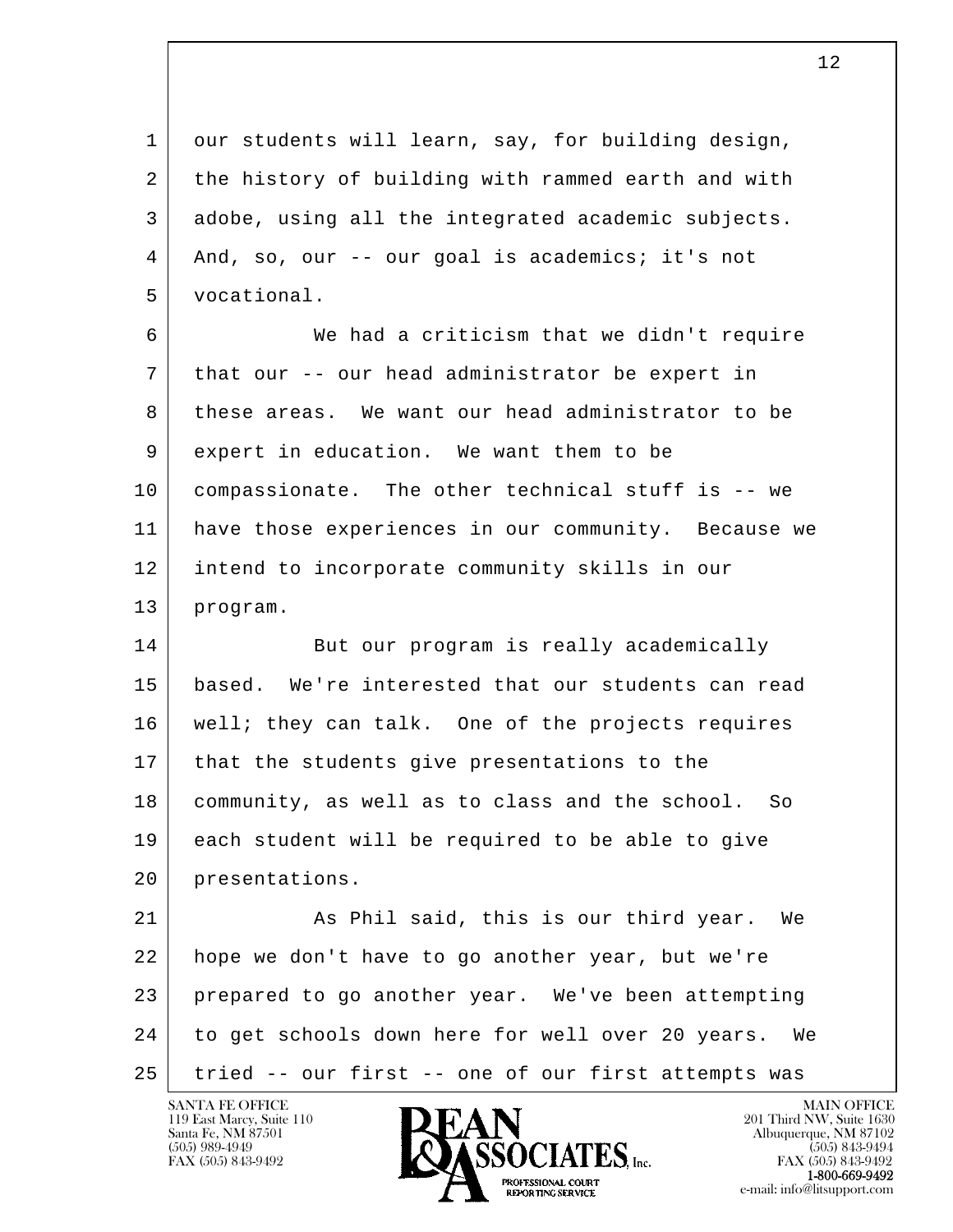l  $\overline{\phantom{a}}$ SANTA FE OFFICE MAIN OFFICE MAIN OFFICE MAIN OFFICE MAIN OFFICE 1 to get an independent school district. The State 2 allows communities to apply for independent school 3 districts. So that was our first attempt. 4 In those days, the people who went before 5 you were called the "State School Board," and they 6 came down, and they decided that, yes, we needed a 7 | school here, but we weren't ready. 8 We're telling you now that we think we're 9 ready, and we hope that we can get your approval on 10 a charter school here in Columbus. Thank you. 11 THE CHAIR: Thank you. We'll now move to 12 comments by the local school district. And, if you 13 gentleman would like to vacate your table, we'll ask 14 representatives from the school district to come 15 forward. 16 MS. MOORE: Good morning, and thank you. 17 Harvielee Moore, Superintendent of the Deming Public 18 Schools. I'll ask Mrs. Mary Lou Cameron to come 19 | forward and sit with me, if that's okay. 20 I'll just come up and introduce myself to 21 | the audience. If I have just a few minutes, I'm 22 | going to do it quickly. 23 THE CHAIR: Okay. 24 MS. MOORE: (Spoken Spanish.) It is a 25 pleasure to visit with you and to be able to talk

119 East Marcy, Suite 110<br>Santa Fe, NM 87501

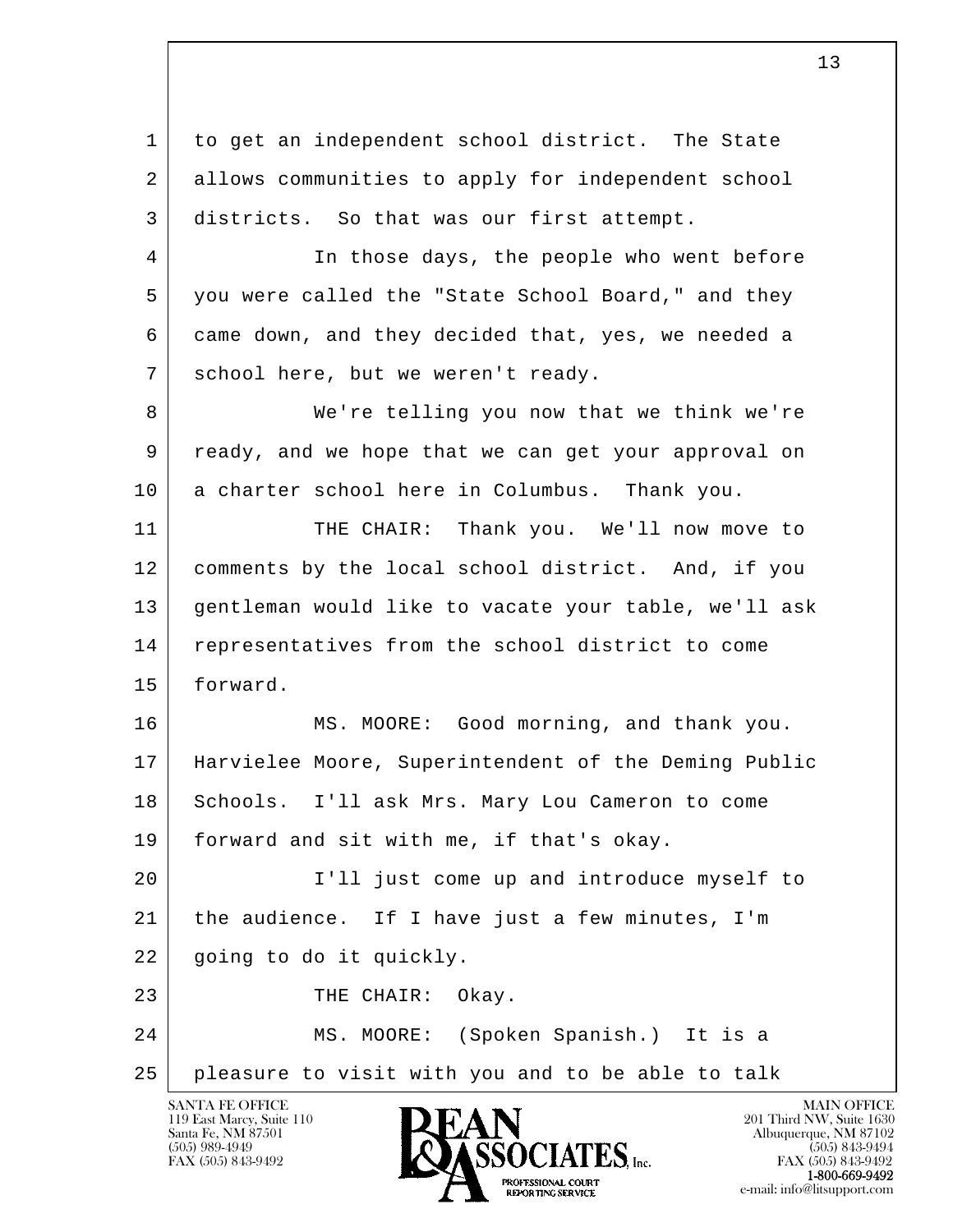l  $\overline{\phantom{a}}$  1 about our schools and our designs that we have for 2 | these students. It's nice too see you all here. 3 Appreciate being part of the community; always have, 4 and will continue to do so. Very proud of your 5 students; very proud of your children. Would like 6 to, at this time, introduce Mr. Ron Wolfe, one of 7 our new Board members. Thank you for being here, 8 Ron. It's a pleasure to see you here. 9 And we do have a few of our 10 administrators, the principal of the school and 11 others, if you need to call on them. 12 At this time, let me just say that Deming 13 Public Schools is a stable district -- I'll just 14 stand -- is a stable district, pre-K through 15 post-high school. We have increased the numbers of 16 students graduating to 74.8 percent. In an 17 impoverished area, that is considered to be 18 | significant. Our dropout rate is down to 19 2.8 percent. We're very proud of that. Our truancy 20 rate has gone down 15 percent since last year. 21 We've worked on that consistently and will continue  $22$  to do so. 23 We have more first-generation students 24 going to post-high school than ever before in the 25 history of Deming Public Schools. They are

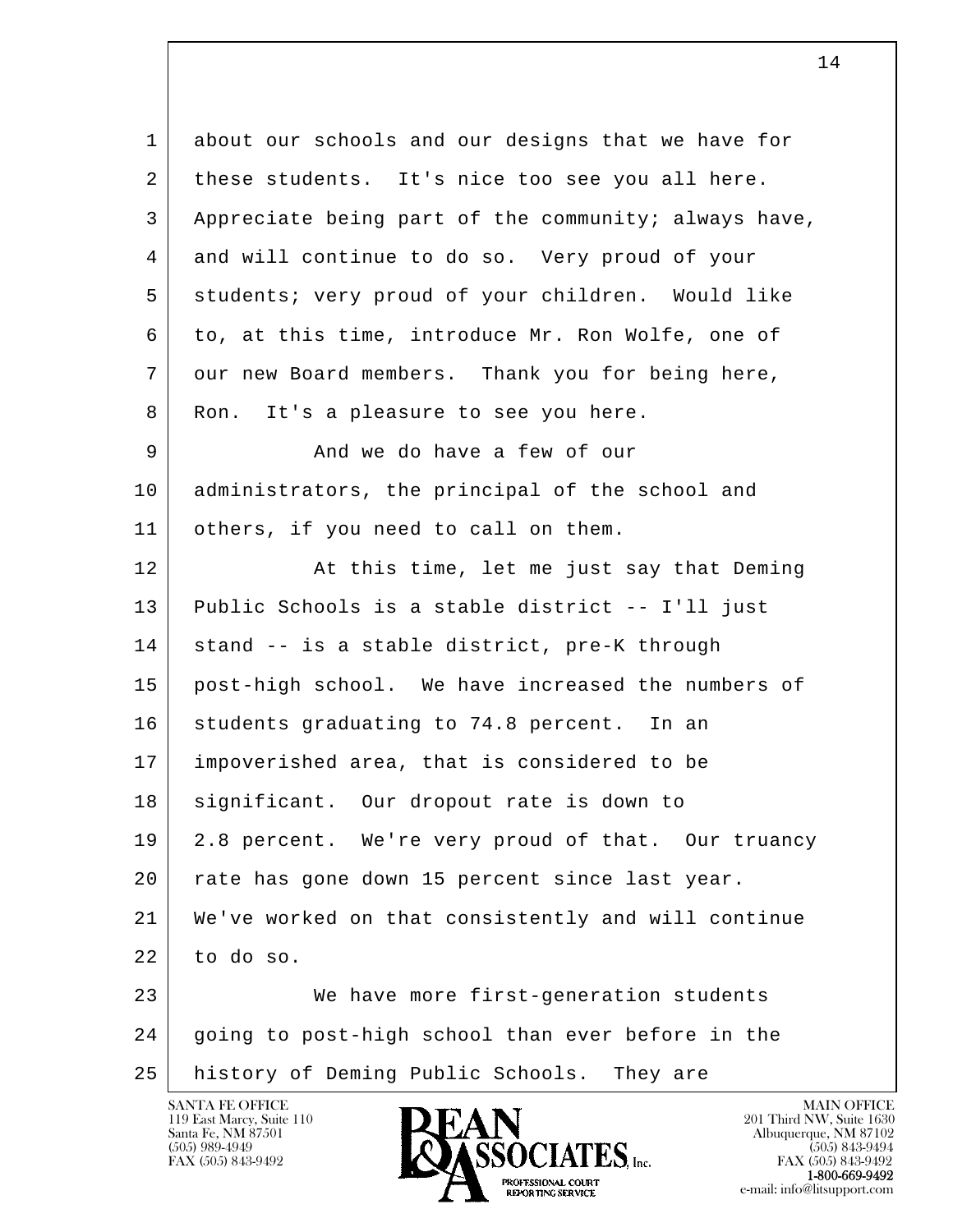l  $\overline{\phantom{a}}$ SANTA FE OFFICE MAIN OFFICE MAIN OFFICE MAIN OFFICE MAIN OFFICE 1 first-generation, surveyed by College One [verbatim] 2 through the American Association of School 3 Administrators. It's a very objective outside 4 group. They interview the students, find out that 5 they are the first in their families ever to 6 graduate from high school and go on to college. 7 | At New Mexico State University, the CAMP 8 program has, in the past, traditionally, four or 9 | five or six people from Deming High School. 10 Forty percent of that program are now Deming High 11 School graduates, and they are doing very well. 12 Dr. Bejarana is our contact there, if you need to 13 verify that. 14 | As we look at this transition of our sixth 15 grade into town, it was very successful. We have 16 our intermediate school principal here today, if you 17 want to ask her any questions. 18 We are a 5,300-plus population of 19 students. As Mr. Skinner said, this is an 20 impoverished area, but the people are rich in 21 dignity and pride, and we are very aware of the 22 wonderful talents and the skills that are there and 23 the potential of our children. 24 Last year, the Columbus School scores 25 | significantly rose. We have changed how we're doing



e-mail: info@litsupport.com<br>REPORTING SERVICE e-mail: info@litsupport.com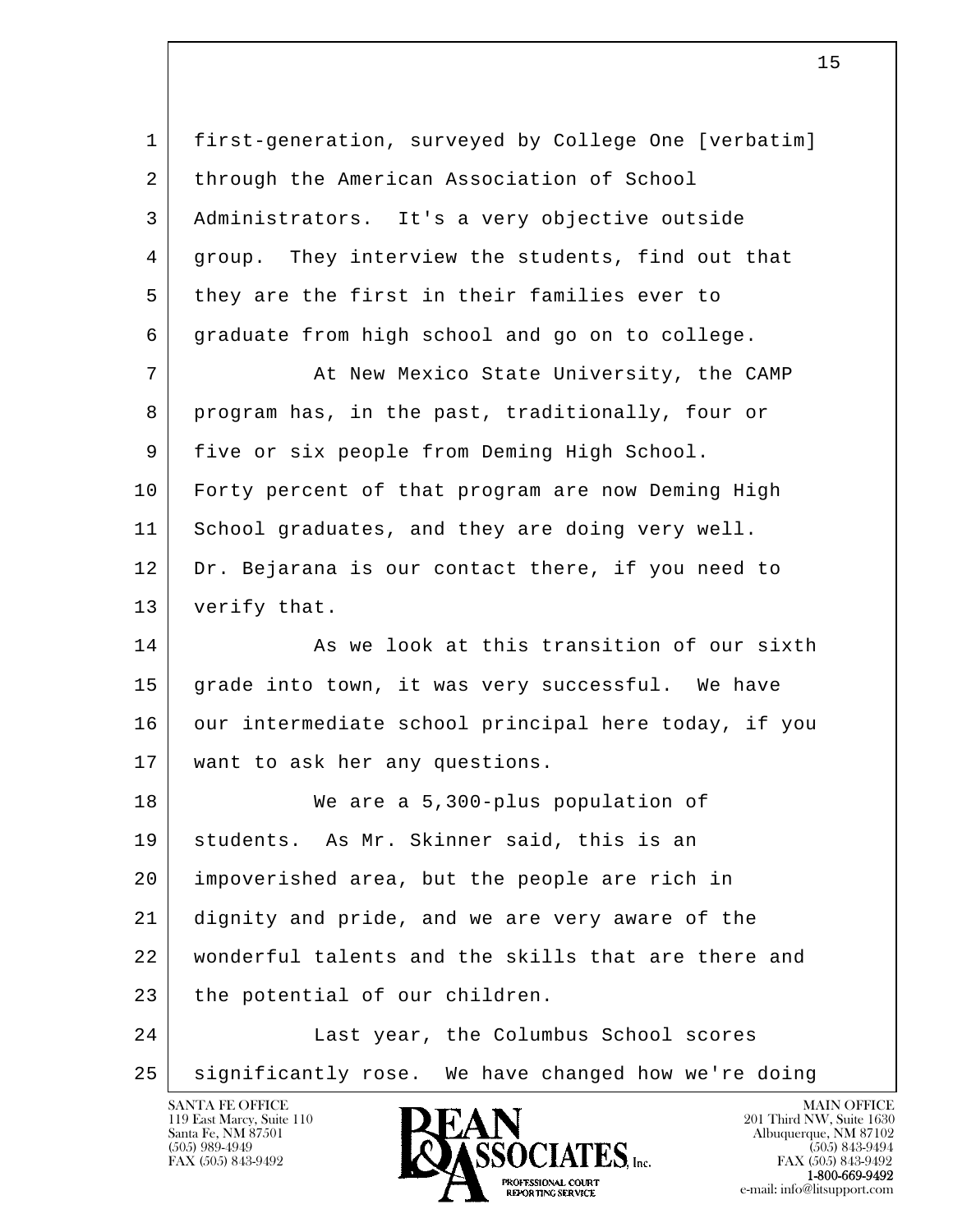| 1  | some things. We have more writing, more              |
|----|------------------------------------------------------|
| 2  | interjection of language enrichment and enhancement. |
| 3  | We were very privileged, in that the                 |
| 4  | United States Department of Education sent their     |
| 5  | teaching ambassadors to visit Columbus Elementary.   |
| 6  | Dr. Kareen Borders wrote a beautiful write-up about  |
| 7  | Columbus Elementary and the significant education    |
| 8  | that's taking place there. It was posted on the      |
| 9  | United States Department of Education blog; may      |
| 10 | still be available there. We have copies if you      |
| 11 | want to see that.                                    |
| 12 | We have now been notified that Mr. Arne              |
| 13 | Duncan, the Secretary of Education for the United    |
| 14 | States of America, will be visiting Columbus         |
| 15 | Elementary September 10th, and he will want to talk  |
| 16 | to our students, to our teachers, and to look at why |
| 17 | his people said that we are doing more to overcome   |
| 18 | the opportunity gap than most schools they have      |
| 19 | visited.                                             |
| 20 | So we are going to continue the journey.             |
| 21 | We're going to continue to serve every child that's  |
| 22 | in our school system and we're going to continue to  |
| 23 | serve them equitably and well.                       |
| 24 | A few years back, I talked to the                    |
| 25 | community, and I said, "If you help us pass a bond,  |
|    | SANTA FE OFFICE<br><b>MAIN OFFICE</b>                |

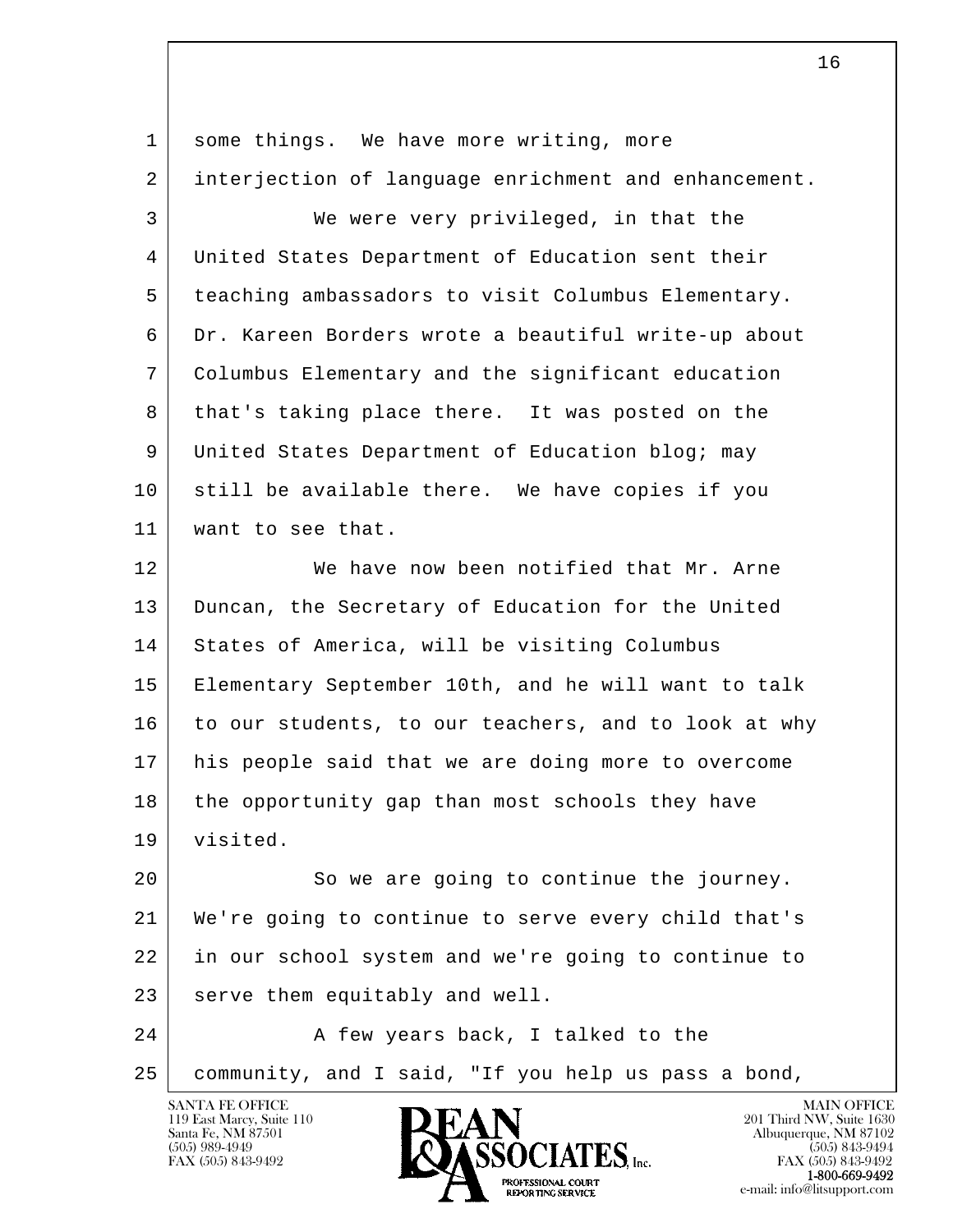l  $\overline{\phantom{a}}$  1 we will build you a school." You not only helped us 2 | pass a bond, you helped us pass it three to one. 3 Thank you. Thank you again. And we built you a 4 school. And that is for your children, not ours. 5 It's not our school; it is your school. It belongs 6 to the state of New Mexico's citizens, to the 7 citizens of Luna County, and, especially, to the 8 people of Columbus. (Spoken Spanish.) It's your 9 school. 10 | And, in that school, we cannot get all our 11 parents across. Many of our parents live in 12 Las Palomas. We pick up our children at the port, 13 many of them. They are American citizens. We have 14 been directed by the Public Education Department to 15 make the port one of our staging zones. We pick 16 them up faithfully every morning, and we get them to 17 school safely. The children are pre-K through 18 post-high school, as I said. 19 We offer dual credit. The last few years, 20 students who come from migrant families serving the 21 Johnson Farm area and Columbus area are graduating 22 in the top 10 percent of Deming High School. Three 23 years ago, the valedictorian was one of these 24 students who didn't learn English starting until 25 fourth grade. He said, by ninth grade, he could

119 East Marcy, Suite 110<br>Santa Fe, NM 87501

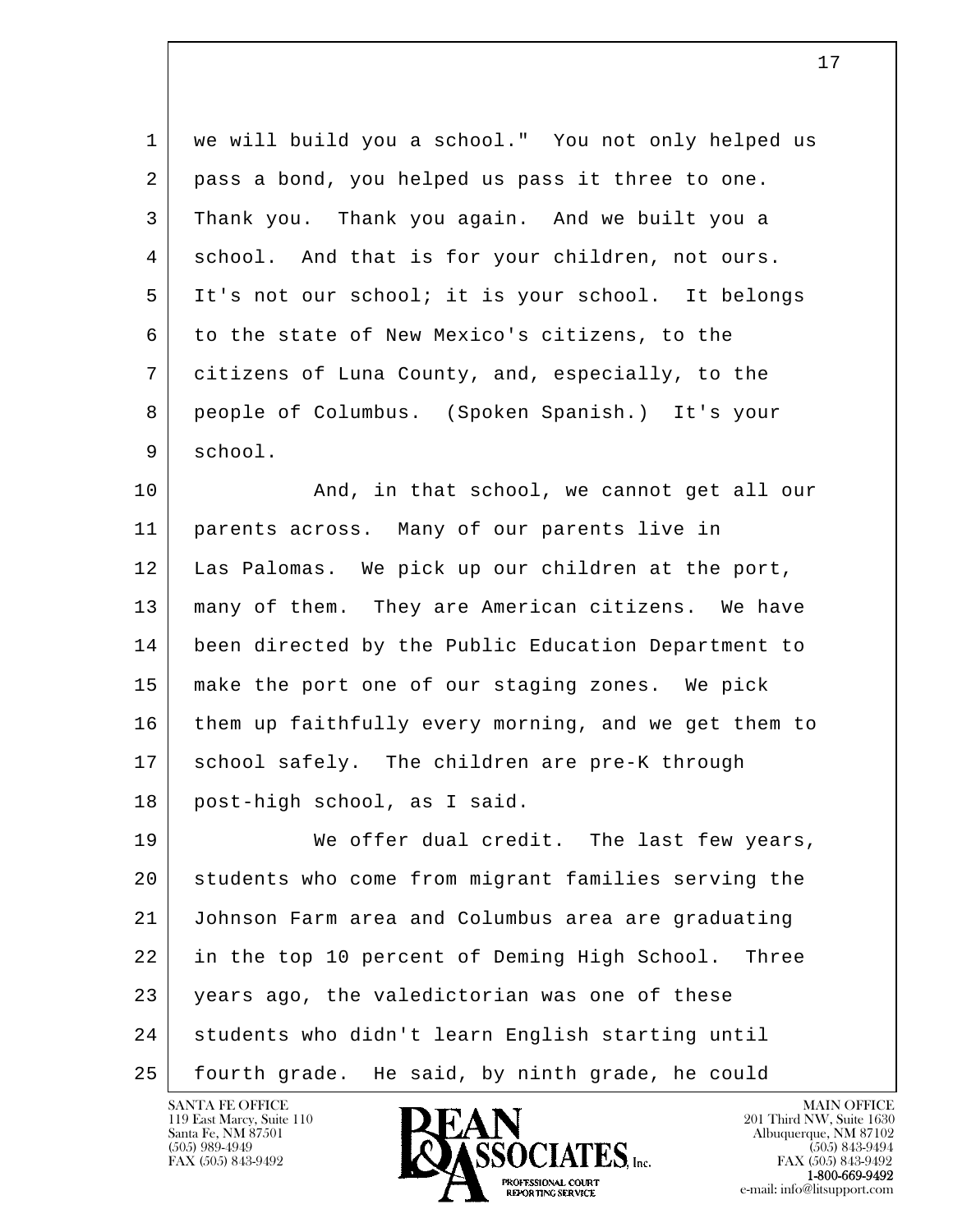| $\mathbf 1$ | equitably compete. Last year, the valedictorian,     |
|-------------|------------------------------------------------------|
| 2           | again, started learning English in school. We        |
| 3           | taught him well. He graduated valedictorian. He      |
| 4           | got a full ride to New Mexico State University.      |
| 5           | The salutatorian, a young woman who didn't           |
| 6           | start learning English until eleven -- the age of    |
| 7           | eleven -- she graduated, scored extremely high on    |
| 8           | her ACT, got a full ride to Williams College in      |
| 9           | Boston.                                              |
| 10          | These are not exceptions. This is what is            |
| 11          | happening now. Your children are going on, if they   |
| 12          | want it. And we're opening the door and will         |
| 13          | continue to work with you to do that. We need your   |
| 14          | assistance if we care about our students. And I      |
| 15          | know I sound like I'm logging [ph], I'm not. I'm     |
| 16          | actually retiring June 30th, 2014.                   |
| 17          | But, again, I have a passion for the                 |
| 18          | children and the dignity of the people in Columbus,  |
| 19          | and I appreciate the opportunity to bring forth to   |
| 20          | you some of the successes that we've seen by working |
| 21          | together.                                            |
| 22          | I want to say that, if the children give             |
| 23          | their very best every day at school, they are        |
| 24          | succeeding. And their parents are right there with   |
| 25          | This new 55-mile zone that recently got<br>them.     |

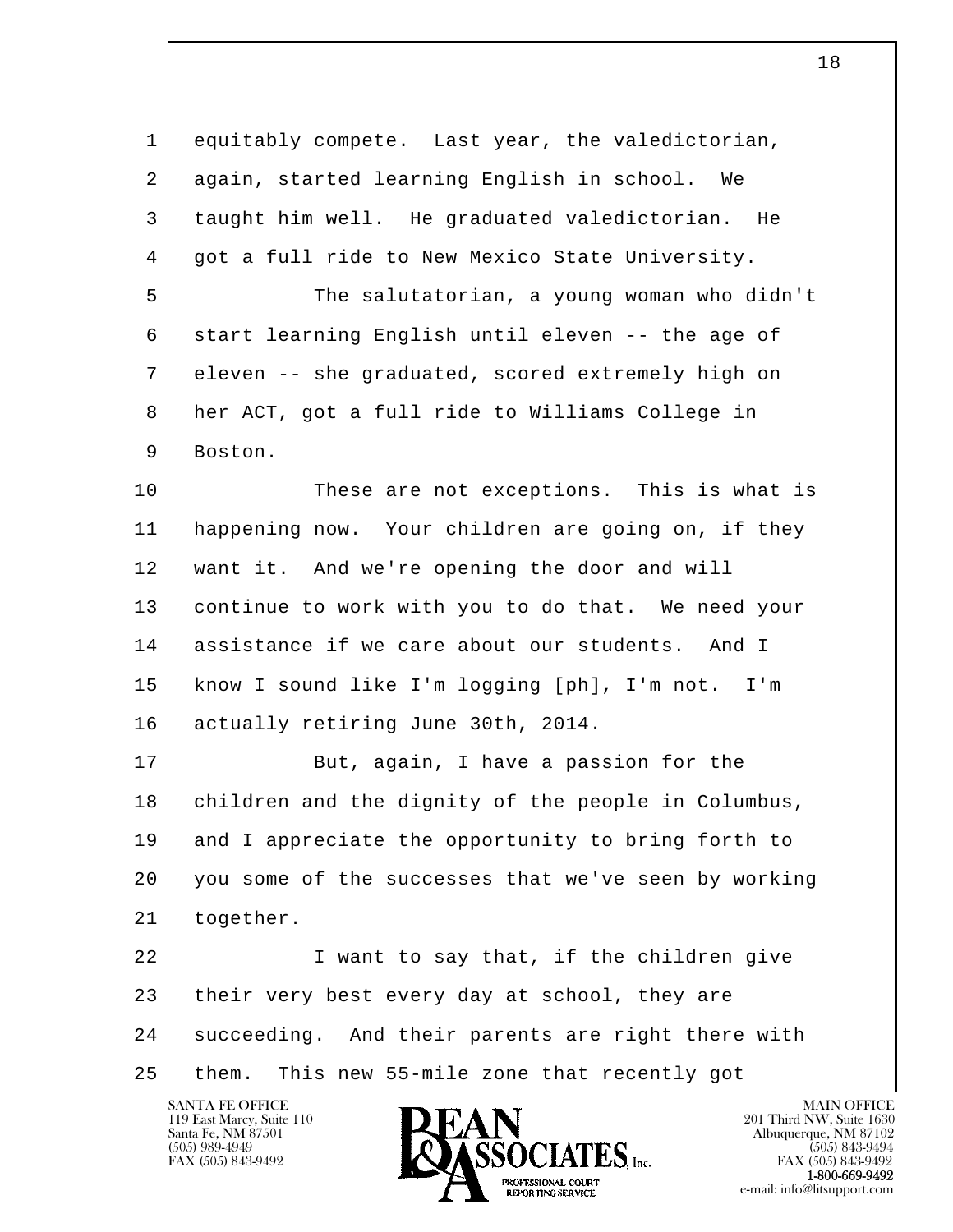l  $\overline{\phantom{a}}$  1 passed, the federal government approved it -- Luna 2 County went after it for a long time -- will help 3 more parents to come into school and visit the 4 schools in Deming. Before, it was a 25-mile zone; 5 now, it's 55 miles.  $6$  So that's going to make some change there; 7 it's going to help us. When the parents can't 8 cross, Mr. Madrid will tell you they've set up 9 Skype. And they will have as many as 400 parents in 10 a restaurant in Las Palomas meeting with the 11 principal, who had another 40 or 50 or 70 in his 12 office in the school area. 13 So, we are very unique, a little different 14 here, but, at the same time, we find ourselves doing  $15$  the best we can with what we've got. 16 We do bus the children to school. We run 17 activity buses. We're willing to run a double bus 18 if the children need to come in and be brought home. 19 We are wanting them to participate fully in every 20 activity that they choose to participate in. 21 I want to say, also, that, when students 22 come to school ready to learn -- and Dr. Kareen 23 Borders wrote -- the regional teaching ambassador 24 for the United States Education Department in 25 Washington. She wrote, "These children come to

 $\overline{19}$ 

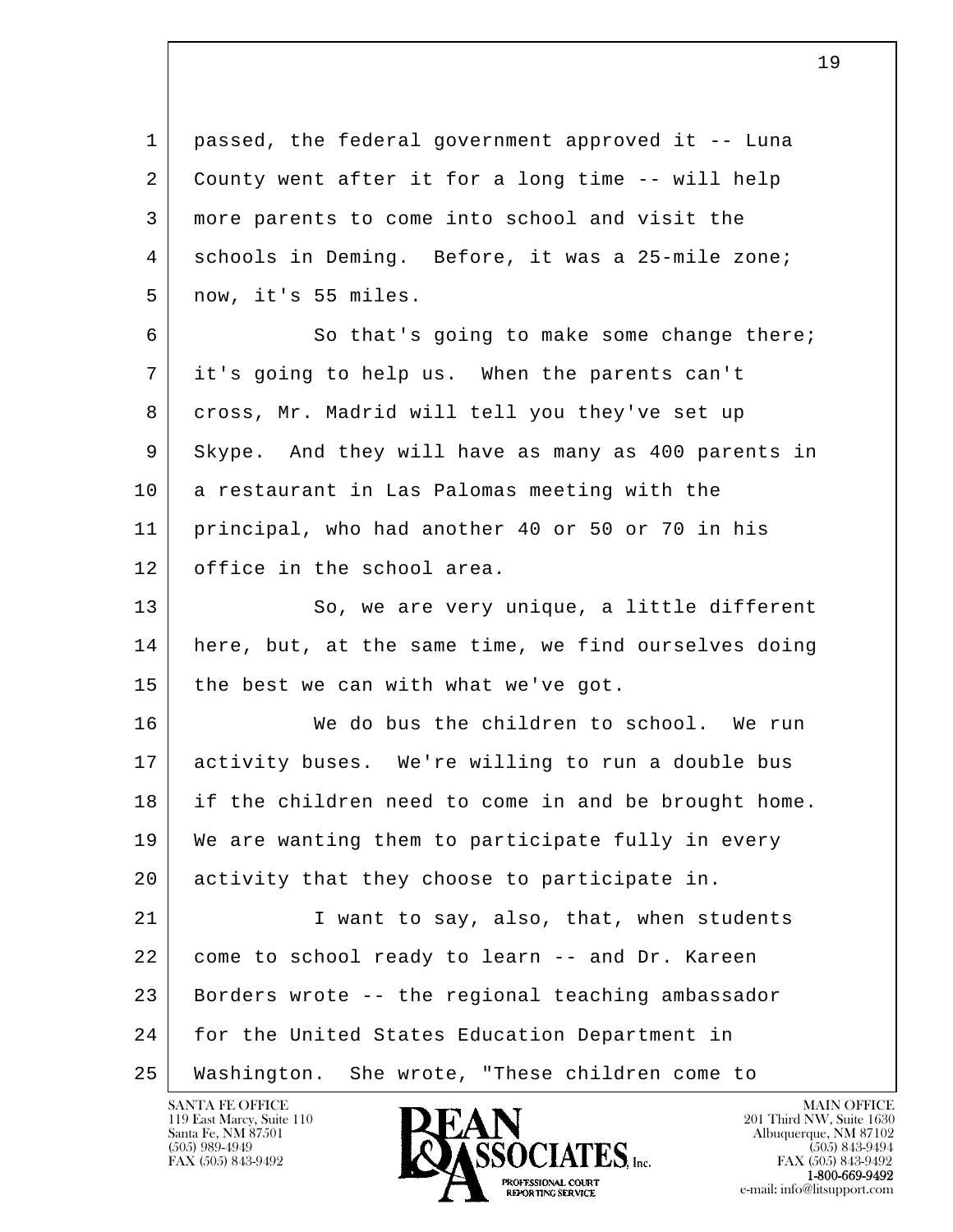1 school happy. They share and learn and they teach 2 each other. They skip and play, put their backpacks 3 on and go home and return the next day to a loving 4 community that embraces them and helps to educate 5 them for the future."

6 And, truly, we believe -- a big part of 7 our philosophy is very simple. We believe that, 8 because we're educators, it is our solemn obligation 9 to elevate society, and we do believe we do that 10 every day, and so we try very much to do it well.

11 | I know that this isn't about us. It's 12 really about the application. In looking at the 13 application, I have -- I don't see any services 14 proposed that we are not already doing. I will say 15 that the adobe, using the earth to have and to give 16 | children hands-on projects is very commendable.

l  $\overline{\phantom{a}}$ 17 We do have a program where students build 18 homes, sell them, and are self-sufficient now, and 19 they fund their entire program through the projects 20 that they're doing. They've built and sold five 21 homes successfully now. So we do have opportunities 22 for all students to participate in equally. And 23 that's another goal that we have as we move forward 24 with the next steps of opening the door to post-high 25 | school for everyone, and, at the same time, working

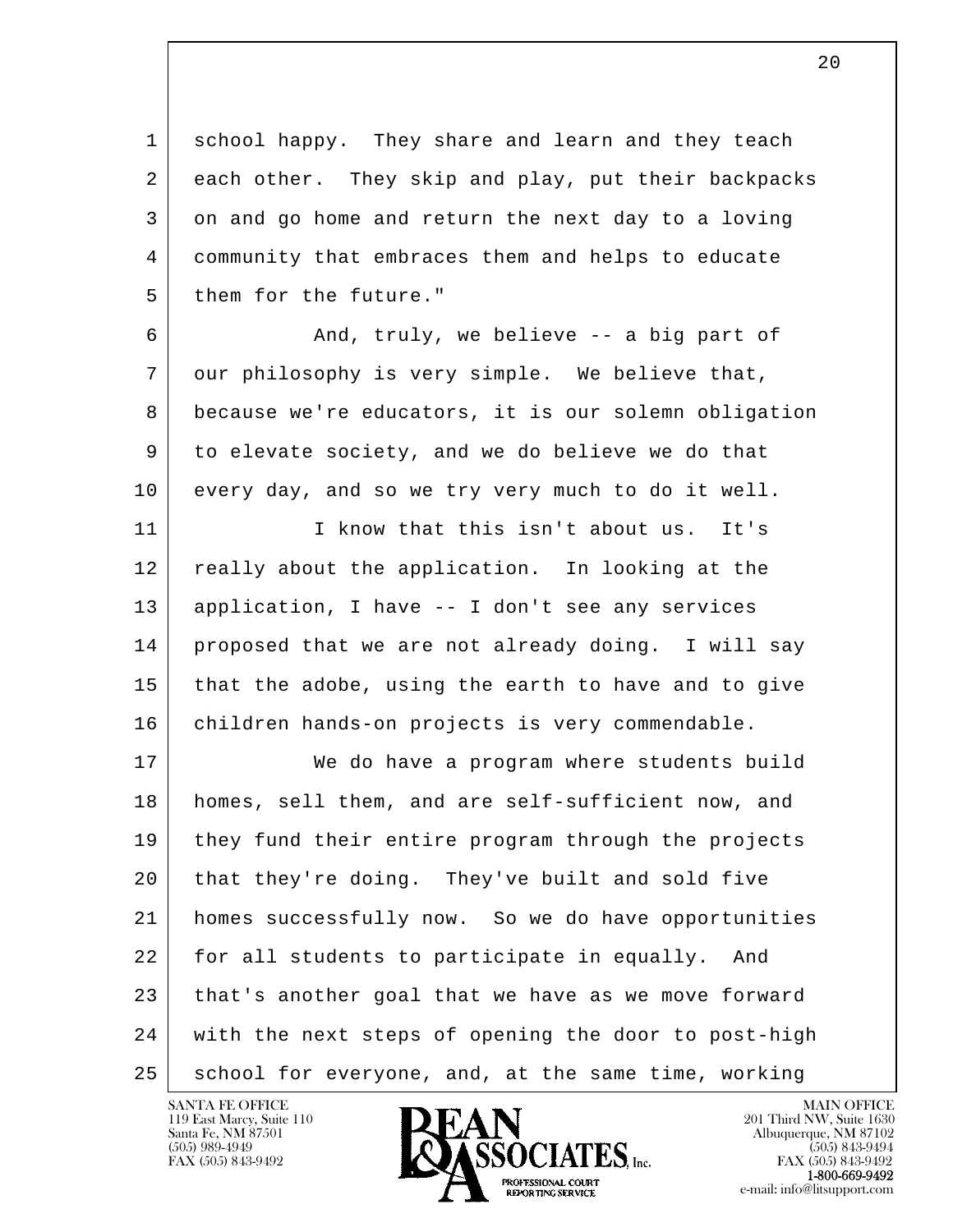1 | with parents.

| $\overline{2}$ | We've gone from having a handful of                  |
|----------------|------------------------------------------------------|
| 3              | parents -- the International Parent Teacher Club     |
| 4              | works with us to -- we've talked with the president, |
| 5              | we've met with them -- to having hundreds of parents |
| 6              | participate. I mentioned the 300-plus, 400 --        |
| 7              | almost 400 parents at the restaurant talking to the  |
| 8              | principal through Skype. It's just one of several    |
| 9              | ways we outreach to parents, and we will continue to |
| 10             | do so.                                               |
| 11             | The community here is a beautiful                    |
| 12             | community. It has a wonderful legacy and a great     |
| 13             | history. And Deming Public Schools put its first     |
| 14             | schools in in 1883. I'm very proud to announce we    |
| 15             | have received international accreditation for        |
| 16             | advanced ed. At the time we got it, we were one of   |
| 17             | seven districts in the state of New Mexico to get    |
| 18             | it. We are now up for renewal in another year.       |
| 19             | One of the commendations they gave us was            |
| 20             | that we outreach to all parents, and we bring them   |
| 21             | And our community is broad-based.<br>in.             |
| 22             | So, if you have questions, I think I have            |
| 23             | 54 seconds left. Thank you for the clock. It's       |
| 24             | very helpful. I would stand for questions,           |
| 25             | otherwise. Thank you for the opportunity.            |

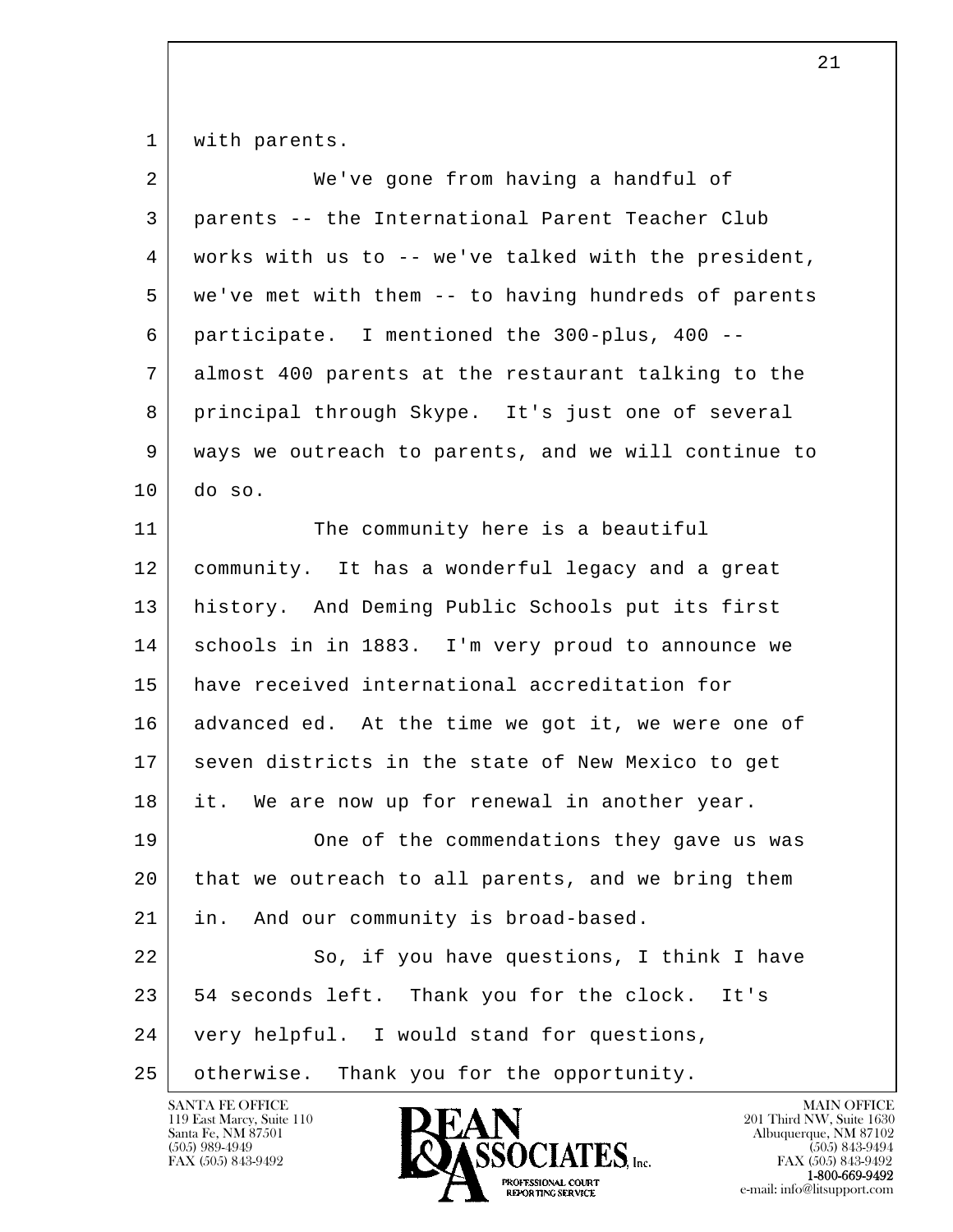l  $\overline{\phantom{a}}$ 1 THE CHAIR: Thank you for your 2 presentation. We are to the section on the agenda 3 for public comment. If someone could hand us the 4 | sign-in sheet, please? 5 Now, we've got quite a few names on the 6 side for the school district. Did we just run out 7 of room on the community side? Is there anyone else 8 from the District who wished to speak who did not? 9 Okay. So I've got 22 -- I have 33 names 10 on the community list and 20 minutes. That's less 11 than a minute per person. Would any of you like to 12 group together and select a spokesperson so you will 13 have a little bit more time to speak to the 14 Commission? 15 Let me give you all just a couple of 16 minutes to see if you can maybe group some, because, 17 | this, you're going to have, like, 30 seconds apiece, 18 and that's not very long to speak. Let me give you 19 a couple of minutes to talk among yourselves and see 20 if any of you would like to select a spokesperson. 21 UNIDENTIFIED SPEAKER: Point of order. Is 22 it possible for you to amend that schedule? 23 THE CHAIR: No, sir, it is not. It's the 24 | same schedule that we have for every application 25 we're hearing.

119 East Marcy, Suite 110<br>Santa Fe, NM 87501

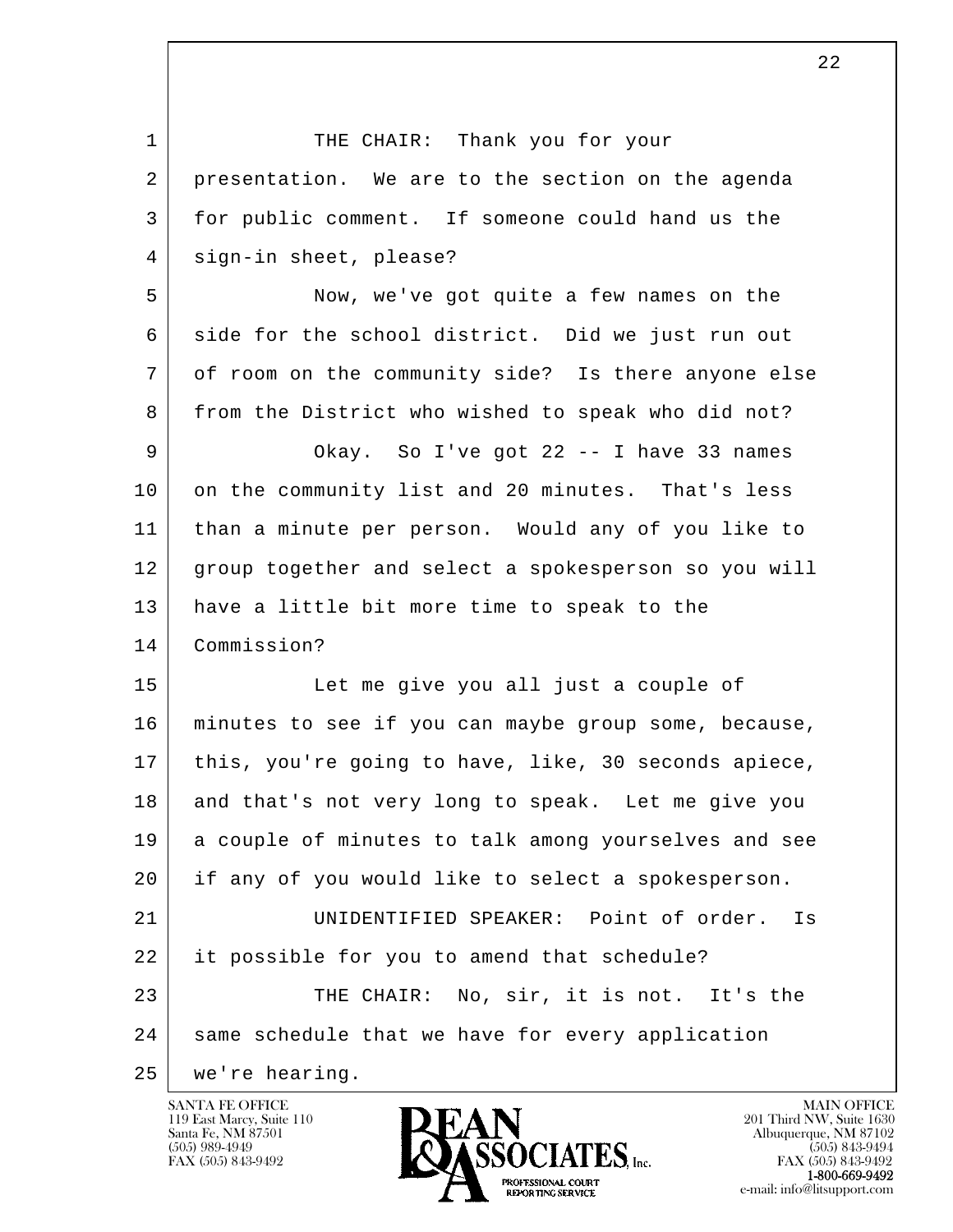l  $\overline{\phantom{a}}$  1 UNIDENTIFIED SPEAKER: Thank you. 2 THE INTERPRETER: There was a gentleman 3 that was saying that he would like to ask if there 4 is anybody that would like to represent in a group 5 fashion to be able to talk about students going from 6 here to Deming. 7 | THE CHAIR: Yes, sir. 8 MR. SKINNER: Mr. Chairman, I suggest we 9 start going through the list. And if some of 10 those -- if they heard something they were going to 11 say, they're maybe going to say "Pass" to you and go 12 by them. 13 THE CHAIR: That's fine. Unless we have 14 groups set up, let's go ahead with 30 seconds 15 apiece, then. I'm sorry for such a short time, but 16 it's a long list. All right. Are you ready, sir? 17 The first name on the list is Del Escolar? 18 UNIDENTIFIED SPEAKER: I'm sorry. What's 19 the name? 20 | THE CHAIR: D-E-L. Last name,  $21$  E-S-C-O-L-A-R? No? Or was that -- oh, I see. 22 MR. GERLICZ: Roberto Gutierrez. 23 THE CHAIR: Please go ahead. 24 MR. GUTIERREZ: I would like to -- to 25 state that your decision that's going to be made,

119 East Marcy, Suite 110<br>Santa Fe, NM 87501



FAX (505) 843-9492 FAX (505) 843-9492 1-800-669-9492 e-mail: info@litsupport.com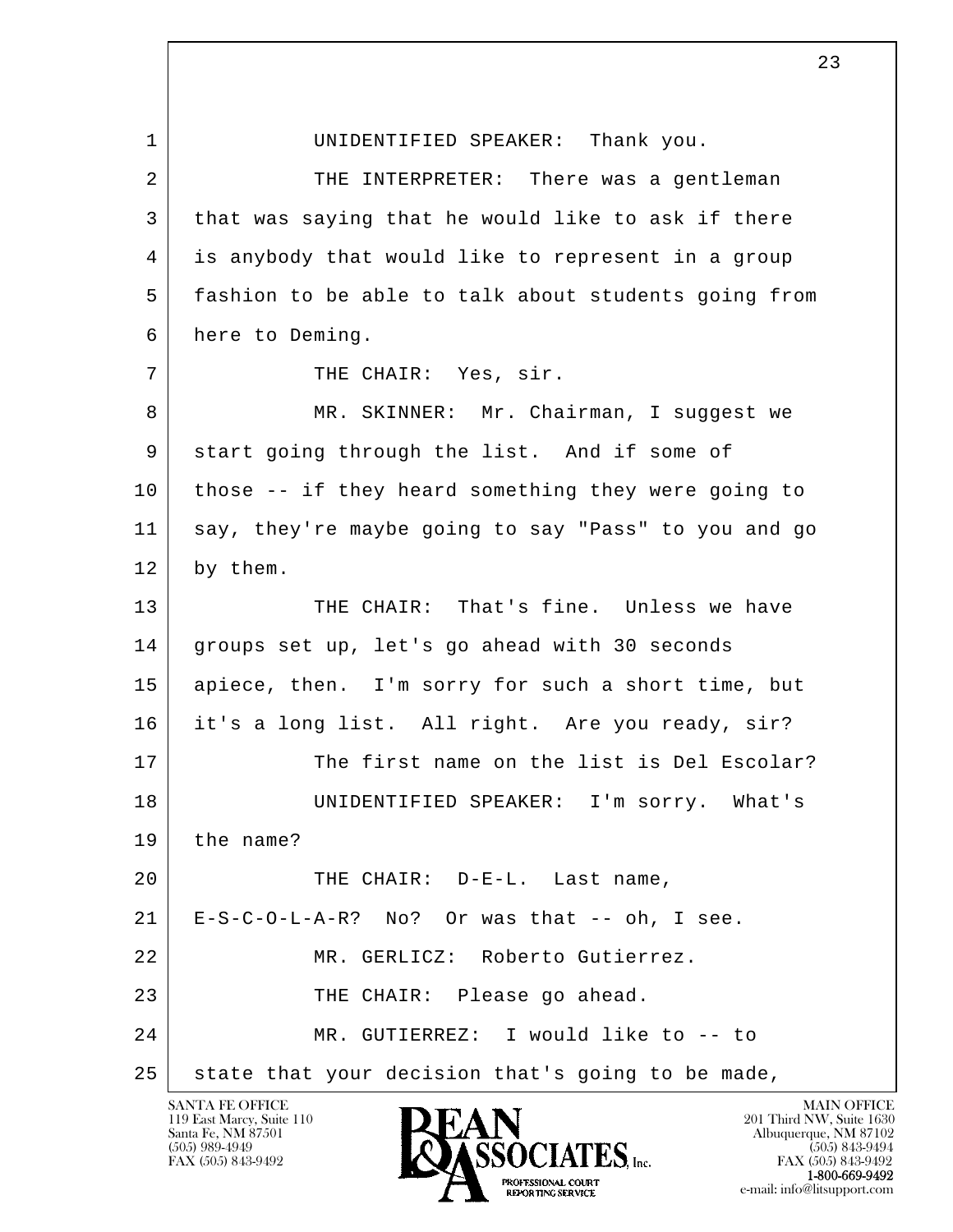l  $\overline{\phantom{a}}$  1 you know, in the near future, or today, should be 2 based on the principles of freedom and equality: 3 Freedom for those 500 students and their parents to 4 have a school in their community, and equality, 5 which, hopefully, that school will be similar to a 6 school in Animas, in Lordsburg, in Los Alamos, with 7 those same type of programs and opportunities that 8 are found in those districts. 9 THE CHAIR: Thank you very much. 10 Sheila -- I'm sorry. 11 UNIDENTIFIED SPEAKER: I'll pass and give 12 | my time to him. 13 THE CHAIR: You pass. 14 UNIDENTIFIED SPEAKER: I pass. 15 THE CHAIR: Thank you very much. Martha 16 Skinner. 17 MS. SKINNER: I'll pass. 18 THE CHAIR: Thank you. Fred Williams? 19 MR. WILLIAMS: Thank you. Good morning. 20 I want to speak about the sociology, briefly, of the 21 Village of Columbus. I think you need to look at 22 recent history of the Village of Columbus. And it's 23 attempting to reestablish a strong village 24 community. 25 | And I think one way of doing that is by

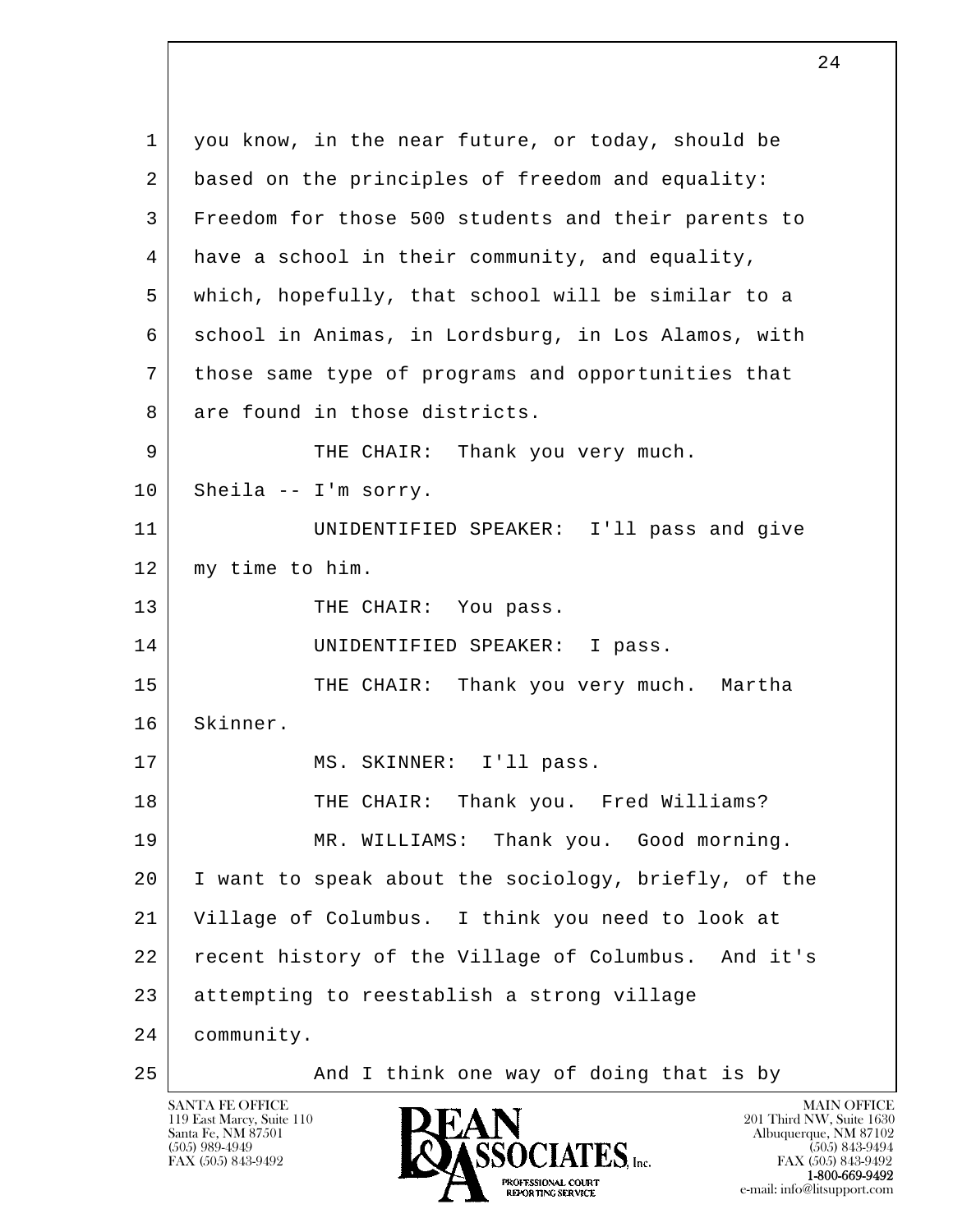l  $\overline{\phantom{a}}$  1 augmenting the school system that would contribute 2 to the unique identity of this area. 3 MR. RICHARDSON: Thirty seconds. 4 | MR. WILLIAMS: Thank you. 5 THE CHAIR: Thank you. Gregorio Corona. 6 MR. CORONA: Good morning. Thank you for 7 the opportunity --8 | THE CHAIR: Please go ahead. 9 MR. CORONA: I'm a parent, and I have two 10 children in the school. And, for me, it's very 11 important that they assist. Today, that my oldest 12 child is going to Deming. There's much more 13 distance between us, and I can't support her like I 14 would like to. For me, if we could have a school 15 here, it would be a great opportunity. 16 MR. RICHARDSON: Thirty seconds. 17 MR. CORONA: Thank you. 18 THE CHAIR: Thank you. George Dominguez. 19 MR. DOMINGUEZ: Thank you, and good 20 morning to all. I would like to say that I am here 21 passing through. I have been a neighbor at the high 22 school in Columbus. So I am visiting. I thank you 23 for providing the opportunity to speak. 24 MR. RICHARDSON: Thirty seconds. 25 | THE CHAIR: Thank you. Thank you.

119 East Marcy, Suite 110<br>Santa Fe, NM 87501

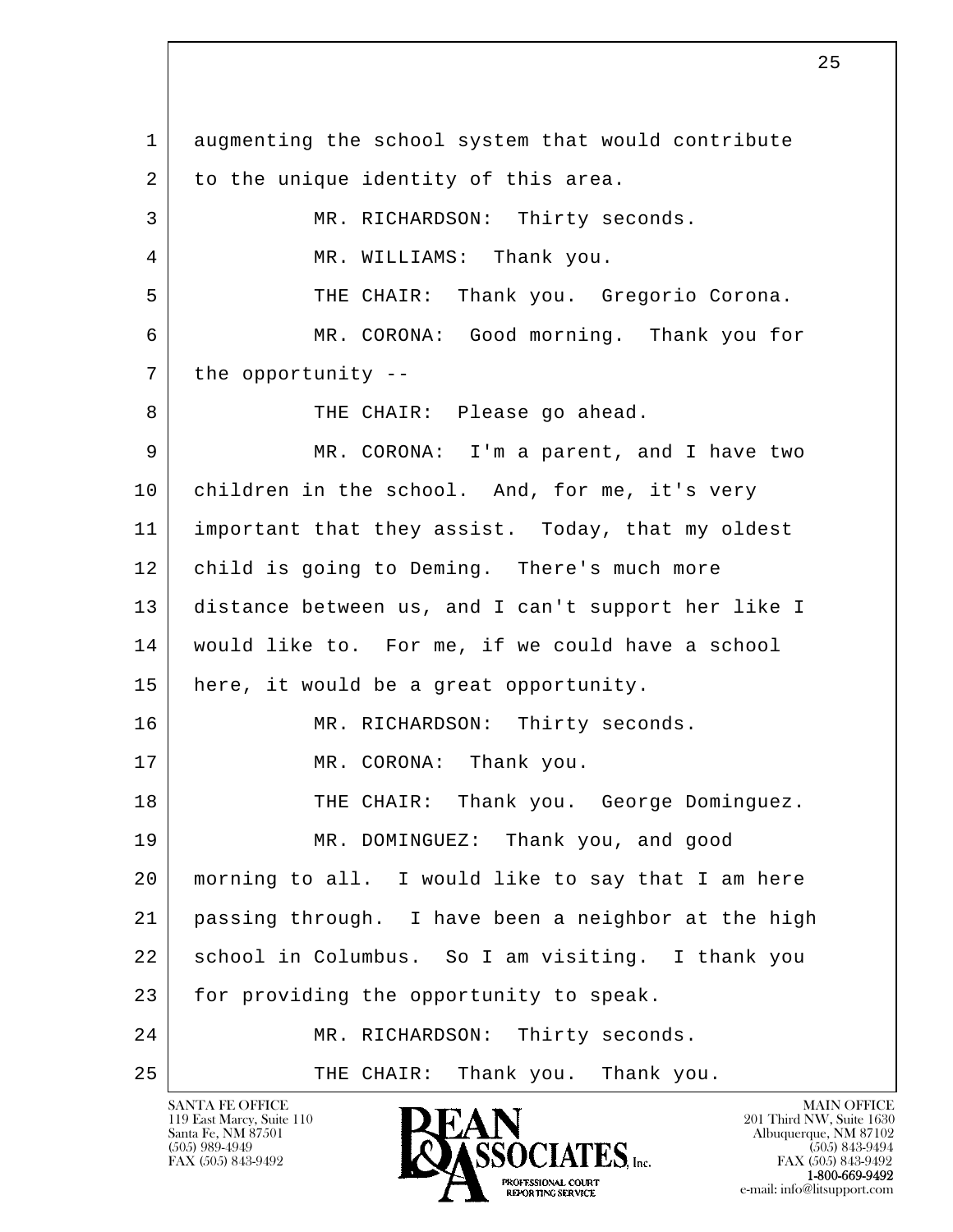l  $\overline{\phantom{a}}$ 1 MR. DOMINGUEZ: I would like to say that 2 yesterday, when I came to visit, I heard a family 3 parent who was saying that his child was unable to 4 graduate, because, every day, he was going to school 5 every day. But, however, he would not access the 6 classes. So I think that we need to take that into 7 account, that it would be better that these students 8 be able to study here close to the care of the 9 family. 10 THE INTERPRETER: Another person that 11 would like to pass their 30 seconds. 12 MR. DOMINGUEZ: So I'm not surprised. 13 There is no comparison between the school systems 14 here in the U.S. and in our country. However, I am 15 very surprised that one child spent so much time 16 | traveling from Columbus to New Mexico in Deming. 17 So, therefore, he, instead of being able to have 18 | more time to study, he is not able to do that. I 19 believe it would be necessary to have a high school 20 here. 21 THE CHAIR: Thank you. 22 (Applause.) 23 THE CHAIR: Ladies and gentlemen, please, 24 in the interest of time, let's hold applause and 25 that sort of thing. We really want to hear what

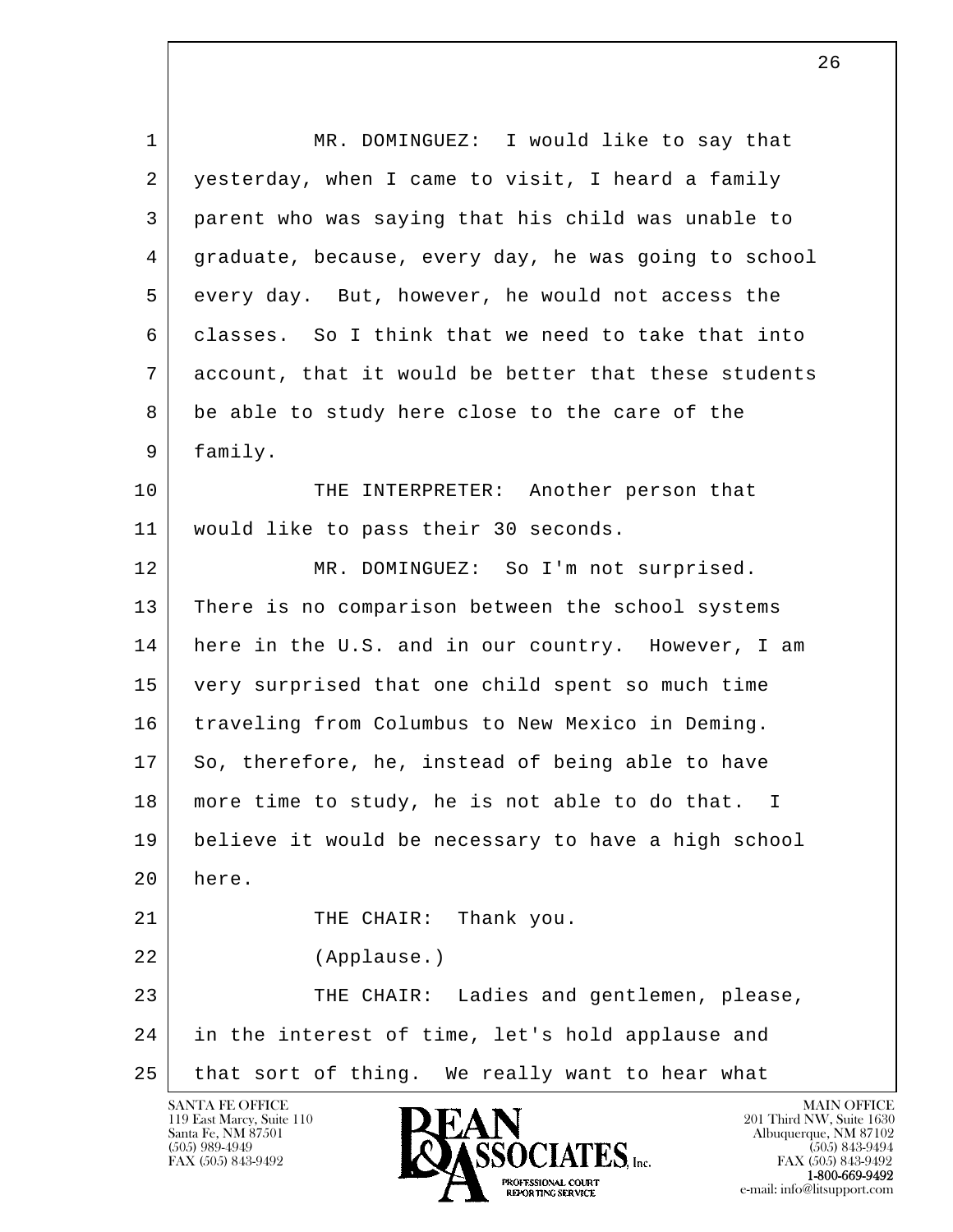l  $\overline{\phantom{a}}$ SANTA FE OFFICE MAIN OFFICE MAIN OFFICE MAIN OFFICE MAIN OFFICE 1 people have to say. 2 | MR. RICHARDSON: Madame Chair, can I ask 3 you a question? 4 THE CHAIR: Yes. (Consults with Mr. 5 Richardson.) Diana Skinner. 6 MS. D. SKINNER: Good morning. As part of 7 this project, we have been speaking with the parents 8 of Palomas, to know how they feel with this 9 project -- how they feel about this project. And I 10 | have the results in my hand, where I can say that 11 | 98 percent of them are in favor of a charter school. 12 MR. RICHARDSON: Thirty seconds. 13 THE CHAIR: Thank you. Your time is up. 14 MS. D. SKINNER: Thank you. 15 THE CHAIR: I believe the next name is 16 Lucia Casias. No? Lucia Duran. 17 MS. D. SKINNER: They would like to pass 18 | their time to me to speak. 19 THE CHAIR: I tell you what. We're going 20 to move the pass time to the end. 21 | I believe it's Dora -- help me with this. 22 COMMISSIONER TOULOUSE: She is passing her  $23$  time. 24 THE INTERPRETER: She is passing her time. 25 THE CHAIR: Passing. Teresa Carrera?

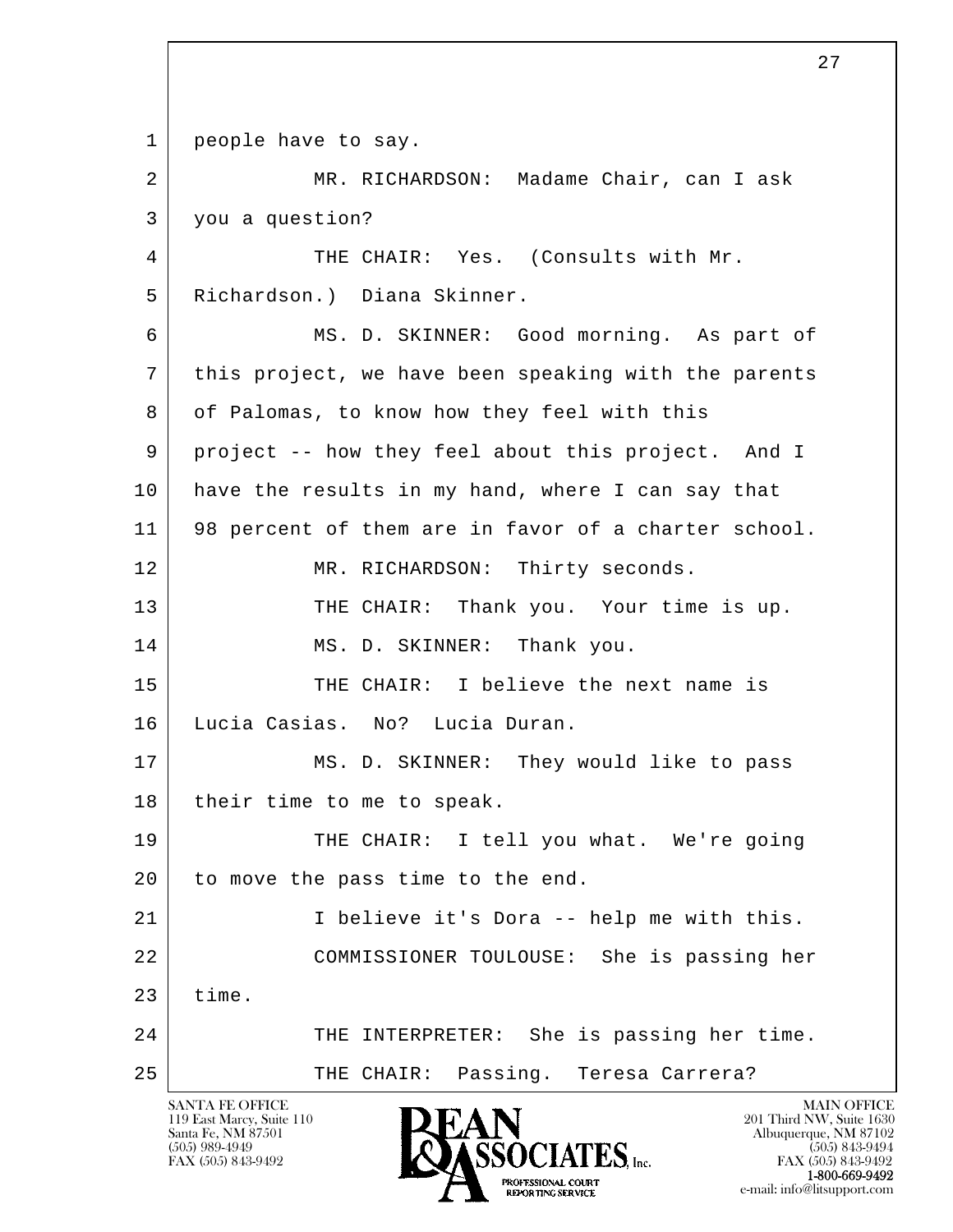l  $\overline{\phantom{a}}$ SANTA FE OFFICE MAIN OFFICE MAIN OFFICE MAIN OFFICE MAIN OFFICE 1 Teresa? 2 THE INTERPRETER: She is also passing. 3 THE CHAIR: Teresa -- 4 MR. GERLICZ: Maria Teresa Alten [ph]? 5 THE CHAIR: Ysidro Diaz? 6 MR. DIAZ: I also forward my time. 7 | THE CHAIR: Irma Torres? 8 THE INTERPRETER: He passes his time as 9 | well, Mr. Flores. 10 THE CHAIR: Irma Torres? Irma? 11 THE INTERPRETER: She passes her time for 12 the clinic. [Verbatim.] 13 THE CHAIR: Dora Perez? No Dora Perez? 14 Manuel Perez? 15 THE INTERPRETER: She passes. 16 THE CHAIR: Is she here? 17 UNIDENTIFIED SPEAKER: Yes. 18 | THE CHAIR: Elizabeth Sanchez? 19 MS. SANCHEZ: Good morning. I am a mother 20 of a single child. I would like to see -- I would 21 really like if we had a junior high and a high 22 school here in Columbus, due to the time factor and 23 traveling for my child. 24 MR. RICHARDSON: Thirty seconds. 25 | THE CHAIR: Thank you. Ivan Ortega?

119 East Marcy, Suite 110<br>Santa Fe, NM 87501



FAX (505) 843-9492<br>**1-800-669-9492** e-mail: info@litsupport.com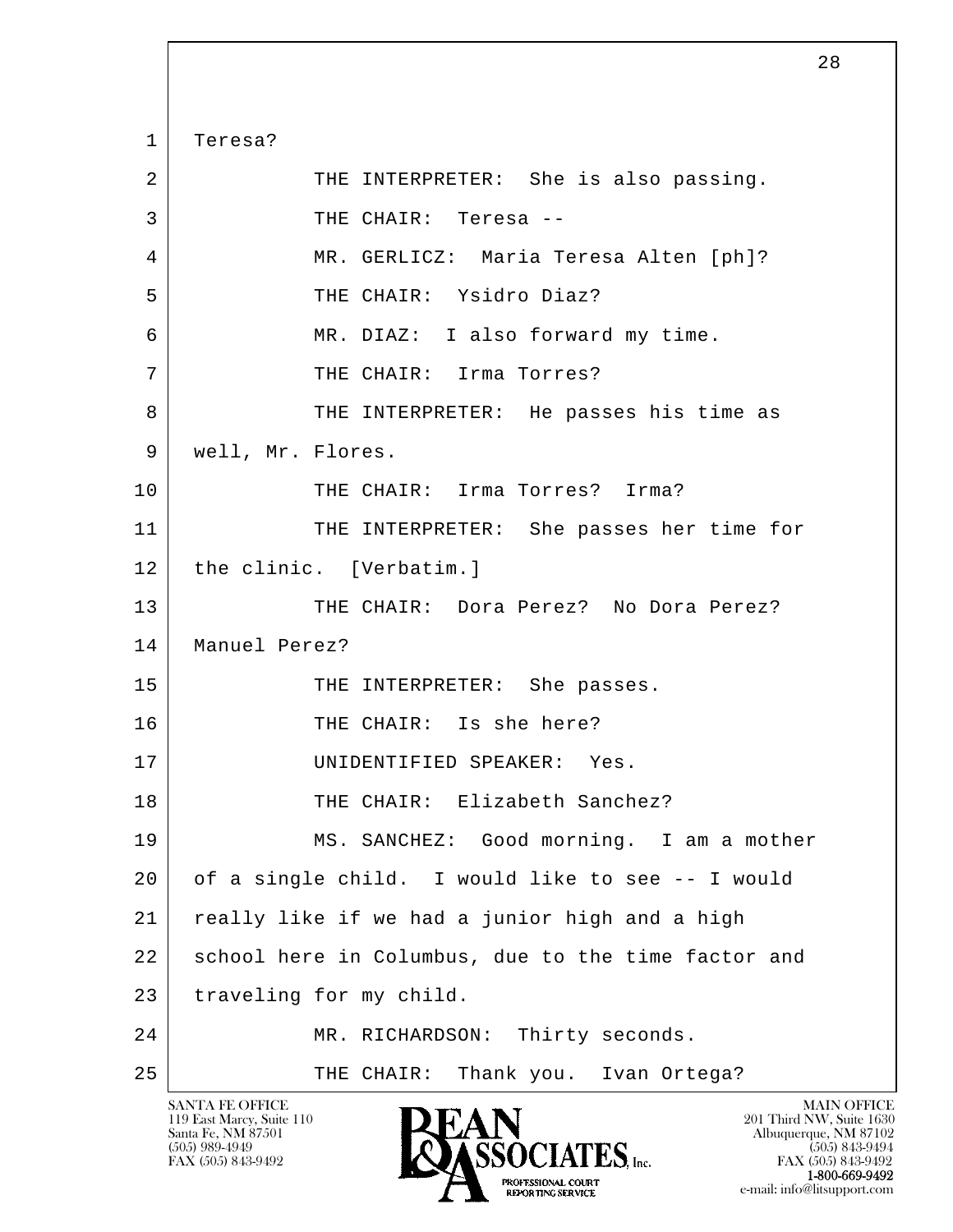l  $\overline{\phantom{a}}$ 1 THE INTERPRETER: Pass. 2 THE CHAIR: Vivian Haggas [ph]? 3 UNIDENTIFIED SPEAKER: She's passing her 4 time. 5 STRIFF INTERPRETER: Pass. 6 THE CHAIR: Diane Cook. Please come 7 forward, so we can hear you. 8 MS. COOK: What I'd like to say is that 9 Ms. Moore stood up and gave a glowing description of 10 the Deming Public Schools and all of their 11 successes. I would like to know why it is that the 12 community is still not happy with what is 13 progressing in the Deming Public Schools. She gave 14 all the reasons why Deming is so great, but no 15 reasons why this charter should not be accepted. 16 And I submit that, basically, we need to follow the 17 dollars. If this is accepted here, Deming stands to 18 | lose money. 19 MR. RICHARDSON: Thirty seconds. 20 THE CHAIR: Thank you. Paul Nimick. 21 MR. NIMICK: My name is Paul Nimick. I'm 22 a resident of Columbus. I would like to speak in 23 | the affirmative; I'm in favor of a charter school in 24 Columbus. It would be good for Columbus. And I am 25 strongly in favor of U.S. citizens and parents of

 $\overline{29}$ 

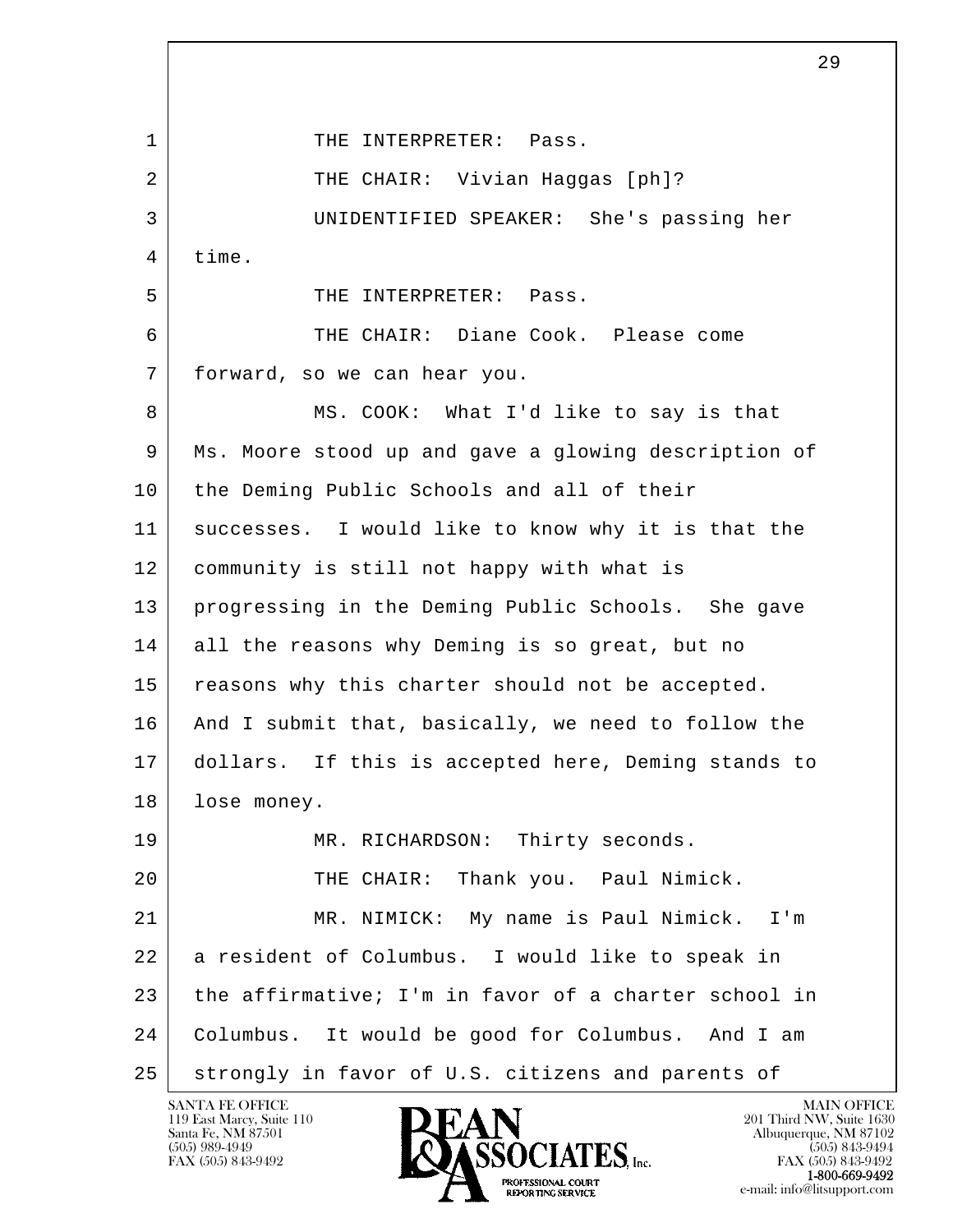l  $\overline{\phantom{a}}$  1 U.S. citizens having the option of choosing 2 something other than the public education system, as 3 it presently stands in Luna County. 4 THE CHAIR: Thank you. Nancy Patterson. 5 | MS. PATTERSON: Pass my time. I'm 6 passing. 7 | THE INTERPRETER: She passes. 8 THE CHAIR: Passing? Linda Sanchez? 9 MR. SANCHEZ: As a community member and an 10 educator for Deming Public Schools here at Columbus 11 Elementary, I was a participant in the 32-mile 12 traveling, and became, I feel, a successful person. 13 My children went through the District the same. 14 There are many successful people in Columbus. 15 Deming Public Schools has lots to offer for us, and 16 | we are just getting better and better every year. 17 Our scores are going up. The students are 18 learning, and we are producing good, productive 19 citizens. 20 THE CHAIR: Thank you. Armando Chavez? 21 MR. CHAVEZ: Hello. My name is Armando 22 Chavez. I'm the principal at the elementary school 23 here in town. It's an honor to work with the 24 community here in Columbus. And the children 25 deserve -- they deserve the opportunities that

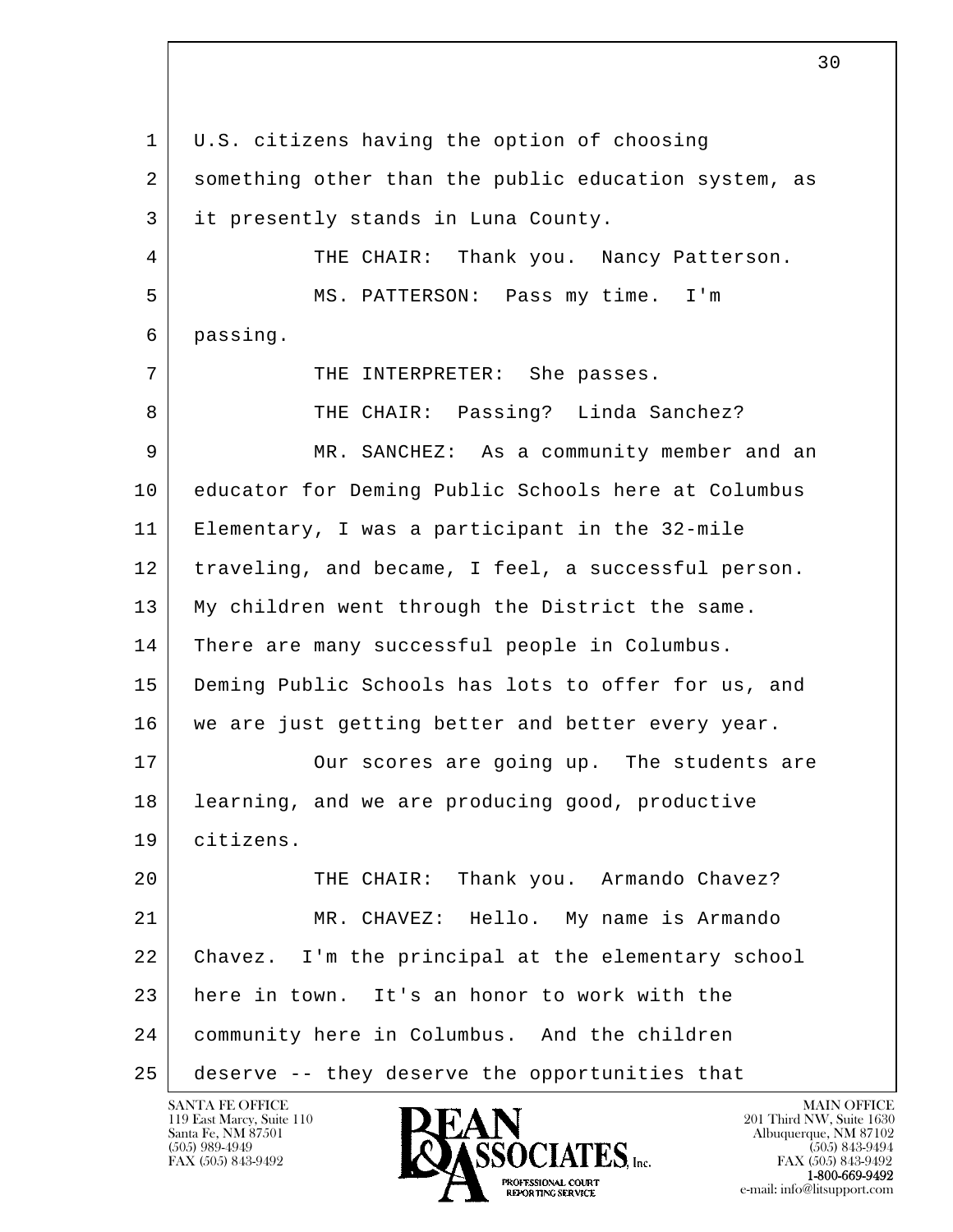l  $\overline{\phantom{a}}$ 1 Deming Public Schools can offer. 2 It goes far beyond curriculum. We're 3 talking extracurricular activities that students 4 would be able to partake in in the district that I'm 5 not sure if a charter school would be able to offer 6 all the children as well. And I just wanted to 7 state that. 8 THE CHAIR: Thank you. Vera Diana 9 Sanchez? 10 MS. SANCHEZ: As part of the community, I 11 have lived here. I went to school in Deming. And 12 after that, I went to college. And, as you can see, 13 I am part of the system in Deming. And I am a 14 person who has been able to overcome or excel. And 15 I believe that what you need to think about as 16 | parents is the future of your children. 17 MR. RICHARDSON: Thirty seconds. 18 MS. SANCHEZ: I believe the school --19 THE CHAIR: Ma'am, your time is up. Thank 20 you very much. Kim Perea? 21 MS. PEREA: My name is Kim Perea. I'm a 22 fifth-grade teacher at Columbus Elementary. This is 23 my ninth year. I just want to say, even if the 24 Deming Public Schools wanted to build a high school 25 in Columbus, I would not be for that, either. My

119 East Marcy, Suite 110<br>Santa Fe, NM 87501

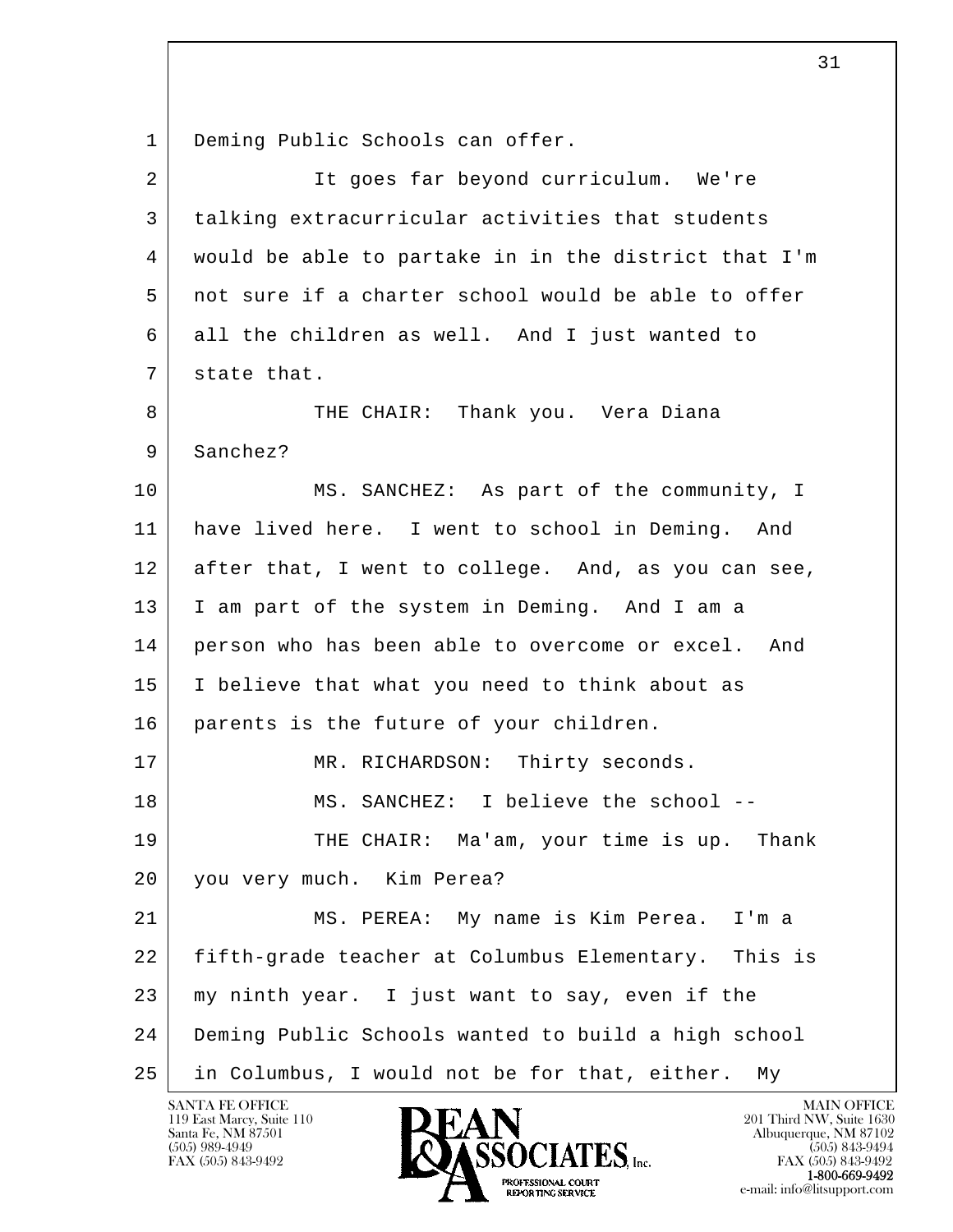l  $\overline{\phantom{a}}$  1 job is to offer opportunity for my students to grow 2 and to learn about what's out there in the world. 3 And I feel if they stay just in Columbus, that they 4 won't have those opportunities to grow and to be 5 able to make choices for their life. 6 And, so, that's my job, to provide this 7 opportunity for my students to go out there and be 8 successful in the world. 9 MR. RICHARDSON: Thirty seconds. 10 THE CHAIR: Thank you. Jesus Saenz. 11 MR. SAENZ: I'm an assistant principal at 12 Red Mountain Middle School. And, as the 13 sixth-graders have come up to the middle school, I 14 can see that our schools offer a lot for the kids. 15 The kids really become part of the community in 16 Deming. And I see that they grow and go on into 17 post-secondary schools and into college and do very 18 well. 19 My two kids have gone through Deming 20 Public Schools, and I feel that it is -- it has 21 educated them to a point that they're now in 22 | college, and they go to college. 23 MR. RICHARDSON: Thirty seconds. 24 THE CHAIR: Thank you. The next name on 25 the list is Ted -- perhaps Burns?

119 East Marcy, Suite 110<br>Santa Fe, NM 87501

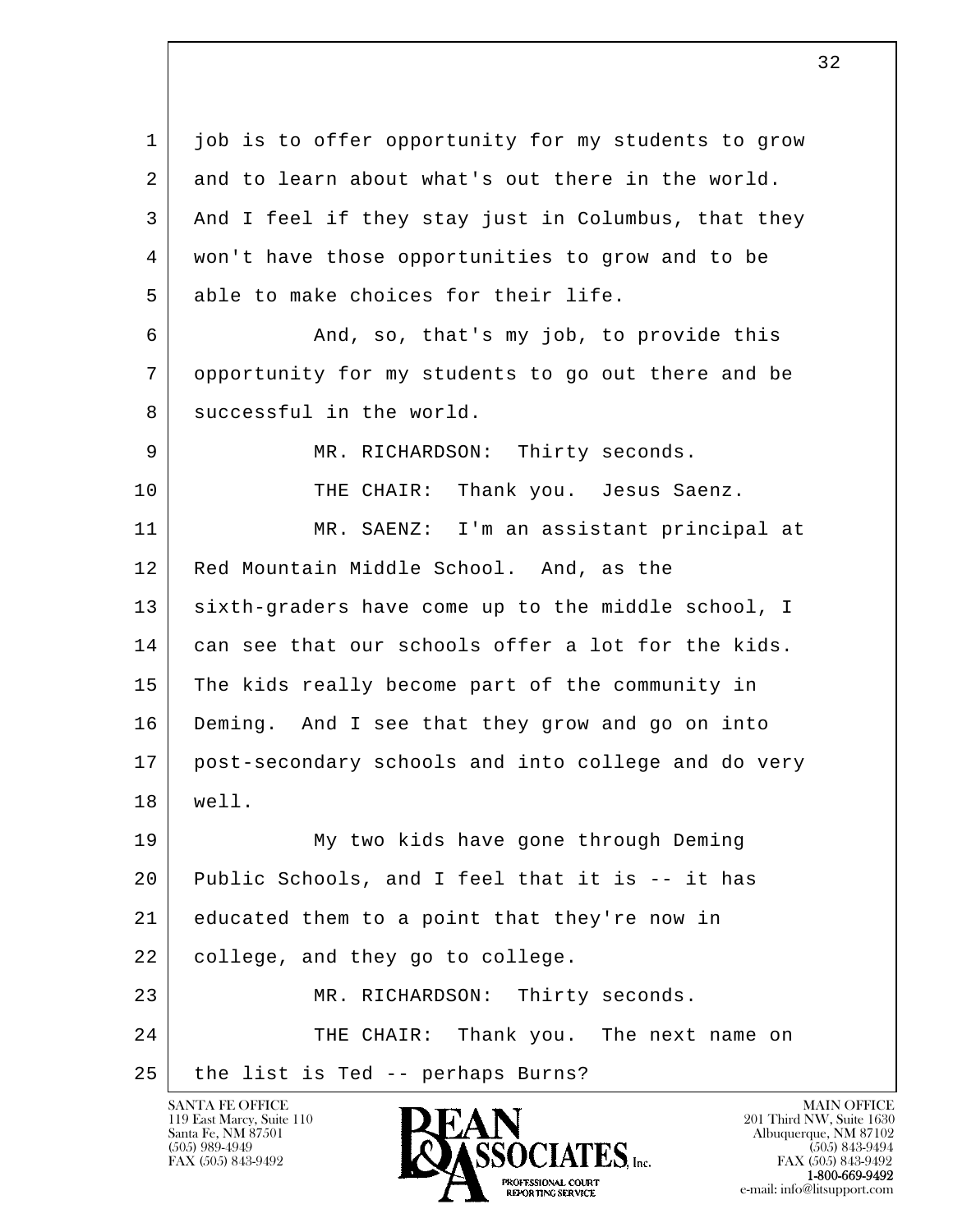l  $\overline{\phantom{a}}$ SANTA FE OFFICE MAIN OFFICE MAIN OFFICE MAIN OFFICE MAIN OFFICE 1 | MR. BURNS: Pass. I'll pass my time. 2 THE CHAIR: Oh, okay. Thank you. The 3 next name is very stylized, and I don't know -- it 4 starts with an "L." 5 COMMISSIONER TOULOUSE: I can't read that 6 one, either. Mary Lou Cameron? 7 MS. CAMERON: I'm going to pass. Thank 8 you. Many of us thought it was a sign-in. 9 THE CHAIR: Please state your name. 10 MR. MENDOZA: Alonzo Mendoza. I would 11 like to say that we are in support of the school in 12 Columbus. The quality of the education is not 13 measured by the place the school is at. We support 14 a secondary school or a junior high and high school 15 here in Columbus. And we feel that the students 16 will be in the hands of the teachers, and so I think 17 the students will have everything that they need if  $18$  they  $-$  that they're receiving everything that is in 19 Deming. 20 (Applause.) 21 COMMISSIONER TOULOUSE: How much time do 22 we have left? 23 THE CHAIR: So we have a total of 24 six-and-a-half minutes left at 30 seconds each. Is 25 there anyone who would like to speak? Tony, were

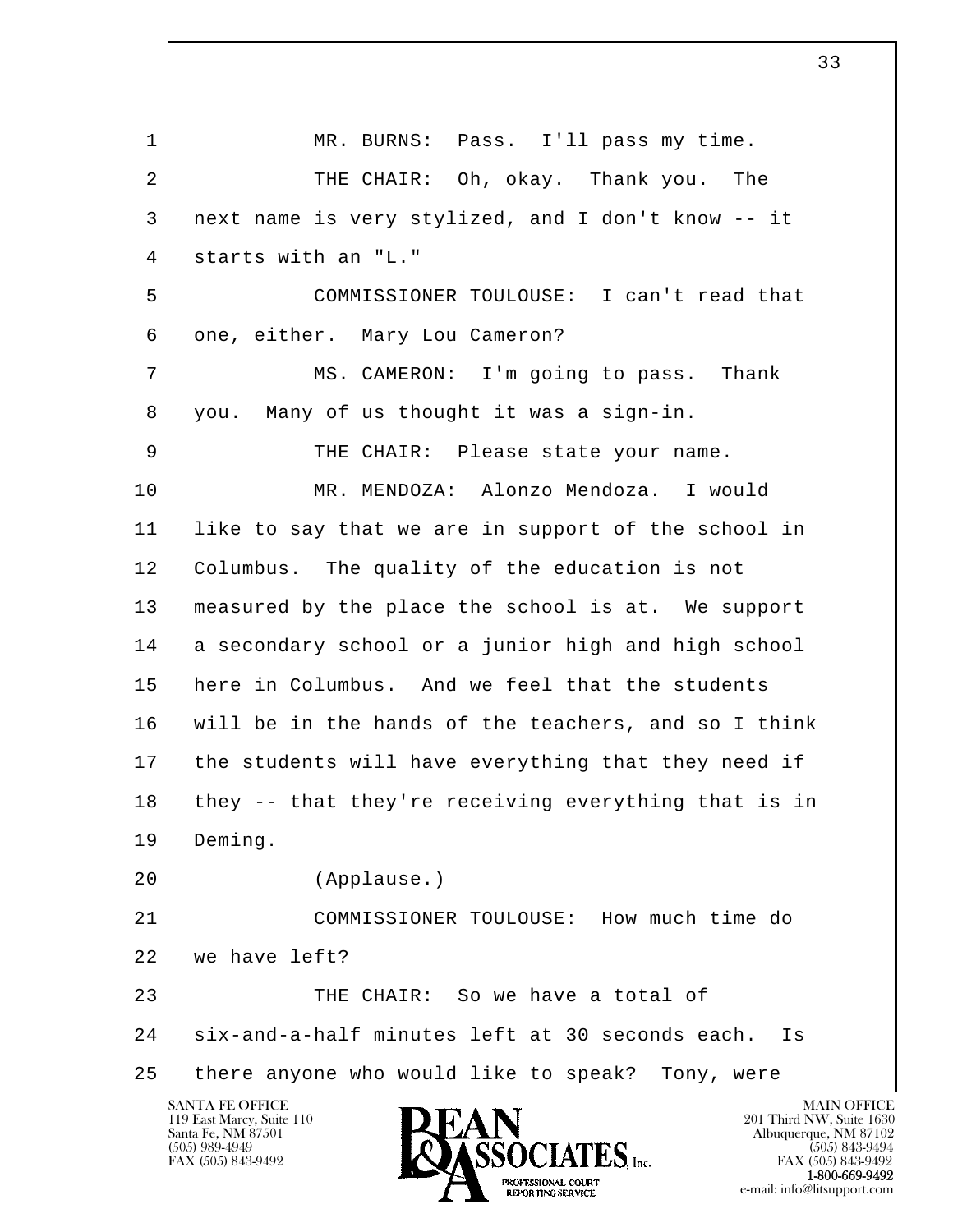l  $\overline{\phantom{a}}$  1 you asking a question? 2 MR. GERLICZ: (Indicates.) 3 THE CHAIR: Oh, okay. I see a lady over 4 here. Thirty seconds, please. 5 MS. D. SKINNER: With the 98 percent in 6 favor of the Palomas and Columbus parents, I am -- I 7 would like to see that they consider all of the 8 parents in Palomas that are in favor of a school, 9 that they feel confident of the school and the 10 teachings that would be given here. As parents, we 11 feel more confident. Thank you. 12 MR. RICHARDSON: Thirty seconds. 13 THE CHAIR: Thank you. Anyone else? 14 MS. AGUILAR: Could I -- 15 THE CHAIR: Yes. 16 MS. AGUILAR: My name is Gloria Aguilar. 17 I have two children in the school system. For them 18 to study and the insecurity of them to be able to be 19 away from the school, I had to place them into the 20 | school systems in Palomas. So, for me, as a parent, 21 it is -- I would be more comfortable with the 22 security that we can provide that they be out of  $23$  school the whole day -- out of home the whole day. 24 Excuse me. 25 | MR. RICHARDSON: Thirty seconds.

119 East Marcy, Suite 110<br>Santa Fe, NM 87501



FAX (505) 843-9492 FAX (505) 843-9492 e-mail: info@litsupport.com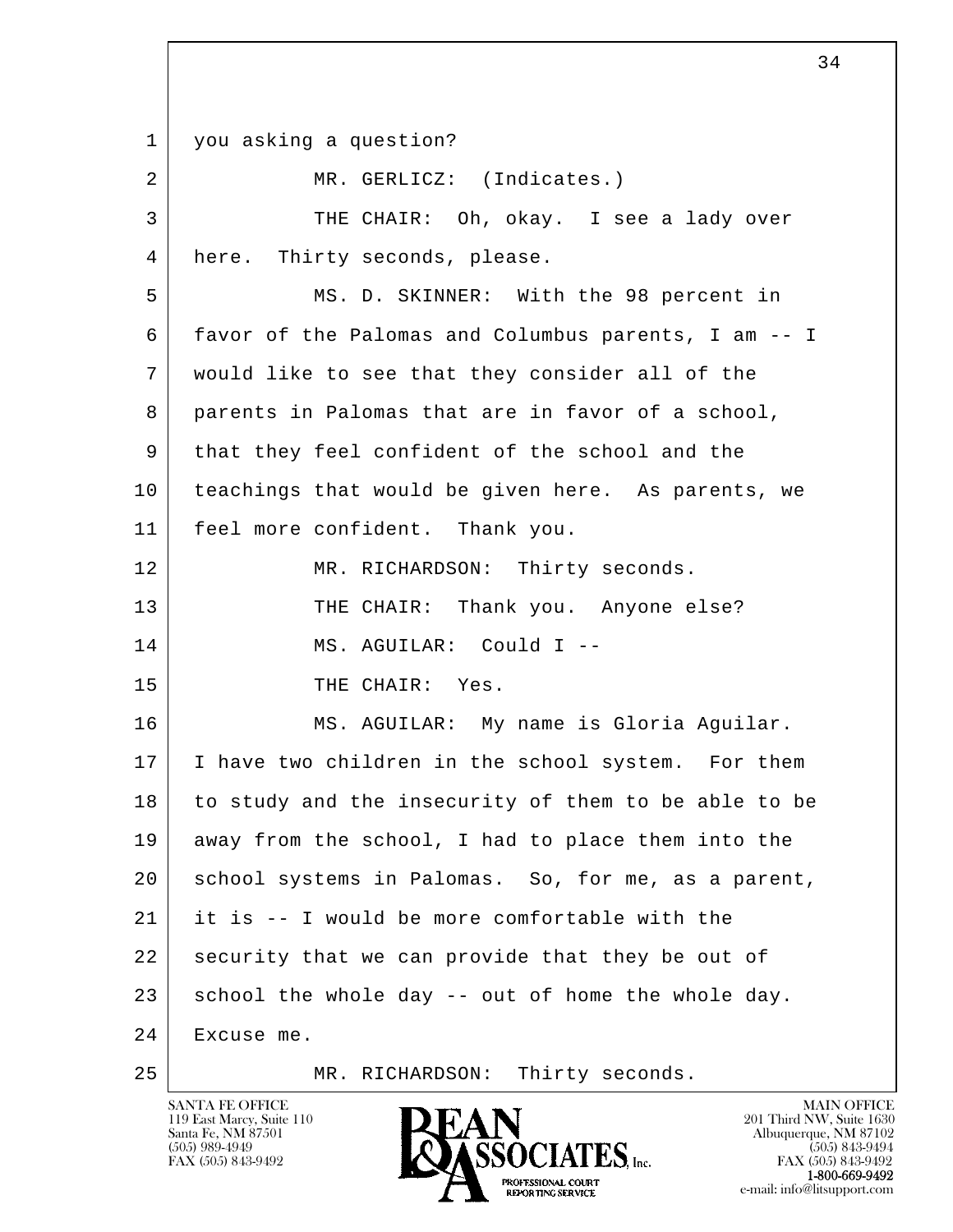l  $\overline{\phantom{a}}$ 1 THE CHAIR: Anyone else who has not 2 | spoken? Well, I guess it really doesn't matter. 3 Yes, sir. 4 MR. NIMICK: I would just like to point 5 out to the committee. I believe the only people who 6 have spoken against the proposition are the 7 employees of the Deming Public Schools; is that 8 correct? 9 THE CHAIR: Thank you. Yes, sir. 10 MR. GUTIERREZ: About ten, 12 years ago, 11 | the Deming School Board, the then State Public 12 School Board and Superintendent Adam Morgan were 13 convinced by a few leaders in the -- in the 14 community that there was a secondary school needed 15 in Columbus. They said that the timing was not 16 right, but that there definitely was a need. 17 | I think, you know, it's been ten, twelve 18 years. 19 MR. RICHARDSON: Thirty seconds. 20 MR. GUTIERREZ: So we need to consider 21 that again. 22 THE CHAIR: Thank you. Anyone else? 23 MS. CASTRO: My name is Susana Castro. I 24 have two children in school here. And it is 25 important that they're having a really hard time to

119 East Marcy, Suite 110<br>Santa Fe, NM 87501

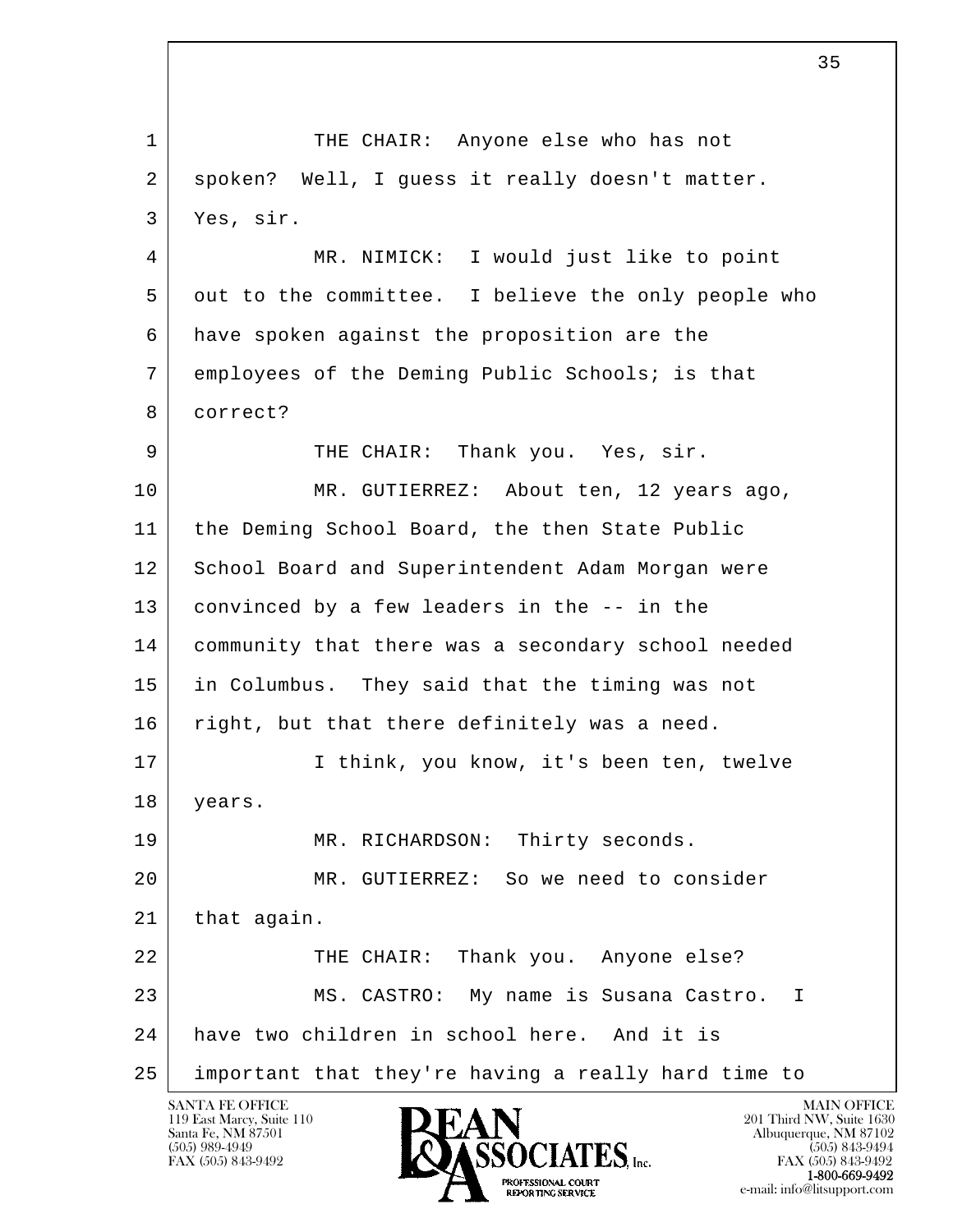l  $\overline{\phantom{a}}$  1 cross the border. They start at 8:15, 8:20 in the 2 | morning for classes, and they have to be ready at 3 6:00 in the morning. It's a lot for them to have to 4 just cross the border. Thank you. 5 THE CHAIR: Thank you. Anyone else? Yes, 6 sir. 7 MR. WILLIAMS: I think the Commission 8 needs to look at the request from the Village of 9 Columbus similar to a request from a Native American 10 pueblo in some ways. There may be unique needs of 11 | this community that would be better served by a 12 school system within the community rather than 13 busing them up to Deming. 14 THE CHAIR: Thank you. Anyone else? Yes, 15 ma'am. Mrs. Skinner. 16 | MS. M. SKINNER: As you know, Columbus has 17 had a hard time the last few years with the drug 18 wars in Mexico, and even our little wars here in 19 town. But we need our kids here to help us bring 20 back the pride of the Village of Columbus. And they 21 have ideas; they have energy. And they have 22 enthusiasm. Us seniors are getting kind of worn  $23$  out. 24 So we would really appreciate having our 25 kids back here and give them some of that hometown

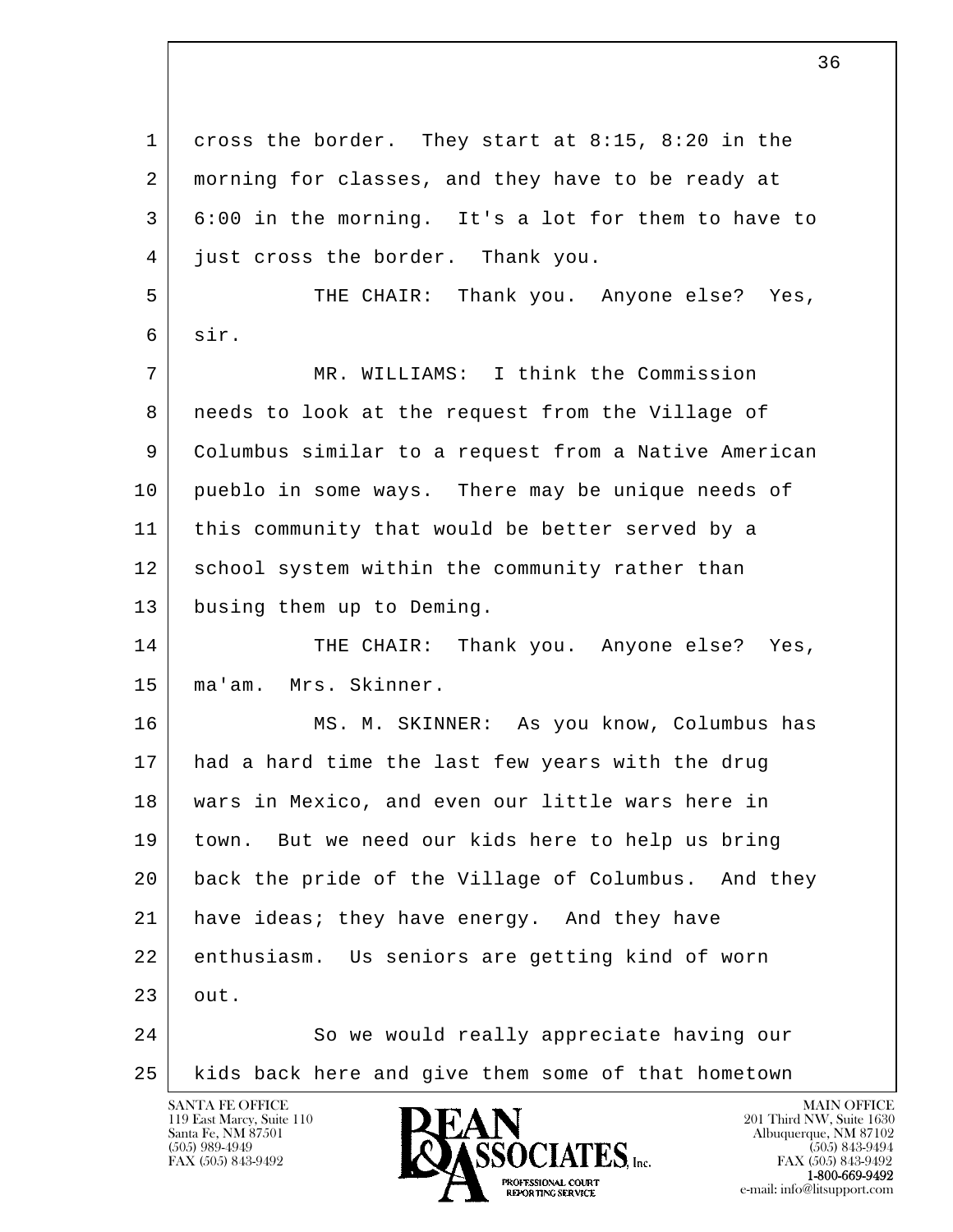l  $\overline{\phantom{a}}$ SANTA FE OFFICE MAIN OFFICE MAIN OFFICE MAIN OFFICE MAIN OFFICE 1 spirit that they could use. 2 MR. RICHARDSON: Thirty seconds. 3 THE CHAIR: Please state your name. 4 MS. M. SKINNER: Martha Skinner. 5 THE CHAIR: Anyone else? I see no one. 6 Okay. Thank you very much for your input. 7 The next item on our agenda is time for 8 the Public Education Commission to ask questions. 9 This will be 40 minutes. And we ask that the 10 founders of the school come back up to the table so 11 | that we might ask you some questions. 12 And while the founders are coming up, I 13 would just like to make one observation, one point, 14 so that we're all on the same page here. The 15 Commission, in making the decision on whether to 16 grant or deny an -- any charter school application, 17 is based on the content of the application. 18 There is part of that application that 19 asks about community support. That is a part of it. 20 But what we are primarily looking at is the 21 | application itself; and, frankly, that's all we can 22 look at. 23 | So we appreciate your -- your concern and 24 your interest and your letting us know your opinions 25 today. That is part of this. But the primary part

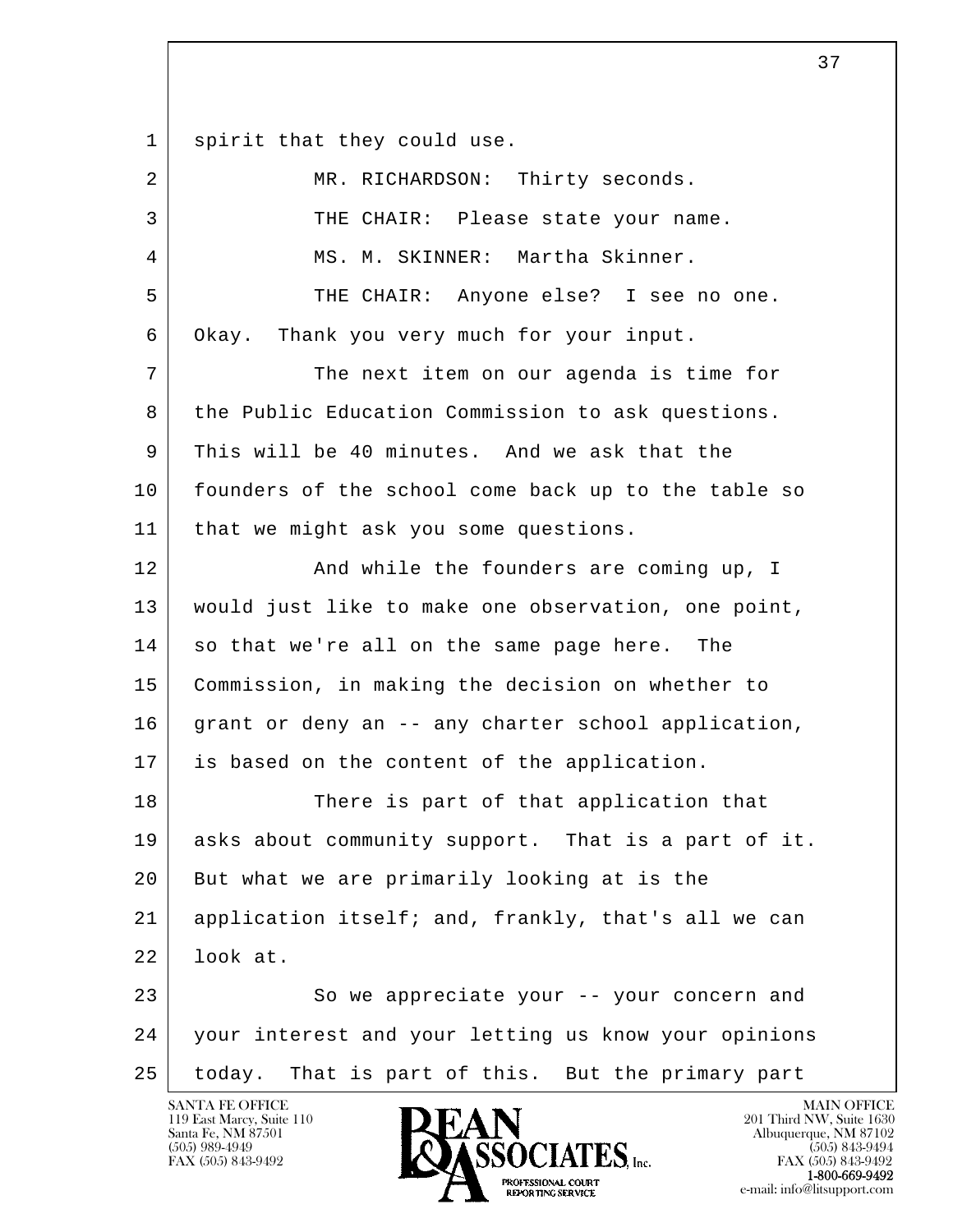l  $\overline{\phantom{a}}$  1 is this application. Is this a complete, complete 2 | plan for a school that would really benefit our 3 kids? So, just so that you'll know that. 4 Commissioners, our time starts now. Do 5 you have questions? Commissioner Conyers, I'll 6 start with you. 7 COMMISSIONER CONYERS: Thank you. Good 8 morning. Buenos días. I do have a couple of 9 questions. And I'm from the other end of the state, 10 so I'm not so familiar with your geography here. 11 But I heard the 32 miles. What's the 12 average time on a bus, like, round-trip or during 13 the day, what would that be for your students to go 14 to Deming? 15 MR. SKINNER: I think it's about an hour 16 each way, and 45 minutes going out. 17 MR. CONYERS: Okay. Another challenge we 18 have in New Mexico, and especially the rural areas, 19 is staffing. I come from a rural area. And what 20 thoughts do you have about getting the -- the high 21 quality staff you would like here? 22 | MR. SKINNER: One, we built some 23 above-average pay into the budget so that we could 24 attract some quality staff. 25 We think that the -- the mission here,

119 East Marcy, Suite 110<br>Santa Fe, NM 87501

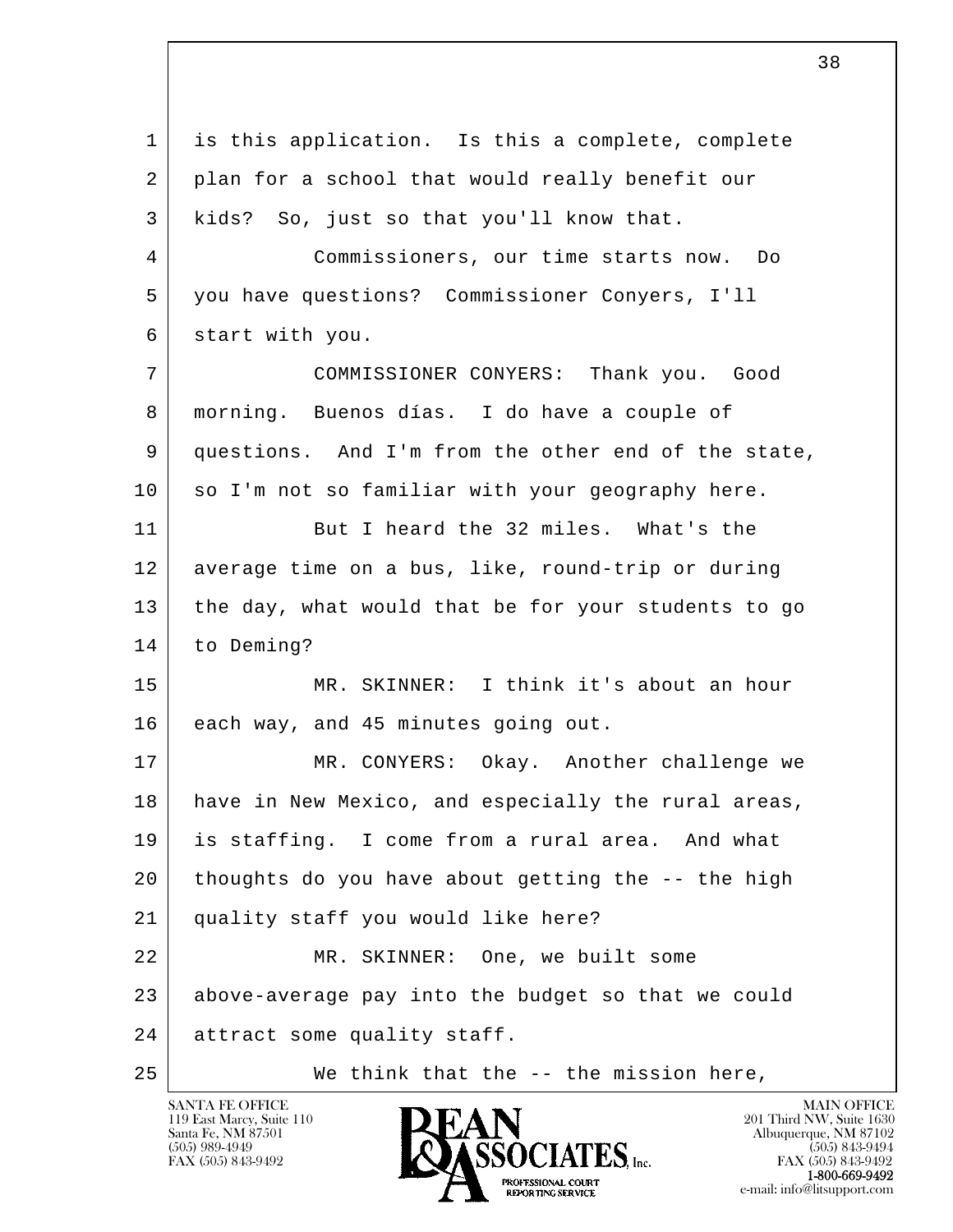l  $\overline{\phantom{a}}$ 1 | the -- the need here, will attract a -- a passionate 2 educator who wants to make a difference, who wants 3 to make a change, who can see what we're trying to 4 accomplish here. And, Jack, did you have -- 5 | MR. LONG: No, that's pretty good. 6 MR. SKINNER: The -- I believe State 7 statute also permits us to accept teachers from 8 Mexico, also. And, so, if we ran into that 9 situation, we would be applying for teachers from 10 Mexico. They need to be bilingual, obviously,  $11$  but  $-$ 12 MR. CONYERS: Right. Okay. Thank you. 13 THE CHAIR: Commissioner Toulouse? 14 COMMISSIONER TOULOUSE: Madame Chair, I 15 really don't have any questions. I just -- my only 16 | comment is, is there going to be a consistent enough 17 pool of students who don't want to bounce back and 18 forth between the two? Because that's what I see. 19 When you have kids, there may be more activities for 20 a teenager in Deming. They want to go up and do 21 those things. 22 So I guess the question, how do you plan 23 to keep your students from not wanting to run off to 24 where there's more activities for them? 25 MR. SKINNER: Well, go ahead. You want to



FAX (505) 843-9492<br>1-800-669-9492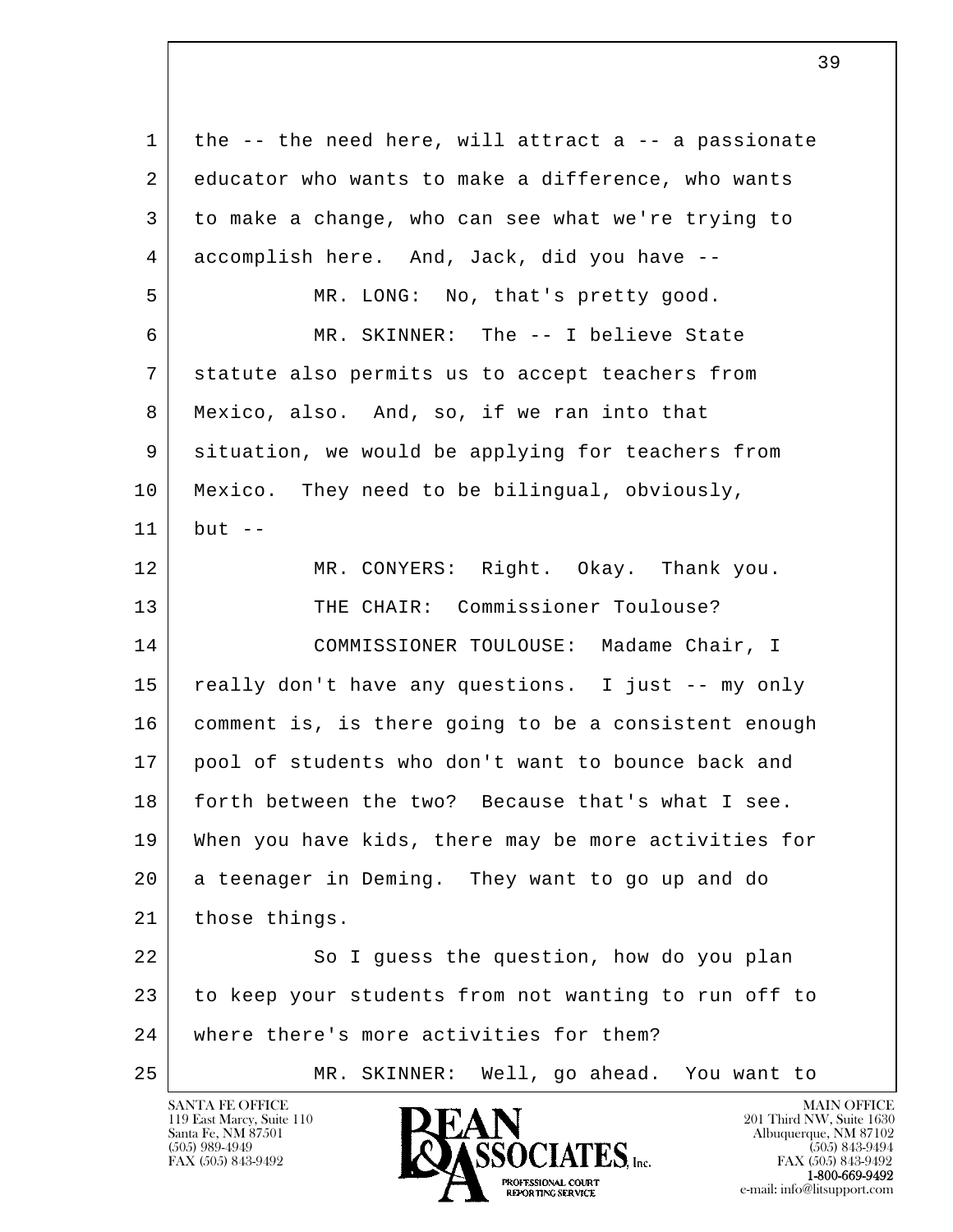1 speak.

| 2               | MR. LONG: Well, the charter school is an             |
|-----------------|------------------------------------------------------|
| 3               | alternative. You know, part of the process is you    |
| 4               | not allow people to come in and out. And those       |
| 5               | students who feel that they want the activities of   |
| 6               | Deming are free to go to Deming still. We feel that  |
| 7               | there's enough students and that our program will be |
| 8               | a strong enough program that they'll want to stay    |
| 9               | here in Columbus.                                    |
| 10 <sub>o</sub> | COMMISSIONER TOULOUSE: I just -- coming              |
| 11              | from a large family, where we've gone through a lot  |

12 of teenagers, and now my oldest grandson is a 13 | teenager, knowing this year they want something; the 14 | next year, they want something else. There's a 15 girlfriend; there's a boyfriend. There's an 16 activity. And I can just see that there will be a 17 sense of -- be hard to keep that continuity so that 18 | their education doesn't get confused.

l  $\overline{\phantom{a}}$  19 MR. SKINNER: Approximately 800 students 20 cross the border every day from Palomas. And I am 21 convinced that those parents want the best education 22 that they can get for their children. Our school 23 district now is not doing -- not doing a good job 24 educating our children. They will say lots of 25 wonderful things. But proficiency rates are around

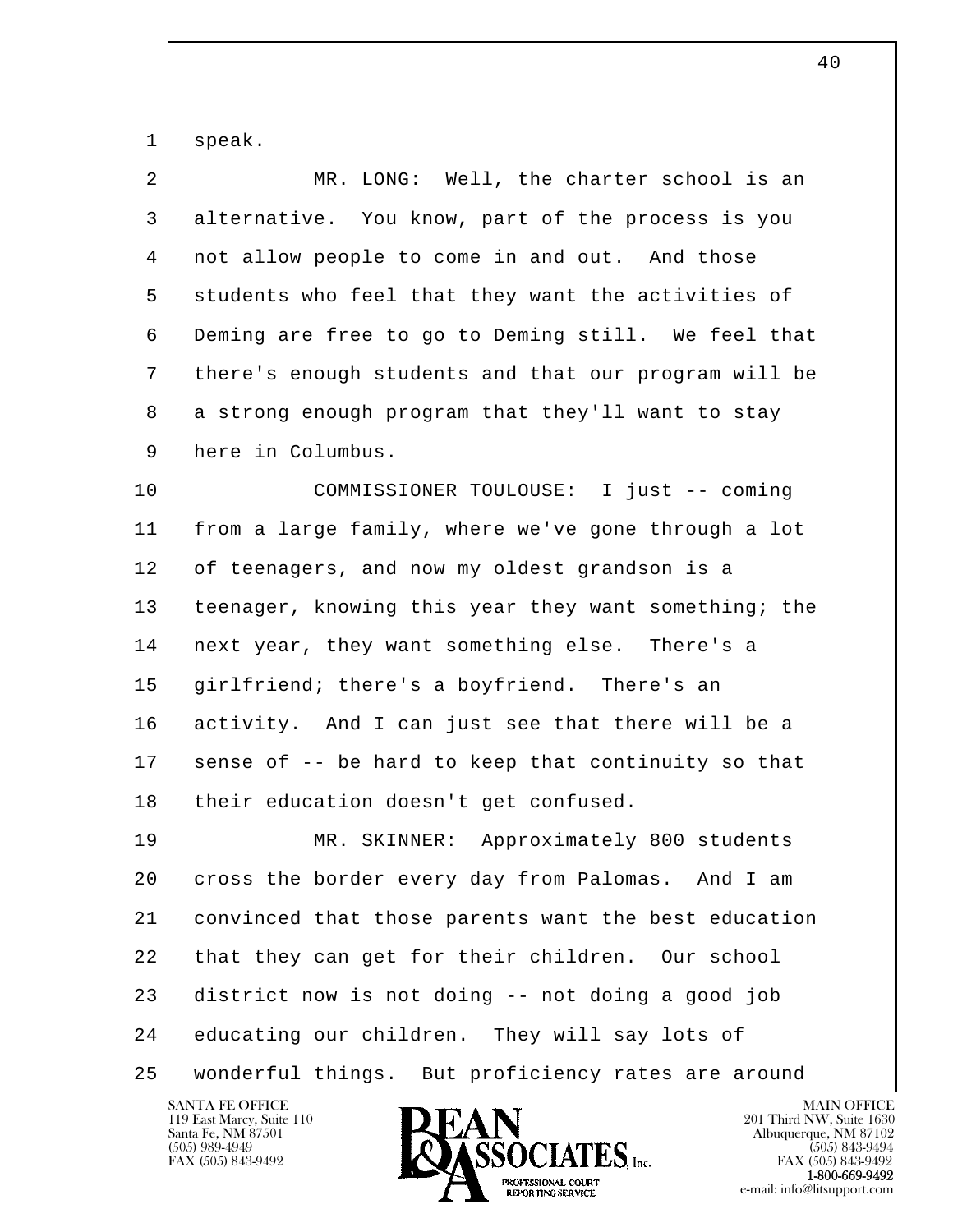1 25 percent or less in Luna County, okay? And 2 | Hispanic students are getting even the shorter end 3 of that stick, okay?

 4 And so we have 800 -- approximately 800 5 students that cross that border. Those parents want 6 the best for their children. They're all U.S. 7 citizens. They pack them up every day and put them 8 across that border, because they want a good 9 education for their children. And we intend to 10 provide a great education for those children. And I 11 think those parents won't take very long -- when 12 you're in a poverty situation, sometimes we have to 13 kind of lead out front. But it won't take very long 14 for them to catch up and want to have their students 15 here all the time.

 16 MR. LONG: I think that, if you look at 17 the buses, I think that's around nine buses that 18 takes the kids to Deming. This is the high school 19 and middle school. They have one activities bus. 20 The Superintendent says they can have more. But, if 21 you're talking about the desires of kids wanting 22 activities, this should show.

l  $\overline{\phantom{a}}$  23 Almost one-tenth of the kids don't want to 24 stay in Deming. They come on an activities bus. So 25 we think that we'll be able to provide sufficient

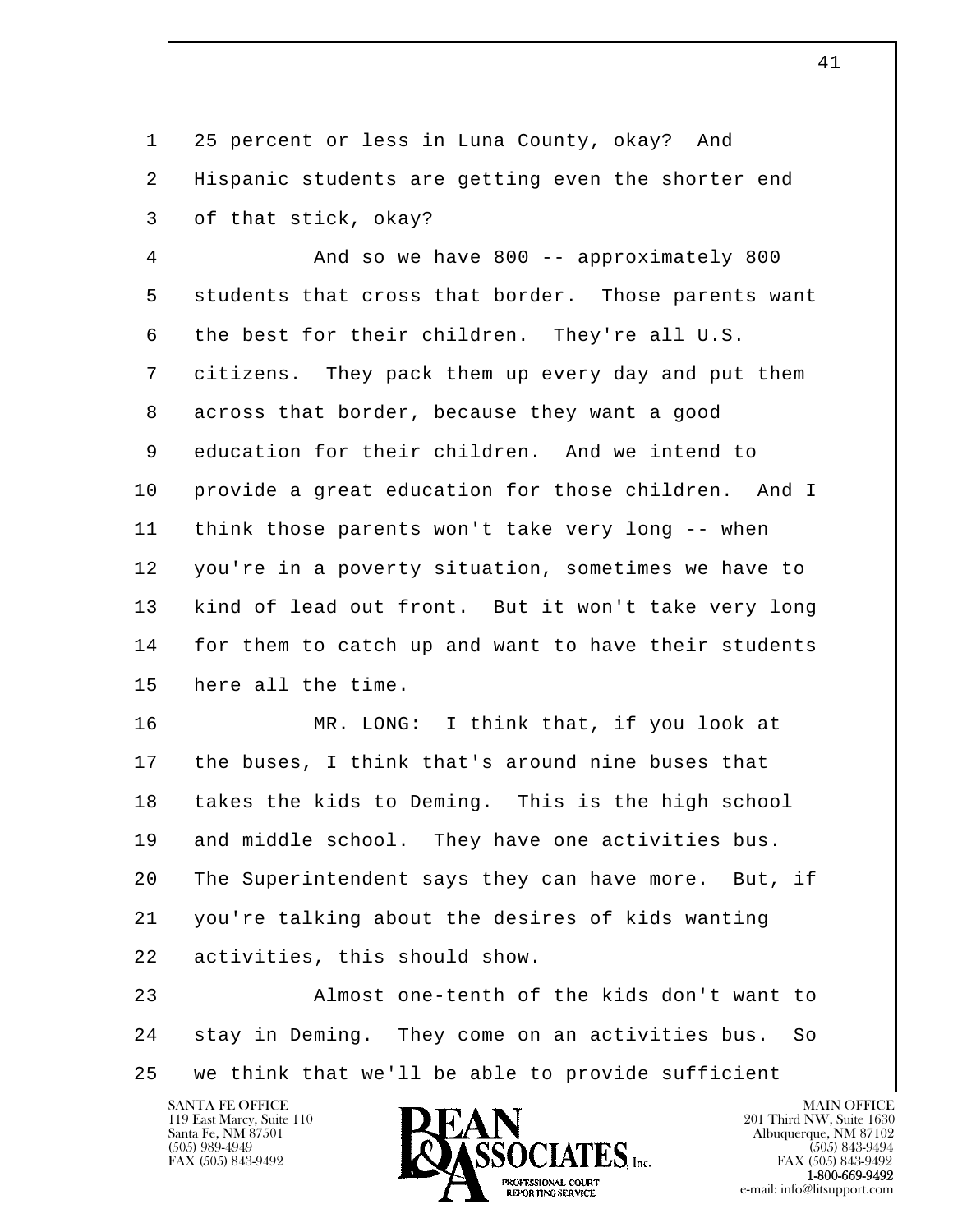l  $\overline{\phantom{a}}$ SANTA FE OFFICE MAIN OFFICE MAIN OFFICE MAIN OFFICE MAIN OFFICE 1 activities, that, in addition to our curriculum, 2 | that will attract our kids and want them to stay 3 here in Columbus. 4 COMMISSIONER TOULOUSE: Thank you. 5 THE CHAIR: Commissioner Gant? 6 COMMISSIONER GANT: Madame Chair, members. 7 I'll pick up on that. What activities, specific 8 activities, will you offer to encourage the students 9 to stay? I mean, are you going to have athletics? 10 | Are you going to have band and chorus, all this 11 | other stuff they have up there? Football? 12 Basketball? 13 MR. SKINNER: Probably not, okay? And we 14 don't intend to compete with Deming High School on 15 those levels. We are interested in parents who want 16 a quality education for their children. And right 17 now, the Deming School District is not providing a 18 quality education for these children. 19 COMMISSIONER GANT: Again -- 20 MR. SKINNER: Yes, sir. 21 COMMISSIONER GANT: -- I ask, specific 22 activities, what will you offer, outside the 23 academics? 24 MR. SKINNER: Okay. The community 25 service -- one of the things that we wanted to do

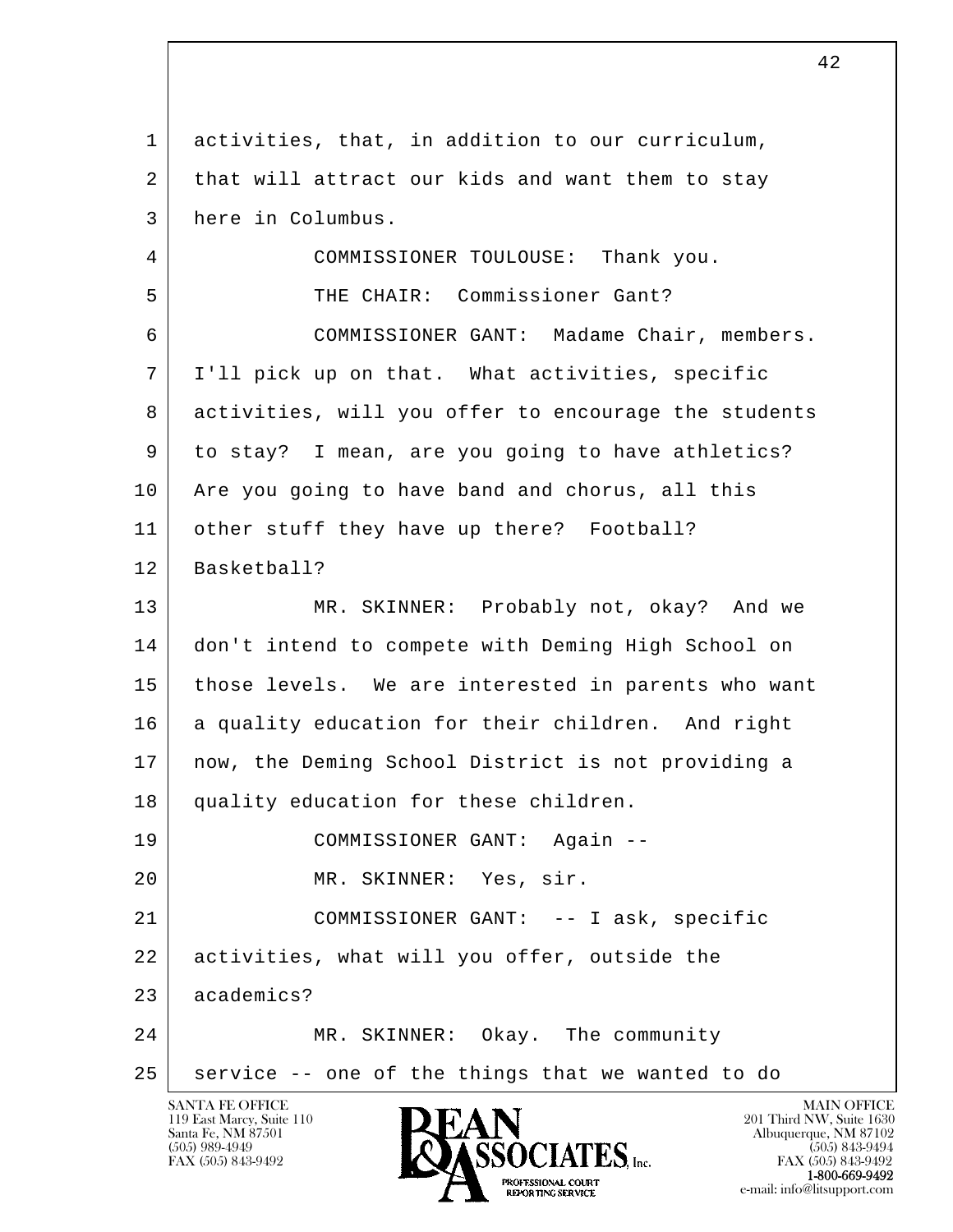| $\mathbf 1$ | in -- with rammed earth and adobe building was to      |
|-------------|--------------------------------------------------------|
| 2           | identify some homes in the community where our         |
| 3           | children could provide community service and maybe     |
| 4           | build a home for somebody. We're -- we are not --      |
| 5           | we plan to take field trips and do things like that.   |
| 6           | We are planning on having an                           |
| 7           | entrepreneurial aspect to the school, where we would   |
| 8           | be a leader, national leader, in passive solar         |
| 9           | and -- and rammed earth, where we would expect         |
| 10          | people to come from all over the country to study      |
| 11          | here at our school. And our students would be          |
| 12          | participating in that, in teaching and -- and          |
| 13          | developing a Web site.                                 |
| 14          | So not the traditional activities that --              |
| 15          | band and football team, no, we would not be doing      |
| 16          | that, but lots of other ways to learn and have         |
| 17          | children grow than through those things.               |
| 18          | MR. LONG: Plus, we -- we have the                      |
| 19          | mechanism for community input. If the community        |
| 20          | decides that they want -- or the kids decide that      |
| 21          | they want a certain program, certain -- say, soccer    |
| 22          | or something like that, we have the opportunity.<br>We |
| 23          | haven't planned that because we were interested in     |
| 24          | the academics, the academic part of it, and the        |
| 25          | economic development part.                             |

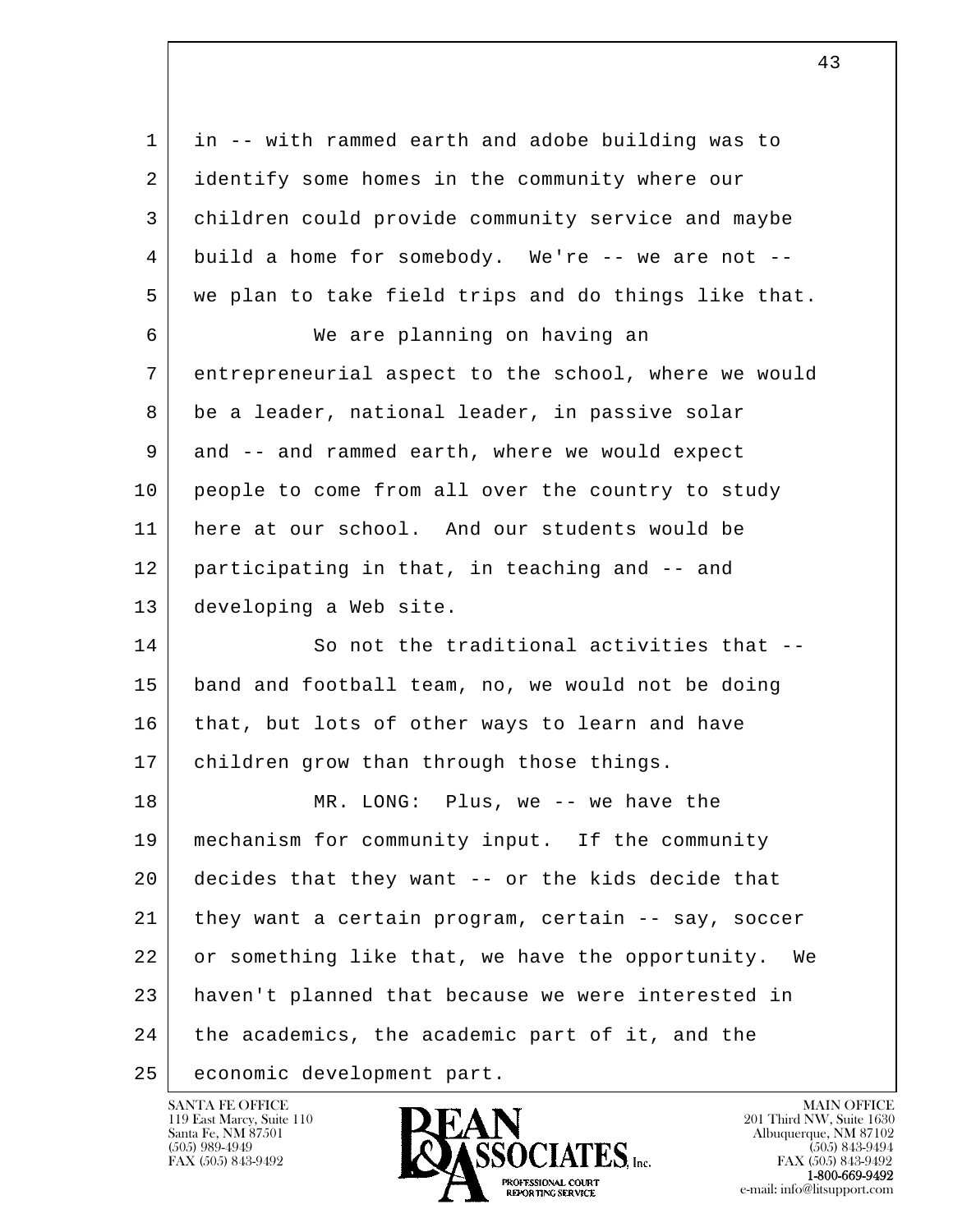l  $\overline{\phantom{a}}$ 1 So the -- if there are to be academics 2 | [verbatim], it'll be from the community and from the 3 students, because the students are involved in the 4 governance process as well. And, so, they will be 5 able to determine whether or not they want these 6 activities. 7 COMMISSIONER GANT: Page 4, you state that 8 you have chosen a -- a site for the school. Where 9 is it? 10 MR. SKINNER: If you look just to the west  $11$  here  $-$  east  $-$  thank you  $-$  12 COMMISSIONER TOULOUSE: East? 13 MR. SKINNER: -- there's an old school. 14 When they built the new school here, they shut down 15 the old school. There are five classrooms and a 16 gymnasium that are -- the original school was built 17 in 1955. The five classrooms and the gymnasium are 18 probably 20, 25 years old. So they're still usable. 19 They are not being used at this time for educational 20 purposes. And we have written a letter to the 21 school district saying that's what we would like, to 22 use those classrooms for the beginning of the 23 charter school. 24 We have some property directly behind here 25 is where we would do our construction of our -- our

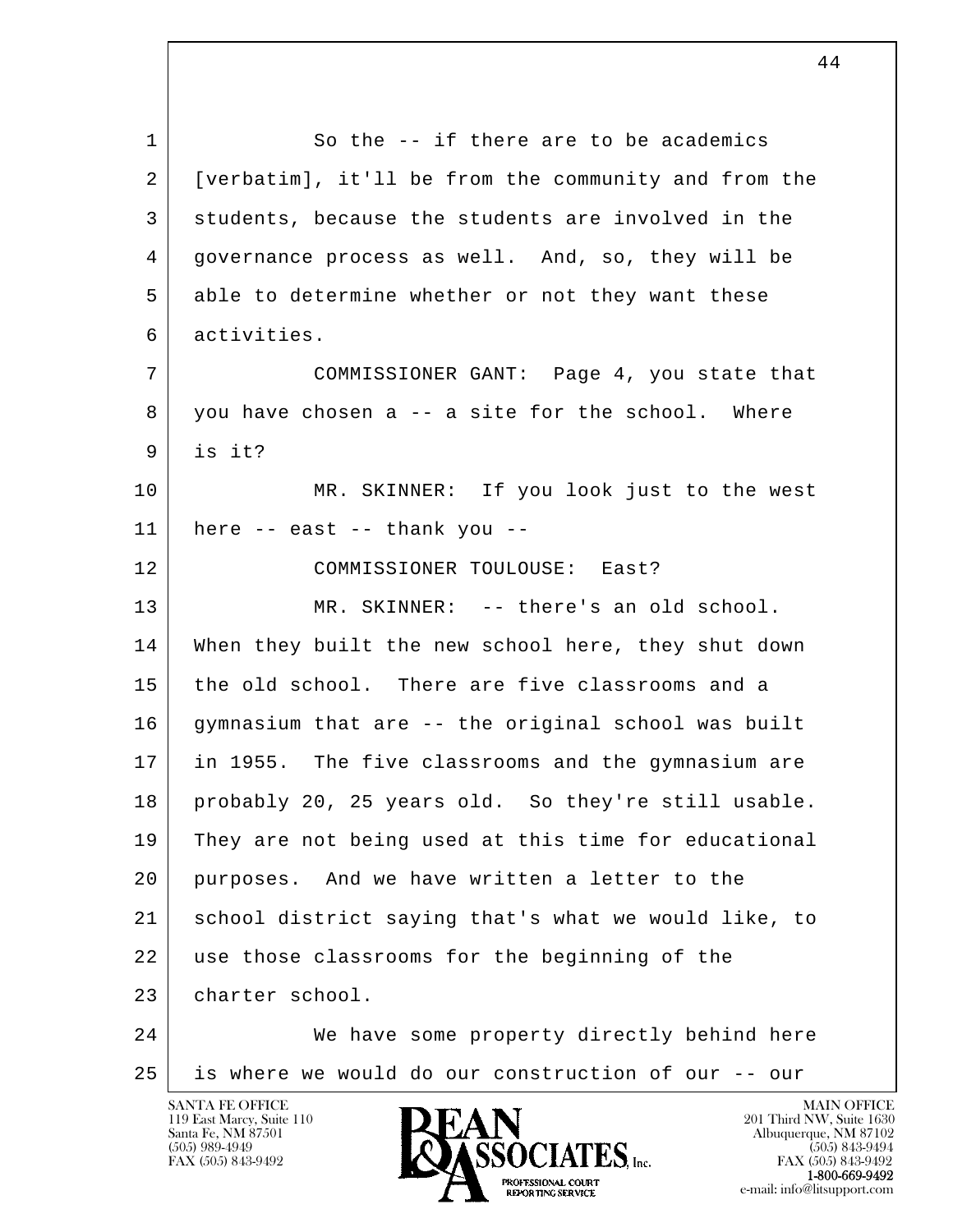l  $\overline{\phantom{a}}$  1 campus. And we hope to build our own campus through 2 the rammed earth and adobe process. 3 COMMISSIONER GANT: Do you know how much 4 it would cost to bring those five classrooms and 5 that gymnasium up to standards to meet these 6 standards? 7 MR. SKINNER: No, I do not. I do know 8 that the facilities people came down here and took a 9 look at them, okay? And I was not told that they 10 | were not up to standard. 11 COMMISSIONER GANT: Do you know if there's 12 asbestos, lead paint, or anything like that? 13 MR. SKINNER: I do not. In the other 14 building, probably so, in the one built in 1955. 15 The other ones were built 20 years ago, so I don't 16 anticipate there being a problem. 17 COMMISSIONER GANT: Where will you get the 18 money for the renovation? 19 MR. SKINNER: I don't foresee a need for 20 renovation. 21 COMMISSIONER GANT: How long has that 22 building been sitting there? 23 MR. SKINNER: As long as the new 24 elementary school, five years ago. I'm sure they're 25 dirty. I'm sure they need to get in there and get

119 East Marcy, Suite 110<br>Santa Fe, NM 87501

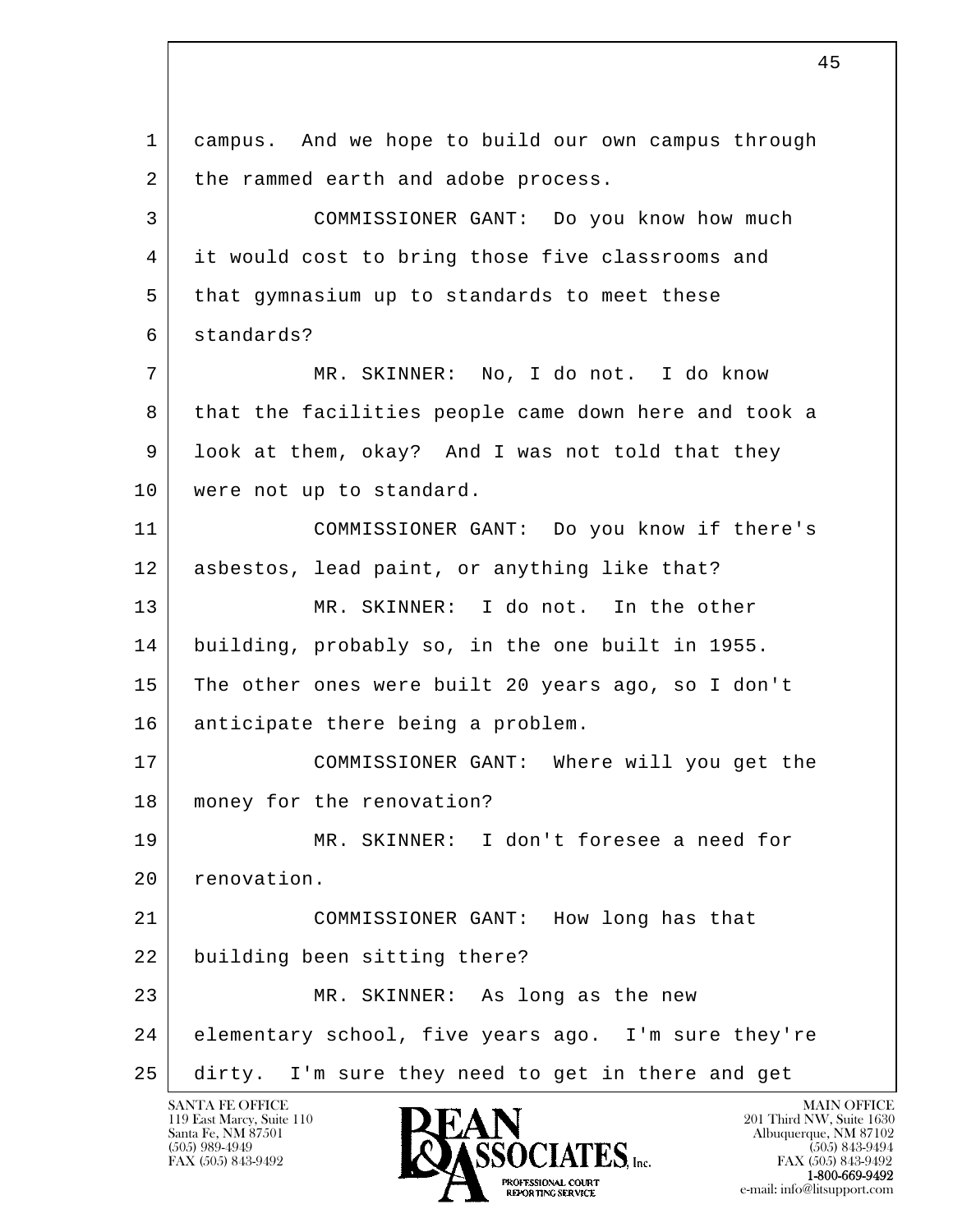1 cleaned out and stuff.

| $\overline{a}$ | COMMISSIONER GANT: You indicate that you             |
|----------------|------------------------------------------------------|
| 3              | are going to contract out for food services for      |
| 4              | breakfast and lunch. In Columbus, is there a         |
| 5              | company that can do that?                            |
| 6              | MR. SKINNER: Not at this present time                |
| 7              | that I'm aware of, no, sir.                          |
| 8              | COMMISSIONER GANT: So where would you get            |
| 9              | it?                                                  |
| 10             | MR. SKINNER: Well, the -- I think it's               |
| 11             | through a program, one or two. I'm a little bit --   |
| 12             | there's a State program that provides funding for -- |
| 13             | for their breakfast and lunch. That's where we       |
| 14             | would get the money to do it. I think it's about     |
| 15             | three-fifty a day. We may contract with somebody to  |
| 16             | come in and use our facilities to -- to prepare      |
| 17             | those lunches and -- breakfasts and lunches.         |
| 18             | COMMISSIONER GANT: Is there a kitchen in             |
| 19             | that classroom building down there?                  |
| 20             | MR. SKINNER: No. In the old 1955 school,             |
| 21             | there's a kitchen, okay? But not in the five         |
| 22             | classrooms or the gym part, no.                      |
| 23             | COMMISSIONER GANT: Will that kitchen in              |
| 24             | the 55-year-old -- whatever it is -- old school be   |
| 25             | available to you?                                    |

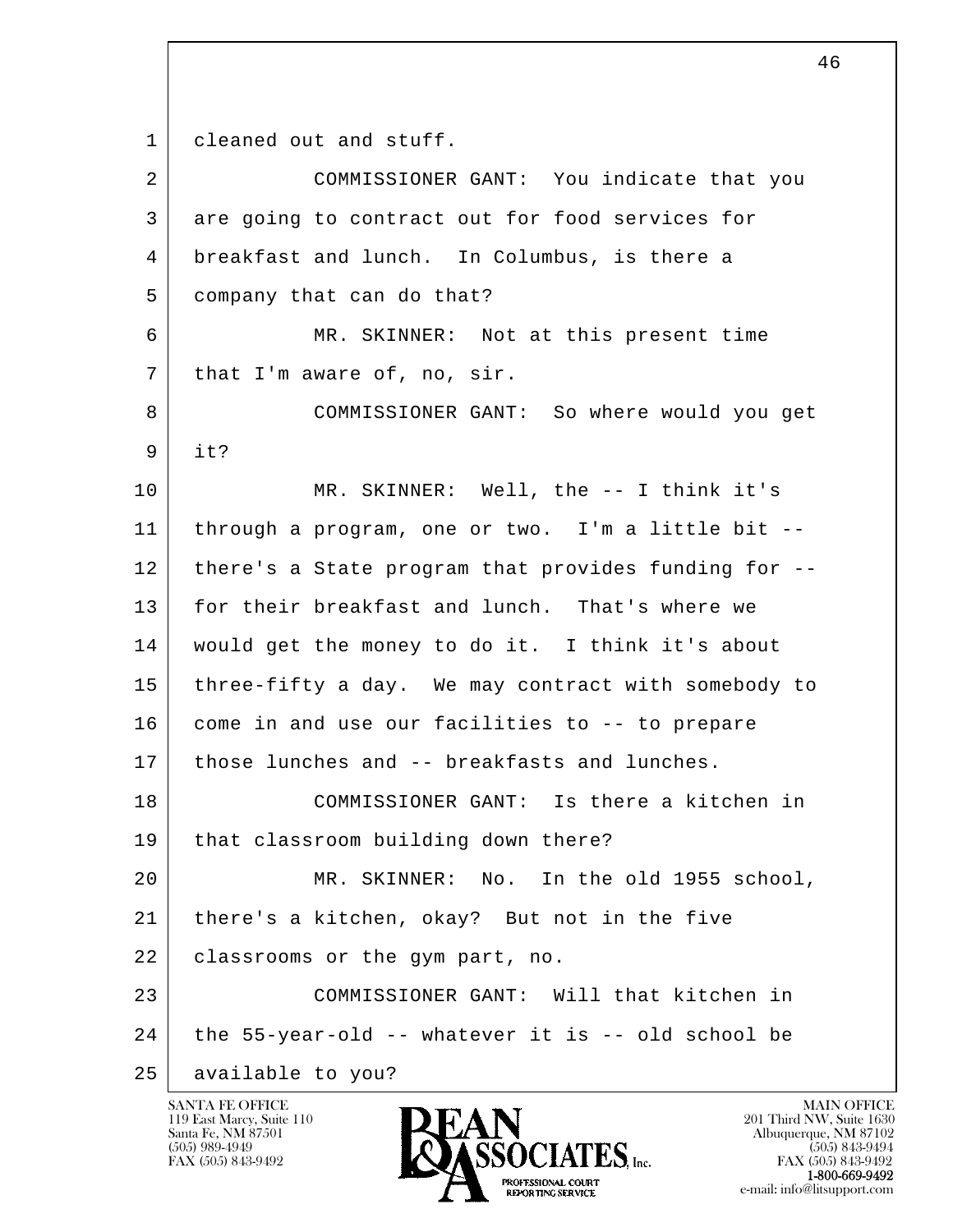l  $\overline{\phantom{a}}$ 1 MR. SKINNER: Possibly, possibly. The --2 the school district is, right now, in the process of 3 turning over the whole facility to the Village of 4 Columbus. And the deal has not been totally 5 finalized. But, then, we would be dealing with the 6 Village of Columbus on the five classrooms, the gym, 7 and the possible use of the kitchen. 8 COMMISSIONER GANT: But if you used that 9 kitchen, you would have to bring it up to code? 10 | MR. SKINNER: Yes, sir. Yes, sir. 11 MR. LONG: The Village has almost a 12 million dollars to bring that facility -- not up to 13 school code, but up to code. And they could be 14 easily -- use that on -- for the kitchen, to bring 15 that up to code. And we would provide money for -- 16 for the free lunch and breakfast program. 17 | And, also, through rentals; we expect to 18 pay the Village rentals. So the Village now has 19 | no -- no secure rentals for any of those facilities, 20 except the possibility of a charter school. 21 COMMISSIONER GANT: At Page 36, you talk 22 about an ad hoc nominating committee to select 23 Governance Board members. Describe the makeup of 24 the ad hoc committee. Who's on it? 25 MR. LONG: The ad hoc committee would be

119 East Marcy, Suite 110<br>Santa Fe, NM 87501

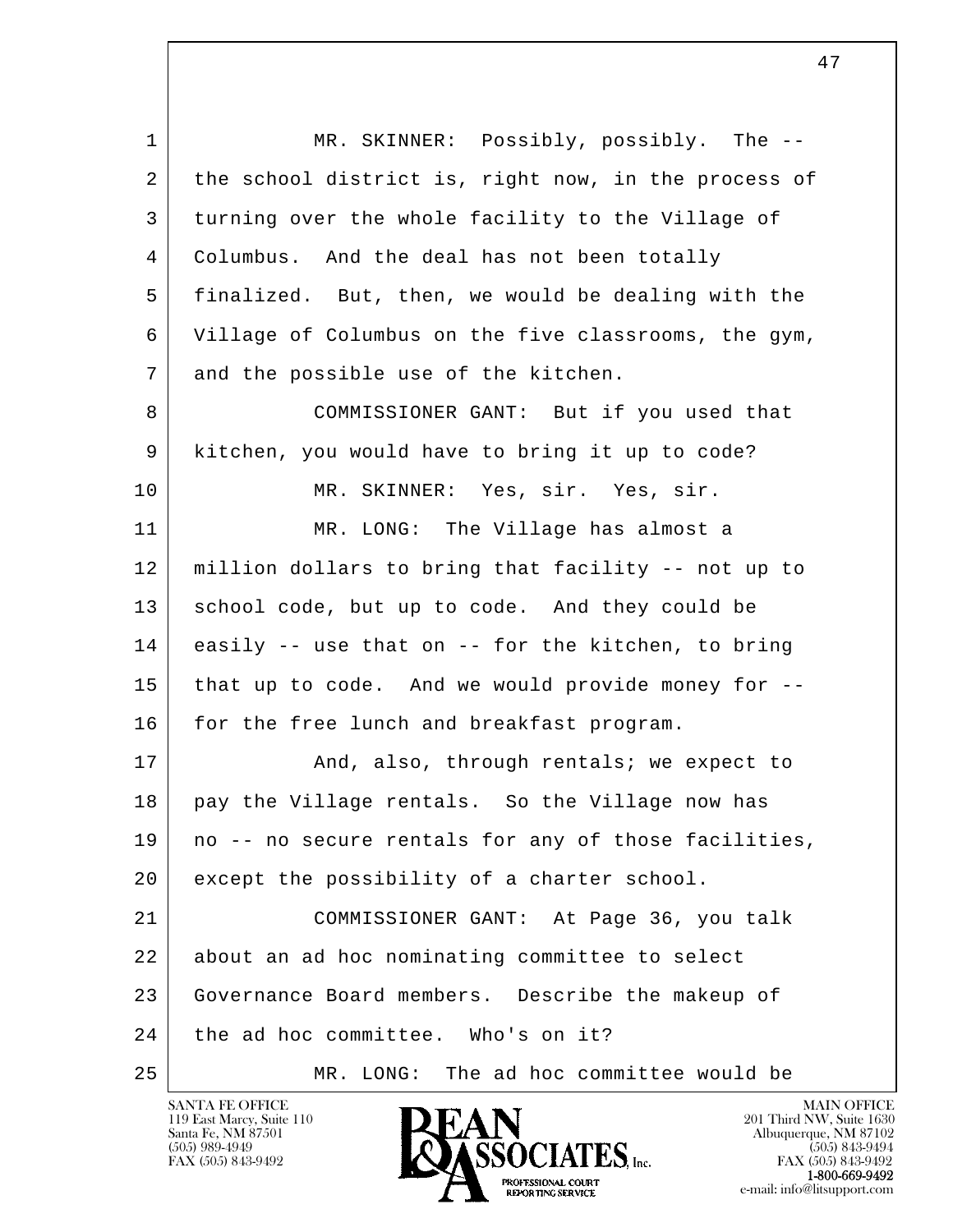1 people selected from the community. It would be 2 chaired by a Board member, probably two Board 3 members, at least, in the ad hoc committee. And 4 | there would be staff, and there would be students in 5 that ad hoc committee.

 6 COMMISSIONER GANT: One question on the 7 budget. It refers to rental land and buildings. 8 You start out with -- at year one with approximately  $9 \mid$  \$45,000, go up to \$60K the second year, \$50K the 10 third year, then drop to \$20K, then back to \$60K in 11 the fifth year. I don't understand this --

 12 MR. SKINNER: The landlord of the -- of 13 the property -- oh -- that we are going to build the 14 campus on, would -- I intend -- I think it'll be 15 Southern Luna County Economic and Community 16 Development Corporation will be the landlord. They 17 are sensitive to the fact that -- that -- of the 18 school budget, and they are willing to adjust their 19 rental income based on the -- the budget of the 20 school.

l 21 COMMISSIONER GANT: Is this landlord, 22 whoever it may be, willing to put in the total 23 infrastructure required?

 $\overline{\phantom{a}}$  24 MR. SKINNER: No, sir. No, there's not 25 money in the budget for that. There's money to put

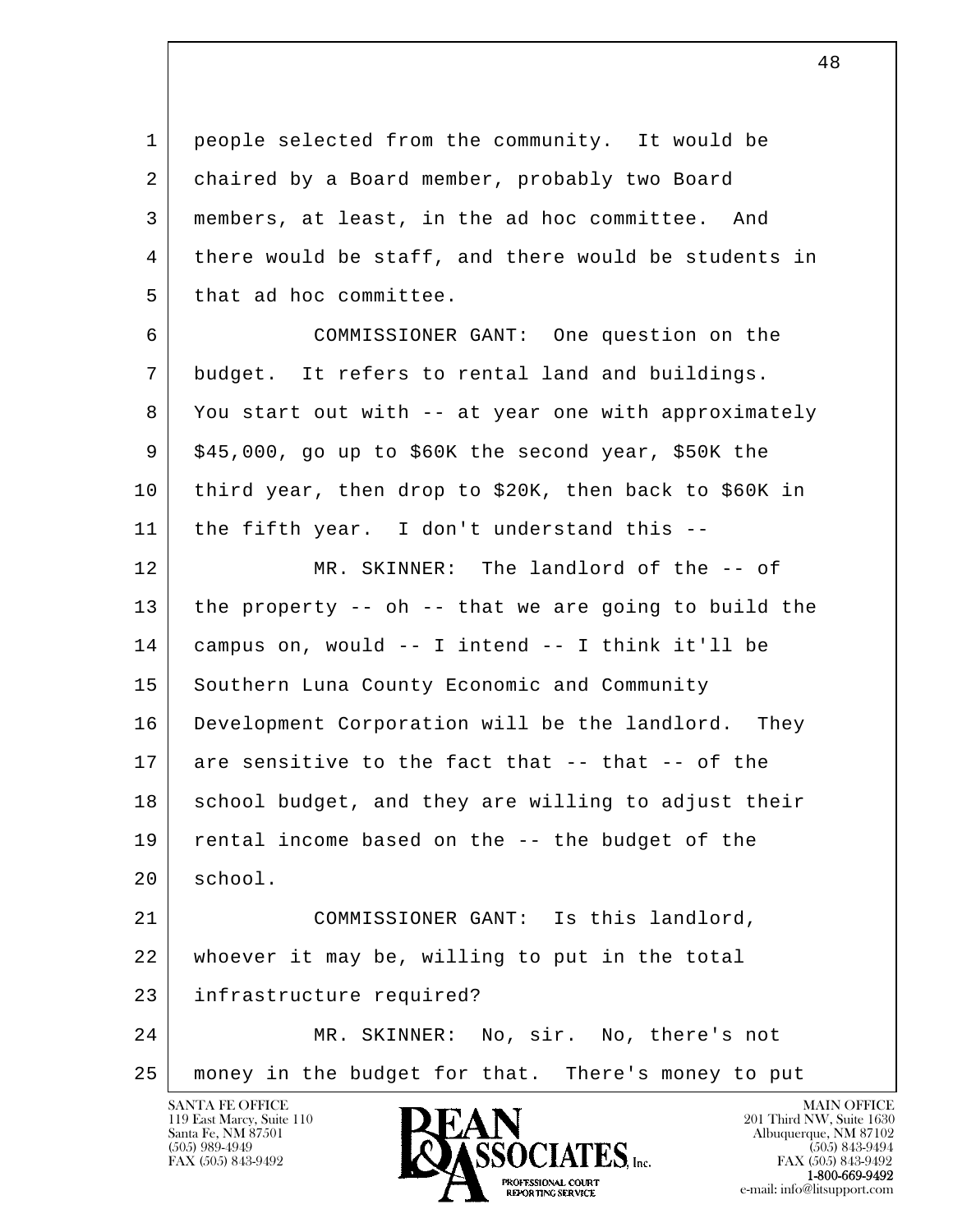l  $\overline{\phantom{a}}$  1 in some port- -- if for some reason, we don't get 2 | those, then we would be putting in some portables. 3 And our plan would be to put some portables there, 4 | to begin with, use a couple of other facilities that 5 are close to the campus here, maybe using this 6 building during the day for some of our activities. 7 There's a church across the street that 8 has agreed to let us use a room there. And, so, we 9 would have, obviously, a limited infrastructure 10 starting out, but it would be State standards. 11 COMMISSIONER GANT: When I talk about 12 infrastructure, I talk about sewer, water, 13 electricity, all those. 14 MR. SKINNER: Oh, those things are there. 15 Yes, sir, they're already there. 16 COMMISSIONER GANT: In the ground? 17 | MR. SKINNER: Yes, sir. Yes, sir. 18 COMMISSIONER GANT: And, then, you talk 19 about, if you don't get that school building down 20 there, you possibly have different locations, and 21 you're going to spread the school out around the 22 community. 23 | MR. SKINNER: We are -- we will do what we 24 need to do to get started here. And we are a poor 25 community. We don't -- drive around. There's no



FAX (505) 843-9492<br>1-800-669-9492 e-mail: info@litsupport.com<br>REPORTING SERVICE e-mail: info@litsupport.com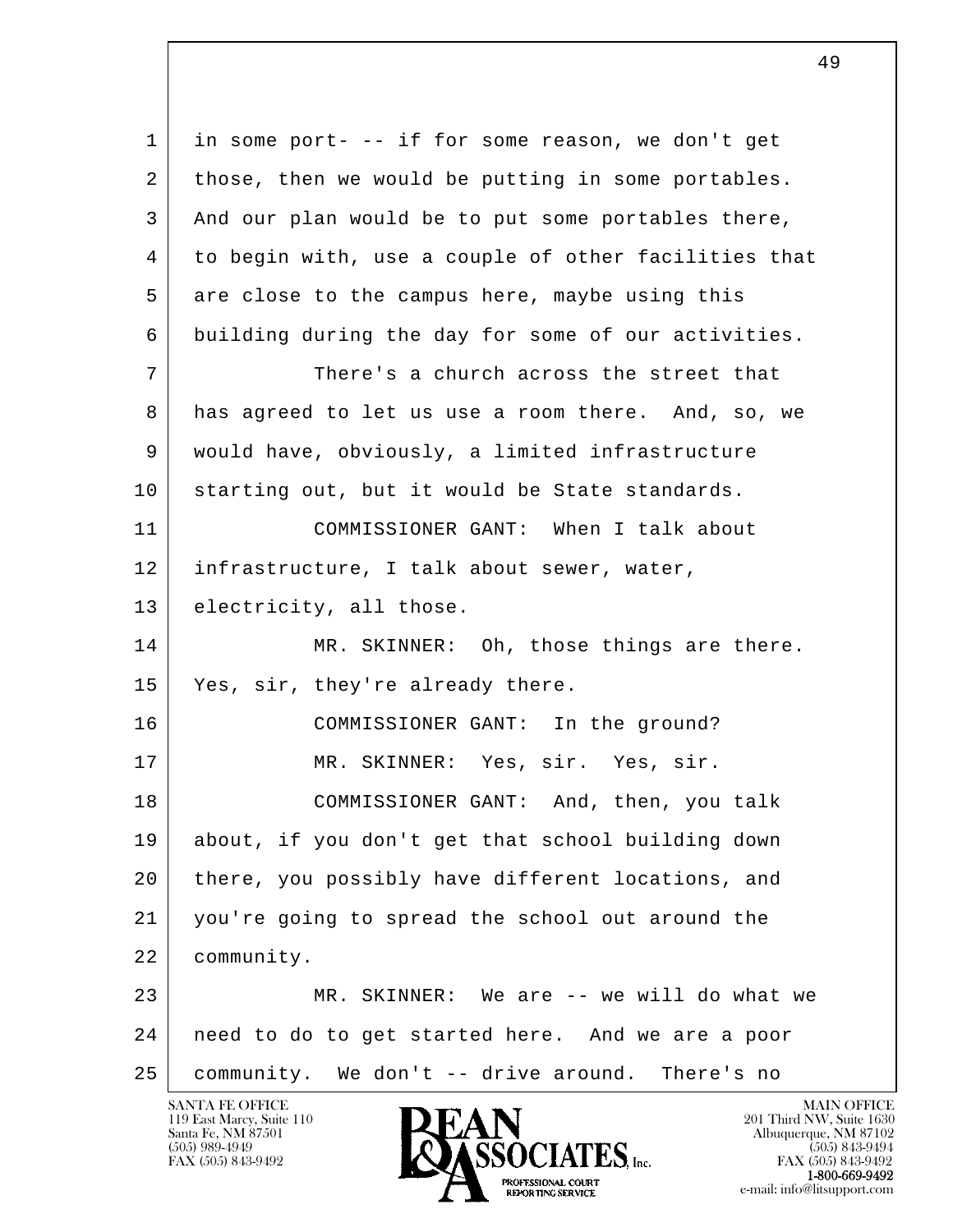l  $\overline{\phantom{a}}$  1 shopping mall that's sitting vacant, okay? We have 2 to be creative. 3 We've selected this location because of 4 this facility that's here, the possible use of that. 5 There is a kitchen there. Maybe we can contract 6 with the Head Start people who are already working 7 here in this kitchen. Next door is a community 8 park. We could use that for our basketball and 9 volleyball activities. 10 There's a health center just right next 11 door to it, too. Those would be our nursing -- our 12 health facility that we would contract with. And, 13 so, we're using what we have. That's all we can do 14 is use what we have. 15 COMMISSIONER GANT: Madame Chair, one more 16 question that -- and it may not seem like a serious 17 question, but it is to me. 18 MR. SKINNER: Okay. 19 COMMISSIONER GANT: What's the difference 20 between children, students, being bussed 32 miles up 21 the road on a hard road -- very good road, by the 22 way -- compared to some others I've been on in the 23 state? What's the difference between those students 24 driving to Deming in a bus than the farm and ranch 25 students that spend an hour, two hours driving to

119 East Marcy, Suite 110<br>Santa Fe, NM 87501



FAX (505) 843-9492<br>**1-800-669-9492**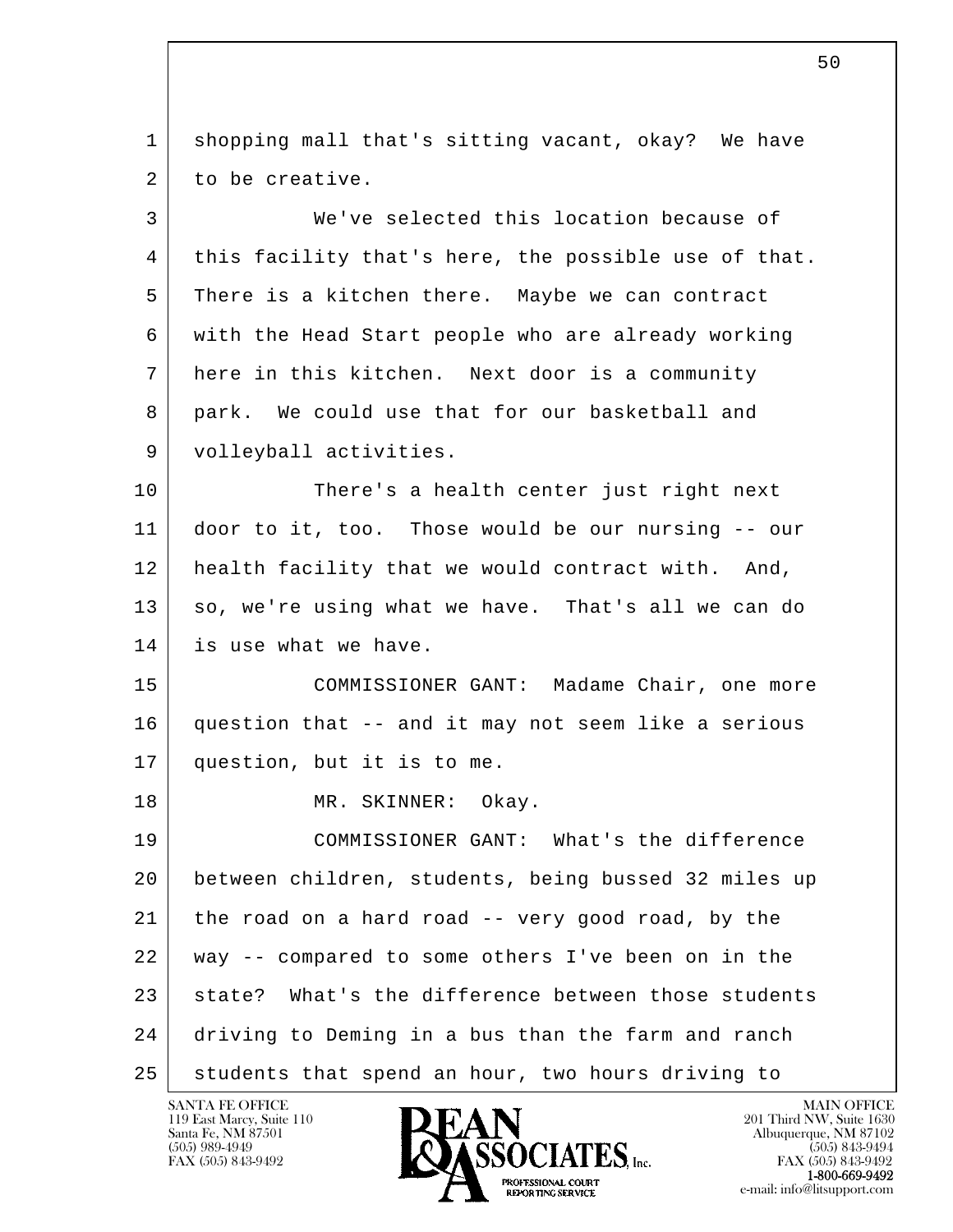l  $\overline{\phantom{a}}$  1 Deming? What's the difference? 2 MR. LONG: You're -- I grew up on a farm 3 in Wyoming. And we were all transported to the bus. 4 Also, in Oklahoma. In Oklahoma, I had to walk three 5 miles. 6 COMMISSIONER GANT: Speak up. 7 | THE CHAIR: Please. 8 MR. LONG: Here, the difference is 9 | two-and-a-half academic years. That's one 10 difference. They are -- if you take from the sixth 11 grade through the twelfth grade, the amount of time 12 they're on that bus, it comes to two-and-a-half 13 academic years. That's one of the differences. 14 Well, maybe the farmer -- but he's a 15 farmer. It's not a community. This is a community. 16 We're not a farm. We're not individuals. We are a 17 | community. We have our own community values. We 18 have our culture. 19 Deming -- the school district is called 20 the Deming School District. This is -- the county 21 is called Luna County. So we want to have a 22 community, Columbus Community School, in our 23 community. We're a community. We're not a farmer. 24 COMMISSIONER GANT: You don't consider -- 25 you don't think a rancher or a farmer considers

119 East Marcy, Suite 110<br>Santa Fe, NM 87501

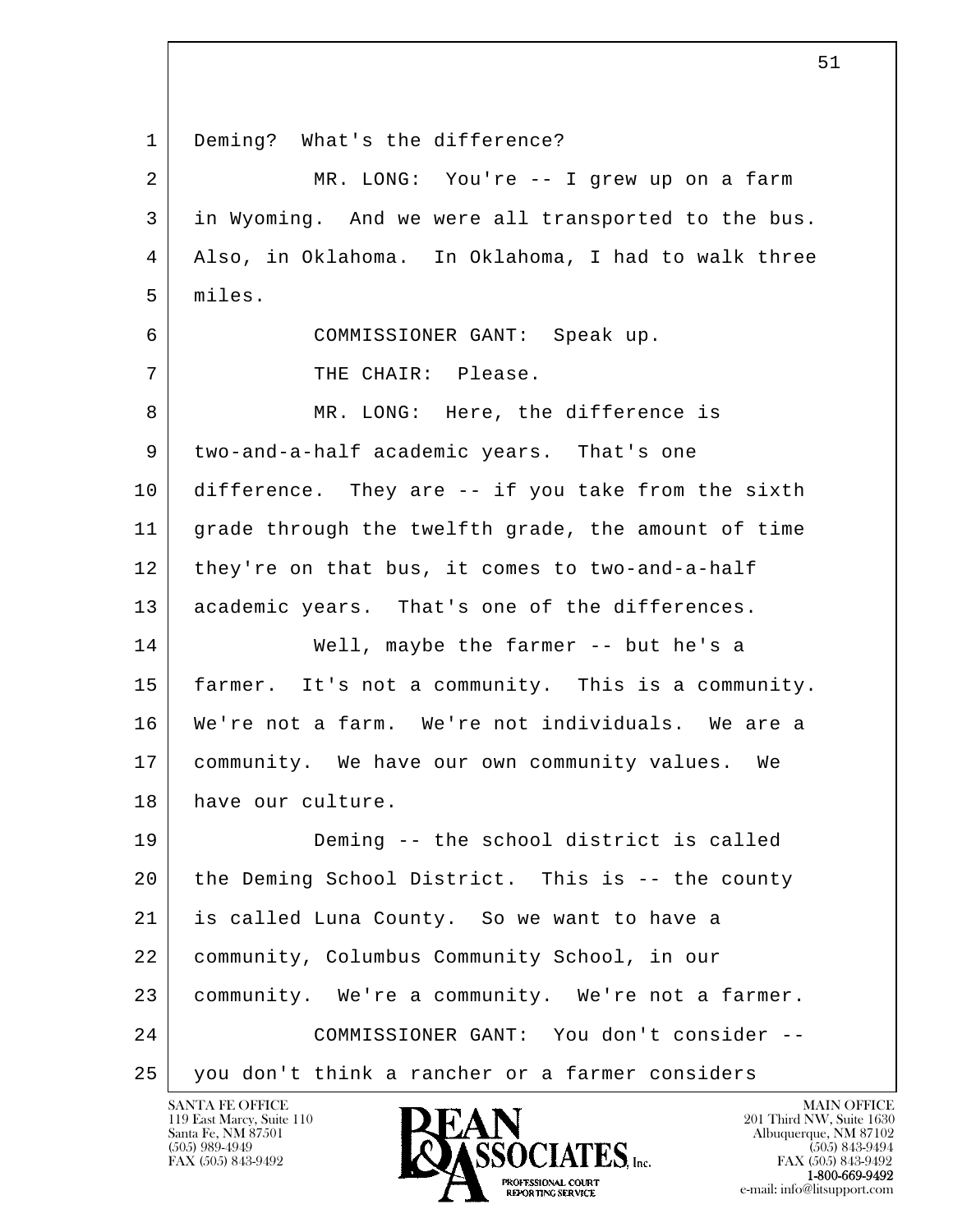1 | itself as a community?

| $\overline{2}$ | MR. LONG: I guess they could probably               |
|----------------|-----------------------------------------------------|
| 3              | apply for a charter school -- I don't know -- if    |
| 4              | there are enough in the area. It's different. A     |
| 5              | rancher is a rancher. They live there -- it's a big |
| 6              | difference. How else would they go to school, you   |
| 7              | know? Have their own home schooling? I -- that's    |
| 8              | often -- that's often used -- we often hear that    |
| 9              | concern, that farmers have to travel, too.          |
| 10             | But there's not a community. We're a                |
| 11             | community.                                          |
| 12             | COMMISSIONER GANT: Thank you, Madame                |
| 13             | Chair.                                              |
| 14             | THE CHAIR: Thank you. I'd like to go to             |
| 15             | Page 4 -- no. Before I do that, I noticed in your   |
| 16             | Executive Summary, the student population cap is    |
| 17             | identified as 395. In the application, it's 500,    |
| 18             | and, in the facilities letter, it's 390. Can you    |
| 19             | clarify to me why we're getting so many different   |
| 20             | numbers?                                            |
| 21             | MR. SKINNER: We made a mistake.                     |
| 22             | THE CHAIR: Who did?                                 |
| 23             | MR. SKINNER: Well, Jack and I collaborate           |
| 24             | on this. So I'm doing budget and facilities, and he |
| 25             | tends to do the -- more the curriculum or the       |

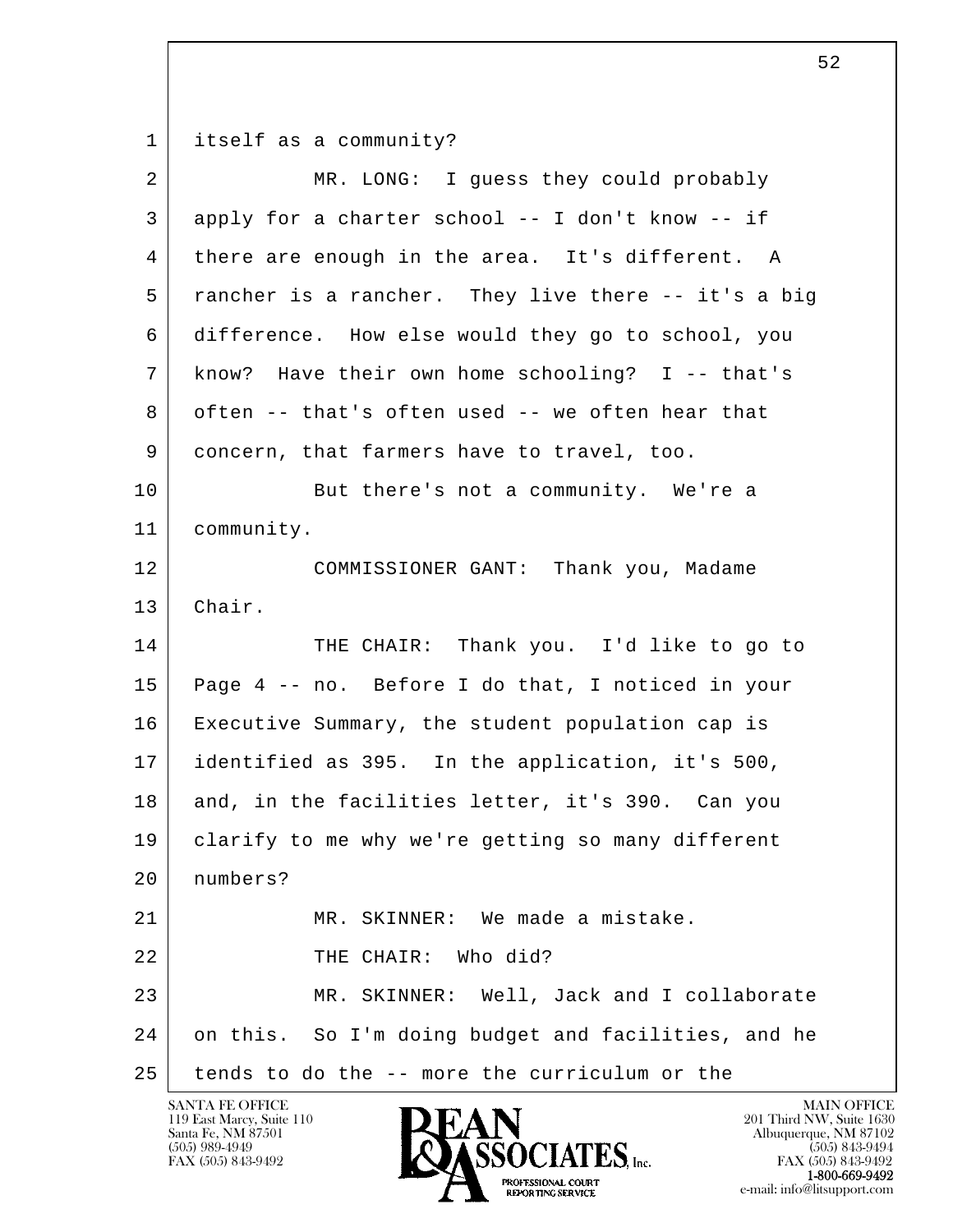| $\mathbf{1}$ | other -- the other parts of the application.        |
|--------------|-----------------------------------------------------|
| 2            | So, sometimes -- not very much, we hope --          |
| 3            | but, sometimes, we make a mistake and don't         |
| 4            | communicate with each other well enough.            |
| 5            | But we were going to cap it at around 395.          |
| 6            | And Jack and I had this debate back and forth.      |
| 7            | The -- you -- you know, you get small schools       |
| 8            | assistance when you stay under 400 now. And we      |
| 9            | studied that, and we looked at it. And we finally   |
| 10           | found out, really, it's not that much. The real     |
| 11           | sweet spot is 200 students or around in that area,  |
| 12           | or 175 students.                                    |
| 13           | And I said, "Jack, we want to get the most          |
| 14           | amount of money we can."                            |
| 15           | He says, "Bill, no, we want to serve the            |
| 16           | community."                                         |
| 17           | We want as many students coming to our              |
| 18           | school as possible. And that's when we opened it up |
| 19           | to the 500. And it's just poor communication on our |
| 20           | part. But we want as many as we can coming.         |
| 21           | MR. LONG: Another reason is that we                 |
| 22           | started with only the seventh grade, starting. Then |
| 23           | the school district decided that they're going to   |
| 24           | take all the sixth-graders to Deming. That was --   |
| 25           | this year is the first year in a number of years    |

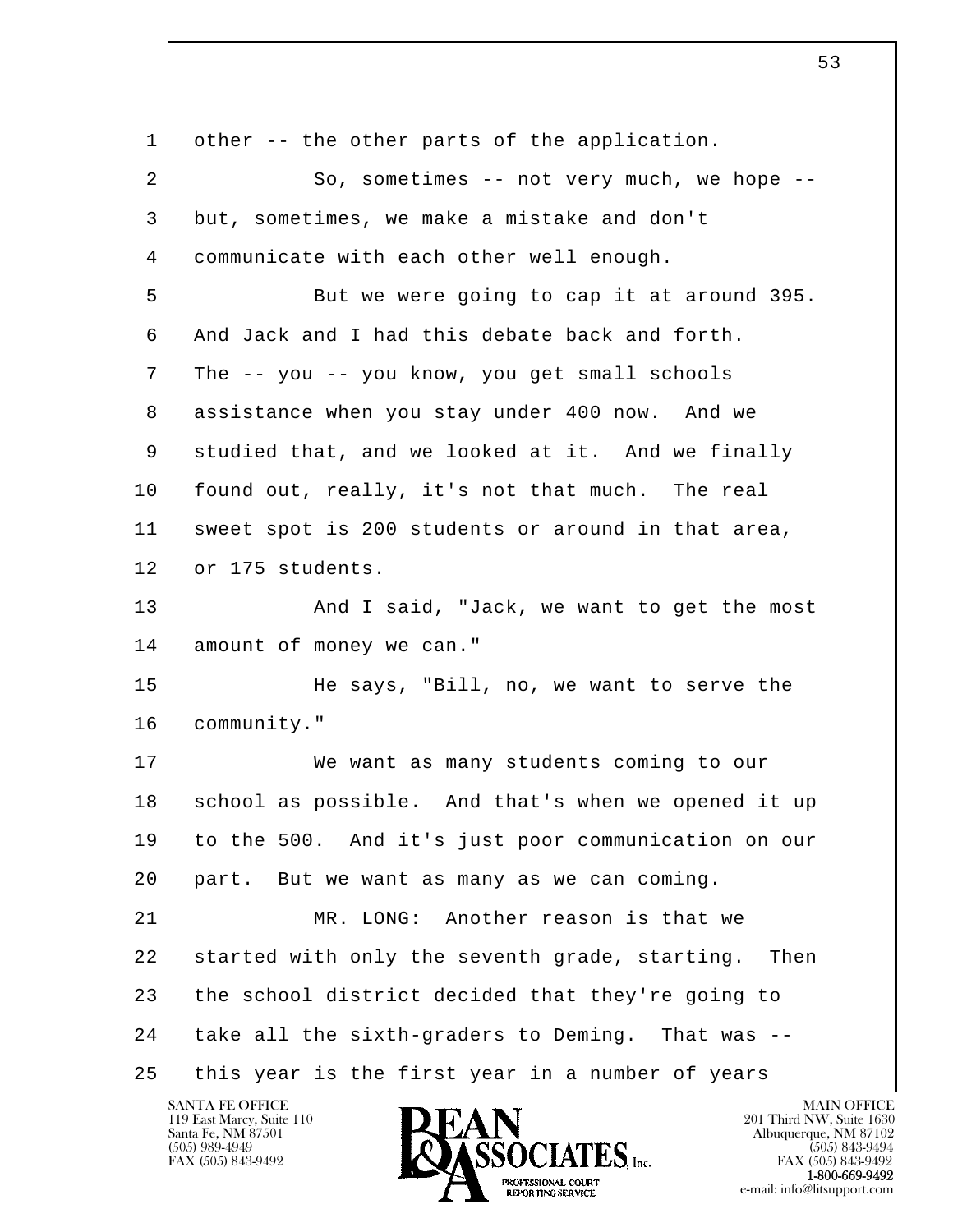| 1              | that they've taken the sixth-graders to Deming.      |
|----------------|------------------------------------------------------|
| $\overline{a}$ | Sixth-graders are roughly 90 -- 90                   |
| 3              | students. So we didn't -- we didn't get that number  |
| 4              | into -- into the Executive Summary, because we wrote |
| 5              | it early on.                                         |
| 6              | THE CHAIR: I would encourage you to                  |
| 7              | communicate with the PSCOC, because they have the    |
| 8              | number wrong, and they also have the grade level     |
| 9              | wrong; or, at least, according to what I read in the |
| 10             | application. So, if they're coming out here to look  |
| 11             | at your facilities, they're looking at facilities    |
| 12             | for 390 students, sixth through twelfth. And, as I   |
| 13             | recall, your application is seventh through twelfth; |
| 14             | is that correct?                                     |
| 15             | MR. LONG: It's sixth through twelfth, but            |
| 16             | there is some places we didn't change, because the   |
| 17             | change came in the middle of -- when we were doing   |
| 18             | the application. We weren't able to get it all       |
| 19             | coordinated, I guess.                                |
| 20             | THE CHAIR: Your application says seventh             |
| 21             | through twelfth, and that can't change. That's what  |
| 22             | the application is. It's -- that's -- so if this     |
| 23             | school were approved, you would be approved for      |
| 24             | seventh through twelfth, and the sixth-graders would |
| 25             | not be included.                                     |

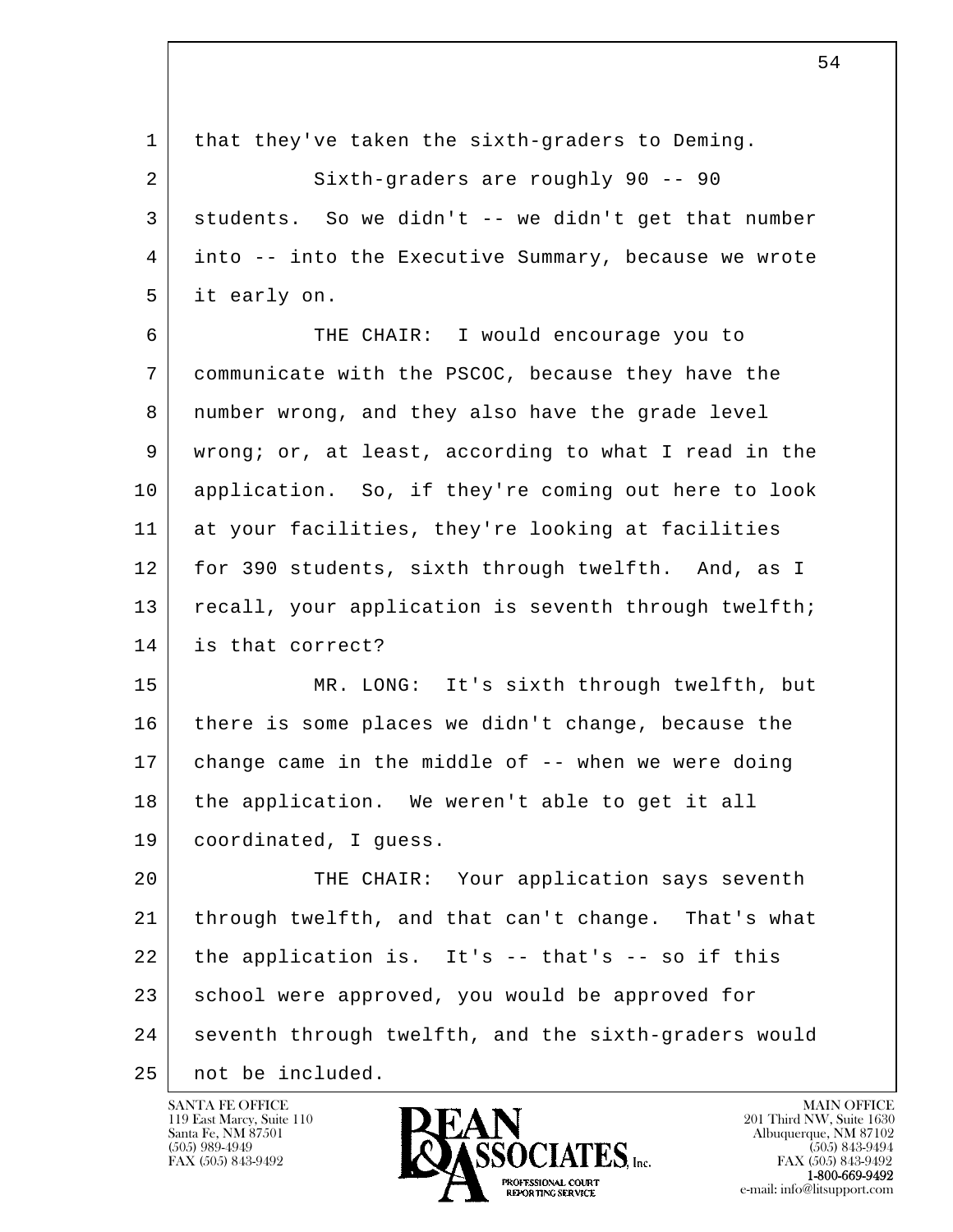l  $\overline{\phantom{a}}$  1 Okay. On Page 4, I'm looking at your 2 goals. And I would like to just read to you the -- 3 the information in Section D, goals related to the 4 school's mission. "The goals must be specific and 5 measurable based on identified indicators and 6 expected performance levels that can be measured by 7 reliable instruments. They must be ambitious, but 8 attainable. All goals must represent a time frame 9 by which achievement can be accomplished. Finally, 10 ensure that your measuring instrument is valid and 11 | reliable. Formative or summative assessments...," 12 so forth and so on. 13 Then, I looked at your goals. And you 14 have four goals listed here, none of which are 15 measurable, none of which reference a time frame, 16 | none of which reference a measuring instrument. 17 | And, as far as I can see, none of them specifically 18 | target academics. 19 So, in my view, you have no goals here at 20 all, because they don't meet the requirements. 21 MR. LONG: What page is that on? 22 THE CHAIR: Four. 23 MR. LONG: Oh. You're talking about the 24 Executive -- no. What page is that on? 25 THE CHAIR: Page 4.

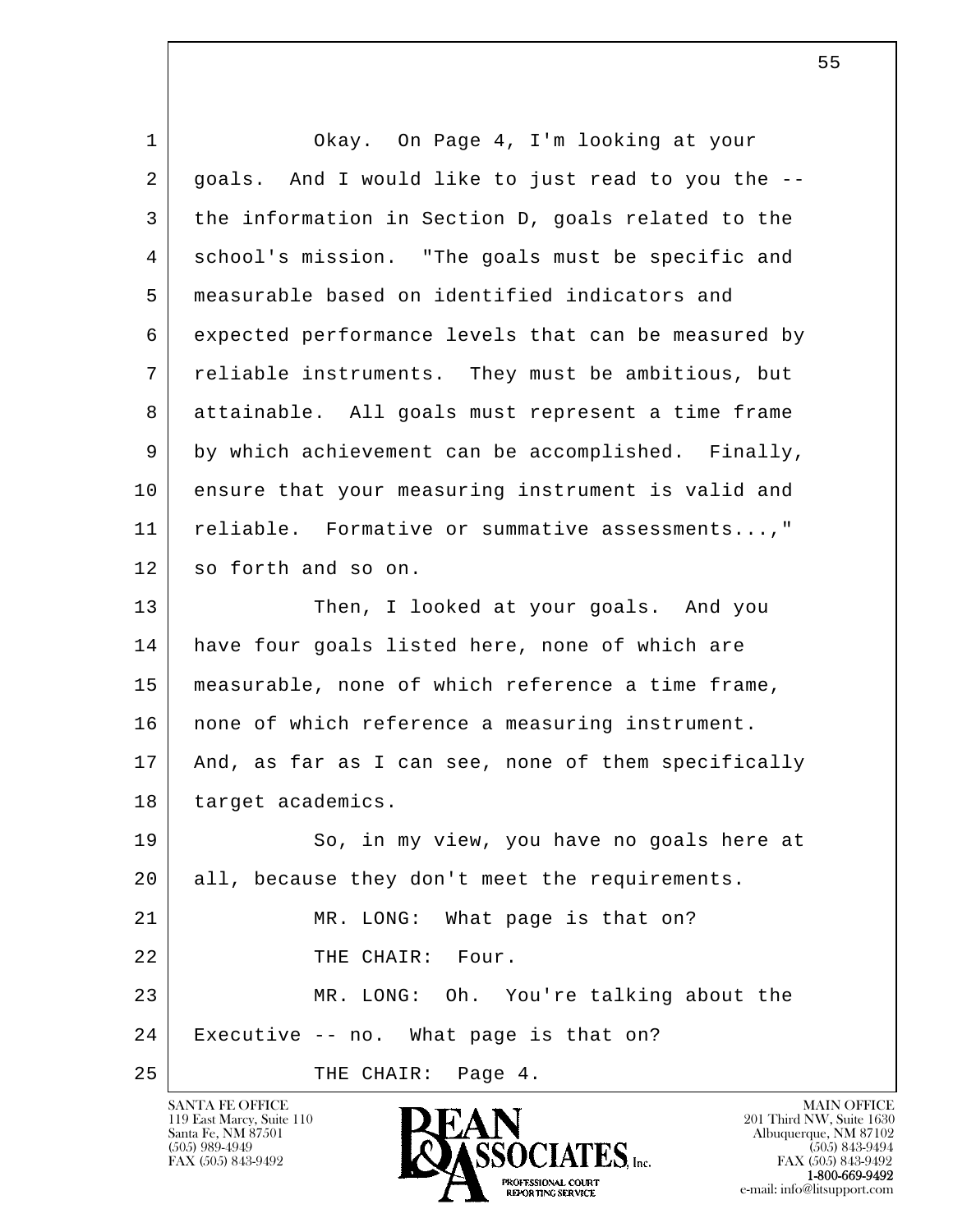| 1  | MR. LONG: Four. Okay. As far as                      |
|----|------------------------------------------------------|
| 2  | academic goals, our understanding was, when we went  |
| 3  | through the training process, that the academic      |
| 4  | goals were going to be in -- established during the  |
| 5  | contract period. So we didn't put -- and the other   |
| 6  | two years, the division -- or the Commission -- put  |
| 7  | all the -- had the academic goals in the             |
| 8  | application.                                         |
| 9  | This has no -- this application gives no             |
| 10 | academic goals. We wrote this application with the   |
| 11 | assumption -- and you know when assumptions          |
| 12 | happen -- anyway, with the assumption that our       |
| 13 | academic goals were going to be contracted. During   |
| 14 | the contract process would be --                     |
| 15 | THE CHAIR: That's fine. It just struck               |
| 16 | me that none of the wording even related to          |
| 17 | academics. But I'm back to my original concern that  |
| 18 | these goals don't meet the requirements as stated in |
| 19 | Section B.                                           |
| 20 | All right. Could we move on to Page 5,               |
| 21 | under -- oh, I just lost it -- under -- under E,     |
| 22 | "Education Program and Curriculum." You say you      |
| 23 | selected the STEM curriculum, and then go on to say  |
| 24 | the second aspect of our curriculum is that of       |
| 25 | multicultural, one-way dual language of English and  |

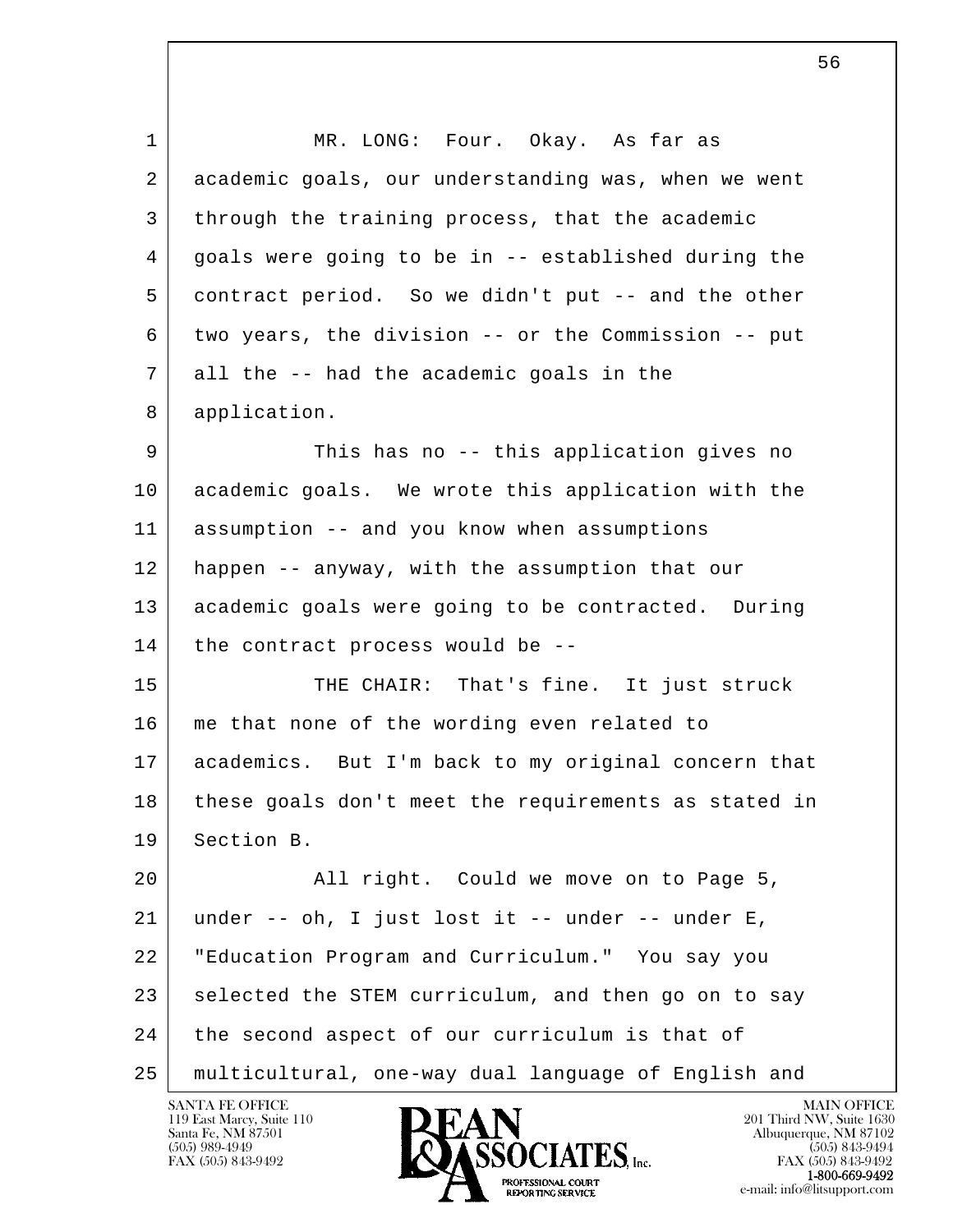l  $\overline{\phantom{a}}$  1 Spanish. I just -- I just felt it was interesting 2 that those were not at all identified in your 3 mission statement. 4 There was no reference to those at all. 5 And those are -- particularly your STEM and your 6 dual language are so specific in themselves, I would 7 have thought they would have been part of the 8 mission. Just an observation on my part. 9 Page 27, where you talk -- well, no, I 10 believe Mr. Gant's already talked about that. 11 Page 40, where you talk about the school 12 day. "Our school day is seven instructional hours. 13 There are 180 school days, 1,260 instructional 14 hours," but you don't break it out. I would have 15 appreciated knowing how that school day was going to 16 be structured. Do those seven hours include lunch? 17 Do they include the lunch period? 18 MR. LONG: No. No, those are academic 19 hours. 20 THE CHAIR: So what is the lunch hour? Is 21 it an hour? 22 | MR. LONG: In the attachment, we have a 23 schedule of a school day. 24 THE CHAIR: So it would be 30 minutes for 25 lunch?

 $\sim$  57

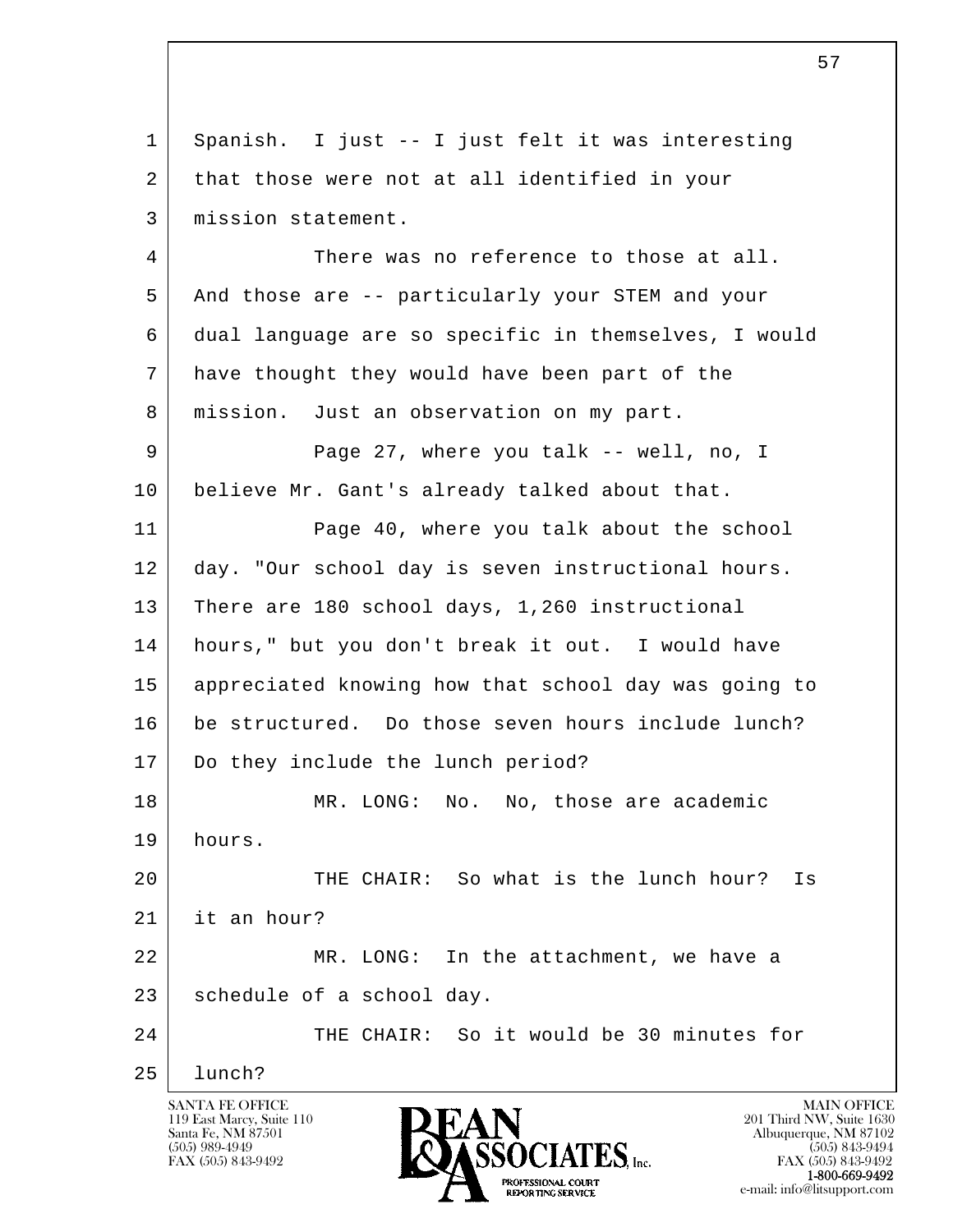l  $\overline{\phantom{a}}$ 1 MR. LONG: Oh, yeah. 2 THE CHAIR: So your actual day is 3 seven-and-a-half hours long, the actual day? 4 MR. LONG: Yes, if you -- if that's -- if 5 you count the lunch. Seven hours would be just for 6 the academic part of school. 7 THE CHAIR: The instruction. And then 8 another half-hour for lunch? 9 MR. LONG: Right. 10 THE CHAIR: What time do you intend to 11 start school each day? 12 MR. LONG: We intend to start at 8:00. 13 | THE CHAIR: And finish at? 14 MR. SKINNER: 4:00, is it? I'm not doing 15 the math in my head very well. 16 THE CHAIR: That's eight hours. 17 MR. SKINNER: 3:30, then. 18 THE CHAIR: Okay. So 3:30. And you will 19 function on a year-round schedule, roughly aligned 20 with the Deming Public -- Columbus Elementary School 21 schedule? 22 MR. SKINNER: Yes. 23 THE CHAIR: So could you describe that 24 year-round schedule for me, please? 25 MR. SKINNER: Like, when the vacations,

119 East Marcy, Suite 110<br>Santa Fe, NM 87501

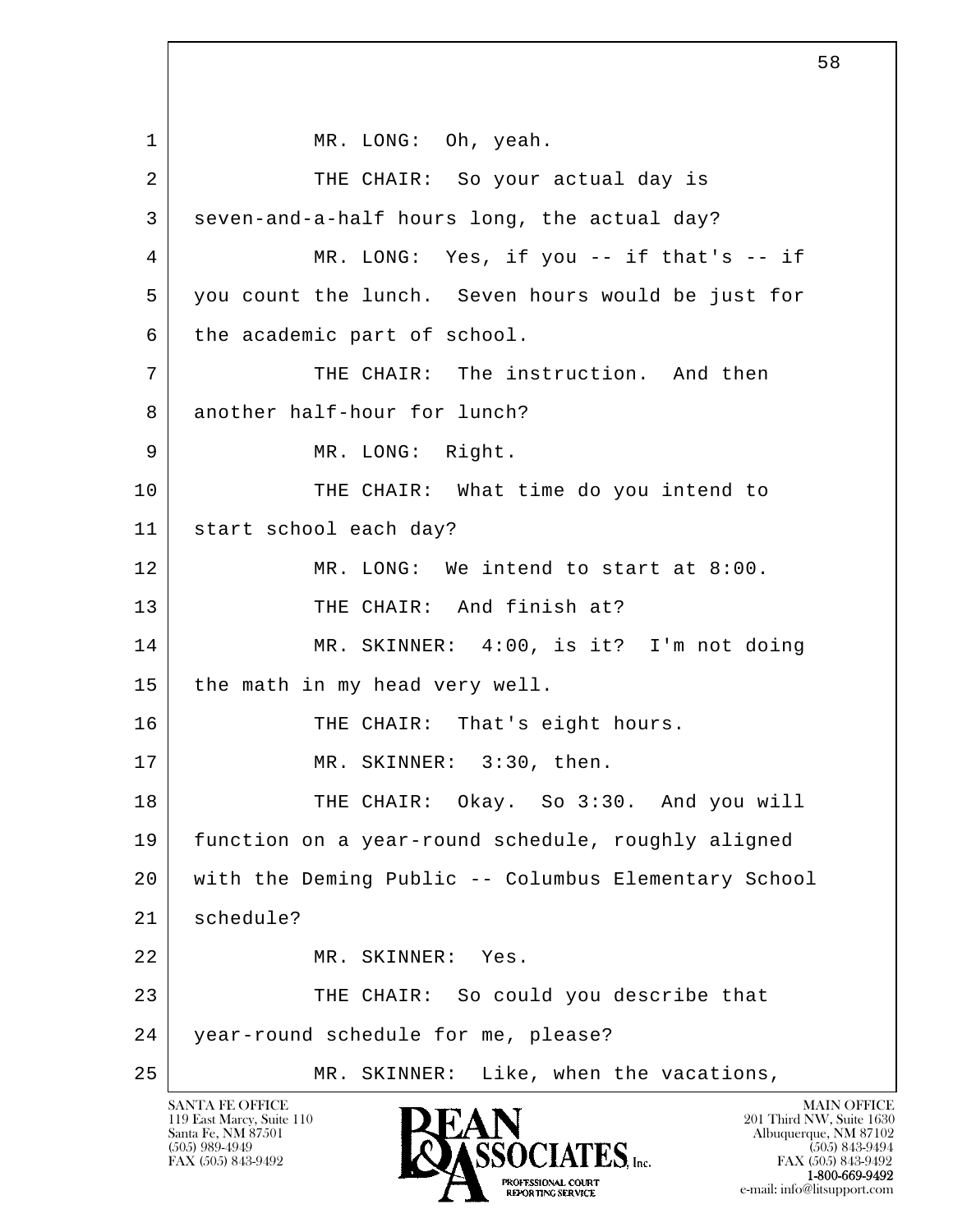l  $\overline{\phantom{a}}$  $1$  and  $-$ 2 THE CHAIR: Yes. 3 MR. SKINNER: Exactly, no. Summer is 4 about six weeks. You take a couple of weeks off at 5 Christmas; you take a week off at Thanksgiving. 6 There's a spring break time of two or three weeks. 7 And -- 8 THE CHAIR: Well, you're just very 9 specific about your instructional hours. So I'm 10 trying to visualize how that year is going to look 11 that you're actually going to attain those 12 1,260 hours. 13 MR. SKINNER: What -- and I'm -- one of 14 the disadvantages that -- that Jack and I do have is 15 that is -- is we're -- we're not professional 16 educators. And, so, we -- we recognize that. We 17 recognize State statute says that members of a 18 community can apply for a charter school. And, so, 19 | that's what we are. We know our community; we're a 20 part of our community. And we recognize the needs 21 here in our community. 22 | The we professional educators? No. No, 23 we're not professionally trained in that. 24 And, so -- but, we do recognize that we do 25 need to hire great people to -- to help us in that

119 East Marcy, Suite 110<br>Santa Fe, NM 87501

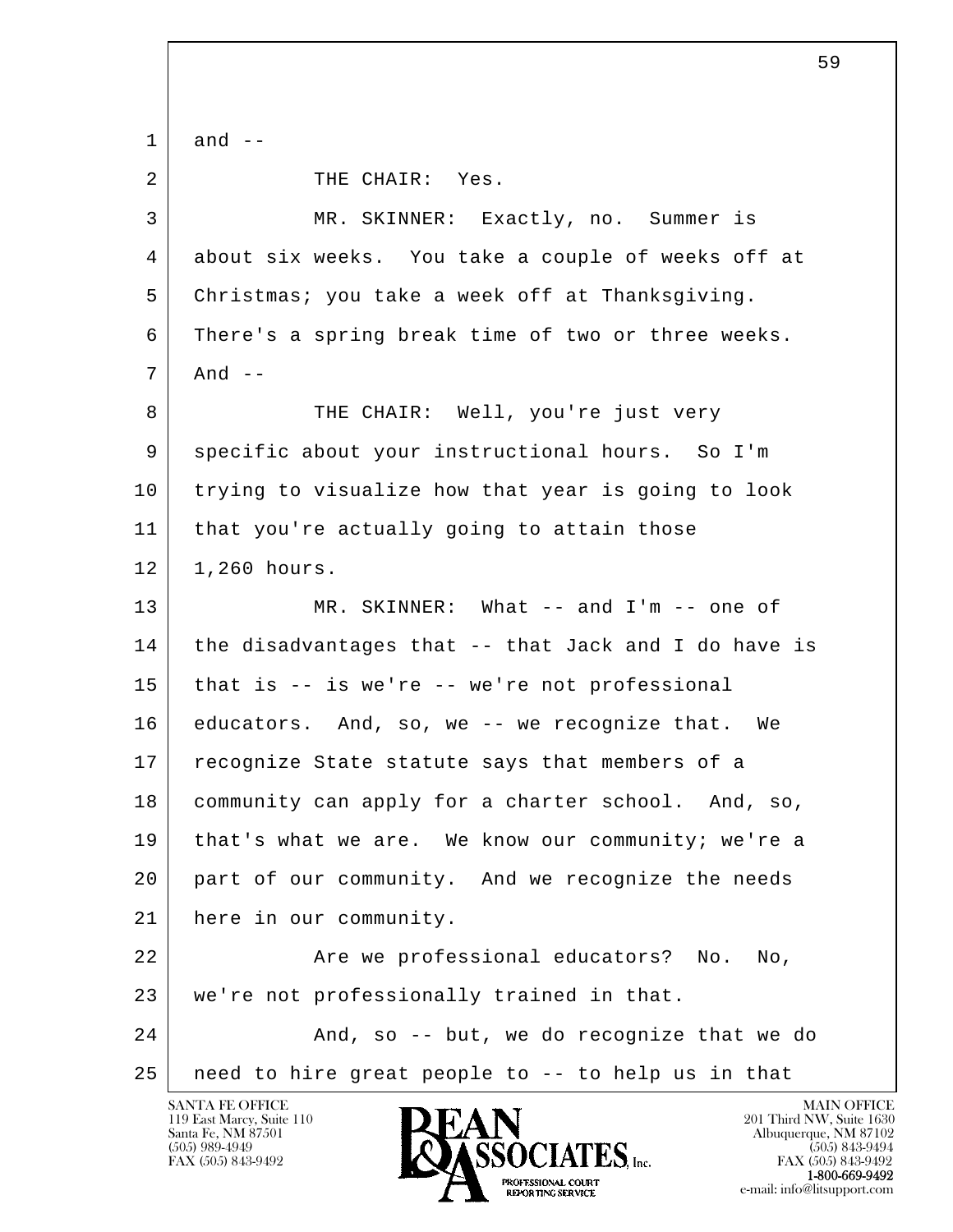| 1  | area.                                               |
|----|-----------------------------------------------------|
| 2  | THE CHAIR: Let's go to Page 62, please.             |
| 3  | I'm looking at "Evidence of Support." I see the     |
| 4  | people who are here today. I hear what they have    |
| 5  | had to say.                                         |
| 6  | But your evidence of support in your                |
| 7  | application totals 106. Now, I read in your         |
| 8  | application that the population in Columbus is      |
| 9  | approximately 1,600. You didn't give a number of    |
| 10 | parents or families of potential students who live  |
| 11 | in Palomas. So I'm just looking at the 1,600 in     |
| 12 | Columbus. And 106 as a percentage of 1,600 is       |
| 13 | .66 percent. To my mind, that is a very low         |
| 14 | percentage.                                         |
| 15 | MR. SKINNER: Well, I'm going to make it             |
| 16 | even worse. The 106 includes Palomas, also.         |
| 17 | THE CHAIR: It does include Palomas.                 |
| 18 | MR. SKINNER: Yes, ma'am. And there's                |
| 19 | approximately 5,000 people that live in Palomas.    |
| 20 | And, again, the majority of students in the         |
| 21 | elementary school here are coming from Palomas, not |
| 22 | from Columbus.                                      |
| 23 | I -- I -- I'm caught off guard a little             |
| 24 | bit. We didn't recognize that there was a number    |
| 25 | that we were supposed to hit as a target.           |

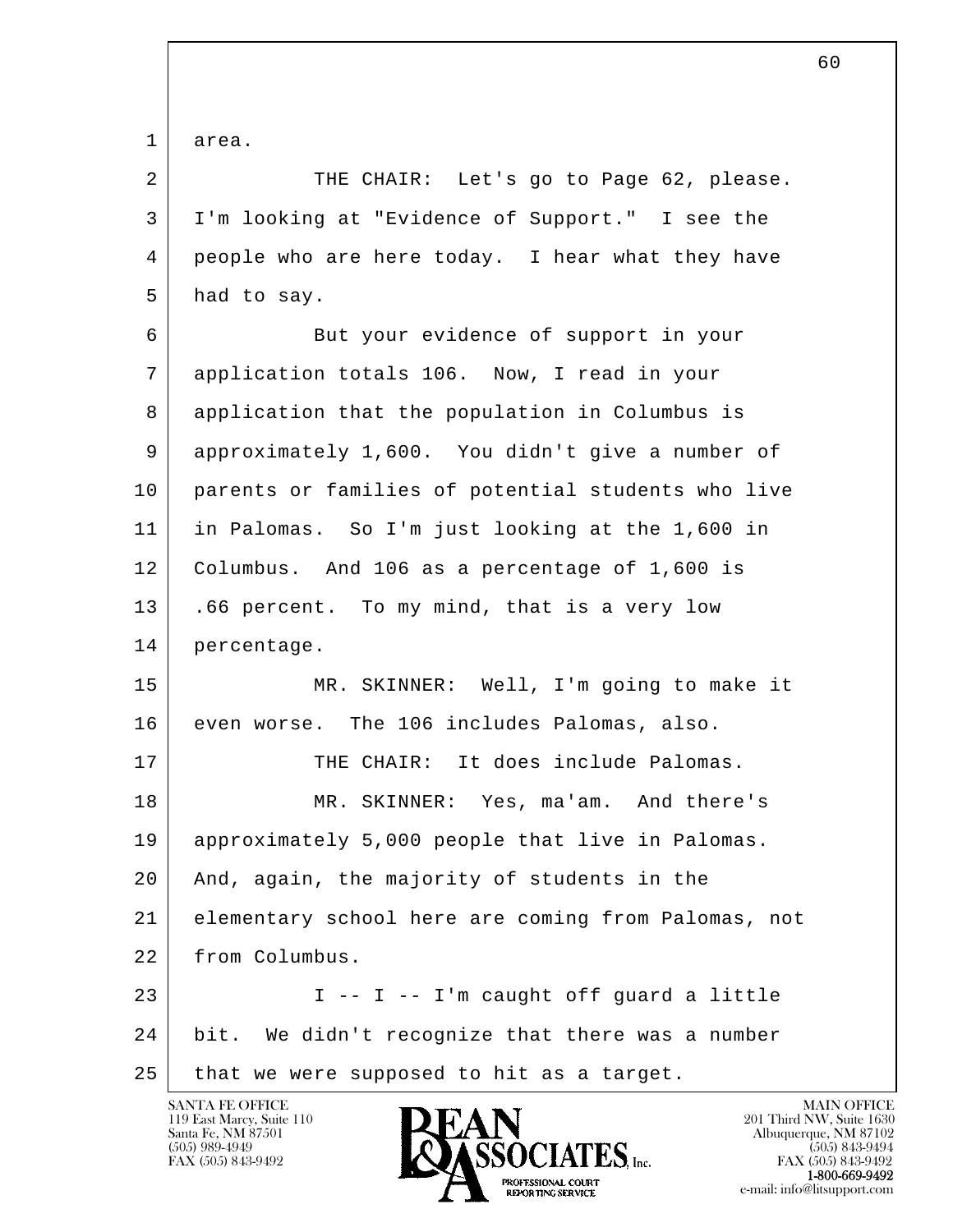l  $\overline{\phantom{a}}$ 1 THE CHAIR: I don't believe there is a 2 | number that you're supposed to hit as a target. I 3 am simply saying, to my personal mind, that's a 4 pretty low amount of support. 5 MR. SKINNER: Oh. 6 MR. LONG: That was done by a limited 7 survey. We didn't go out and collect signatures. 8 We didn't go house to house. We didn't go into the 9 memory distribution [verbatim] lines to get those 10 | numbers. I don't remember how that was done, 11 | because that was done last year. 12 But, it was a survey of a very limited 13 number of people. And those were the -- everyone in 14 | that survey, that's what they -- that's what we had 15 in it. But it had nothing -- it doesn't relate 16 to -- to the population of Palomas or the 17 population -- we never tried to get to every single 18 person. 19 THE CHAIR: Oh. I wanted to look at 20 your -- your budget. And the number of teachers 21 | that you have identified in that budget, it 22 definitely correlates to the number of teachers and 23 | the teacher-pupil ratio that you identified in the 24 application. However, it shows -- if I could just 25 get this computer to cooperate -- it shows, in the

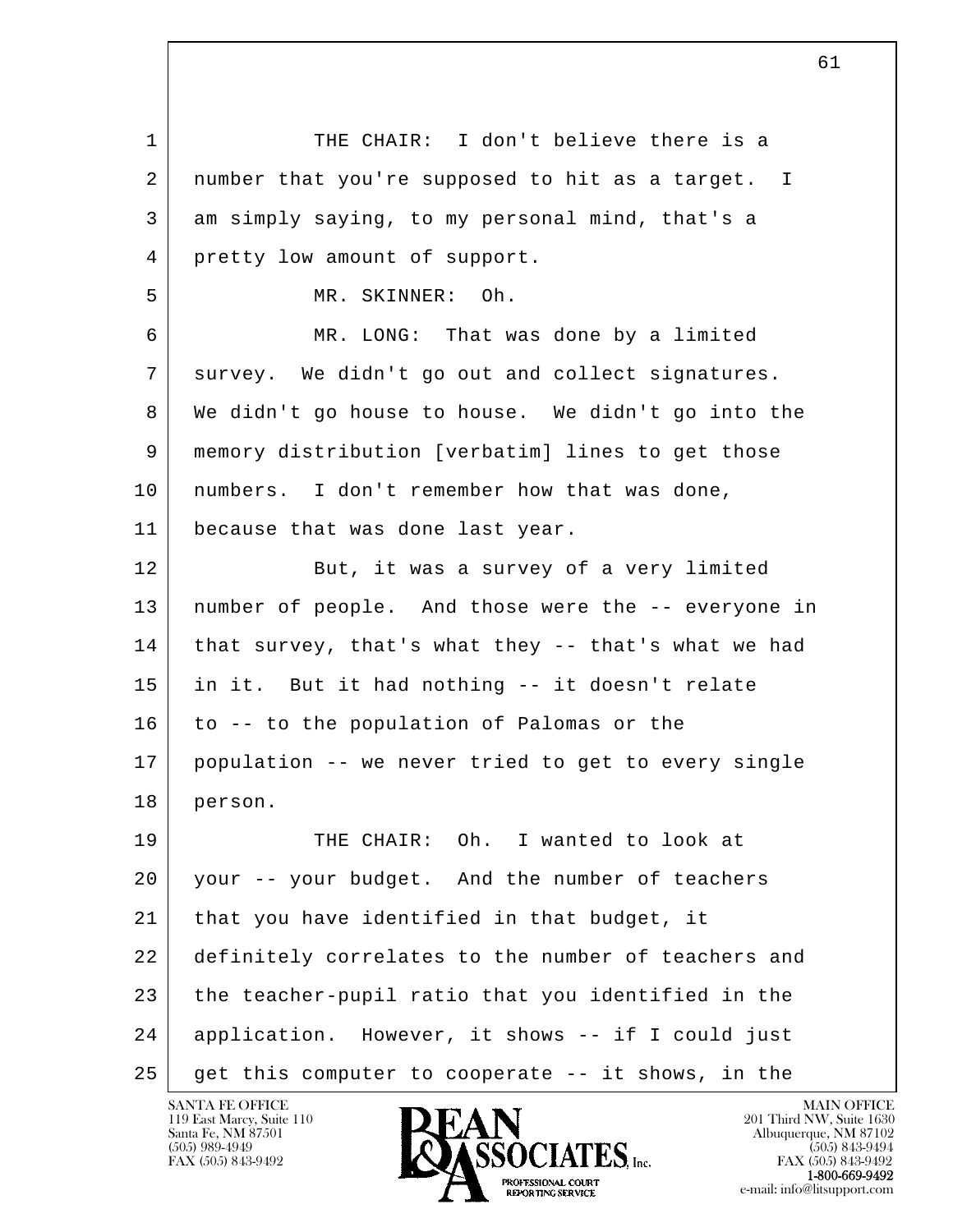l  $\overline{\phantom{a}}$  1 first year, seven-and-a-half regular education 2 teachers and one special education teacher, for a 3 total of eight-and-a-half. 4 Now, by my reckoning, with 210 students 5 that you project in the first year, you would need 6 every one of those students to hit your 14.24-to-1 7 teacher ratio, which says, to me, that special 8 education teacher is going to be a classroom 9 teacher, a full-time, in-the-classroom teacher, 10 rather than being able to move around and serve all 11 of the special education students in the school. 12 MR. LONG: We had her only a percentage of 13 the time. 14 THE CHAIR: I'm sorry? 15 MR. LONG: We had her only a percentage of 16 the time being a classroom teacher, not -- she had 17 to be a -- seven-tenths of the time, she had to be 18 dealing with the -- 19 THE CHAIR: Had to be -- 20 MR. LONG: Dealing with the education -- 21 | with the special education students. 22 | THE CHAIR: And three, slash, ten -- who's 23 going to cover that classroom the rest of the time? 24 MR. LONG: I don't think we -- we didn't 25 | schedule her as having her in the classroom.

119 East Marcy, Suite 110<br>Santa Fe, NM 87501

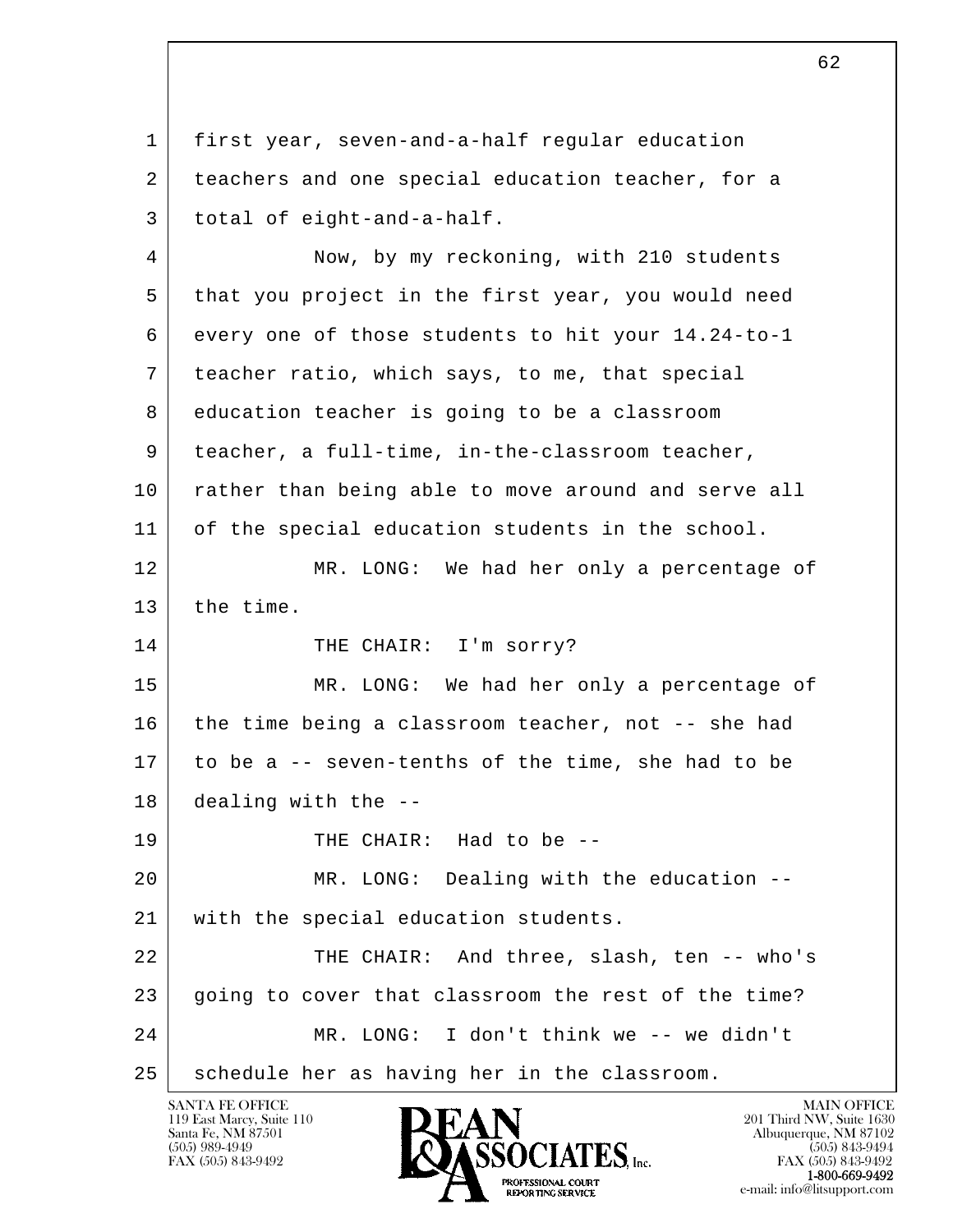l  $\overline{\phantom{a}}$ 1 THE CHAIR: Then you have a disconnect 2 between your pupil-teacher ratio and the number of 3 students that you expect? 4 MR. SKINNER: Where are you getting the 5 pupil-teacher ratio? 6 THE CHAIR: I believe it was off the first 7 page of your application. 8 MR. SKINNER: Okay. I've -- not 9 remembering it very well. I can't answer the 10 question very well. We -- we -- we budgeted -- I 11 don't know. We budgeted special education based on, 12 more or less, a 10-percent -- or a 12-percent, which 13 is what we have been told is a -- somewhat of a 14 | state average. Twelve percent of your students will 15 be in special education. 16 So we were budgeting the special education 17 teacher for those students based on around a 18 12-percent figure. And that special education 19 student -- special education teacher -- would be for 20 the special education students. And I also put an 21 instructional assistant with that special education 22 teacher. If the other numbers don't work out, I -- 23 I don't have an answer for that. 24 THE CHAIR: Okay. The student-teacher 25 ratio was on Page 3, under the "Educational Plan."

119 East Marcy, Suite 110<br>Santa Fe, NM 87501

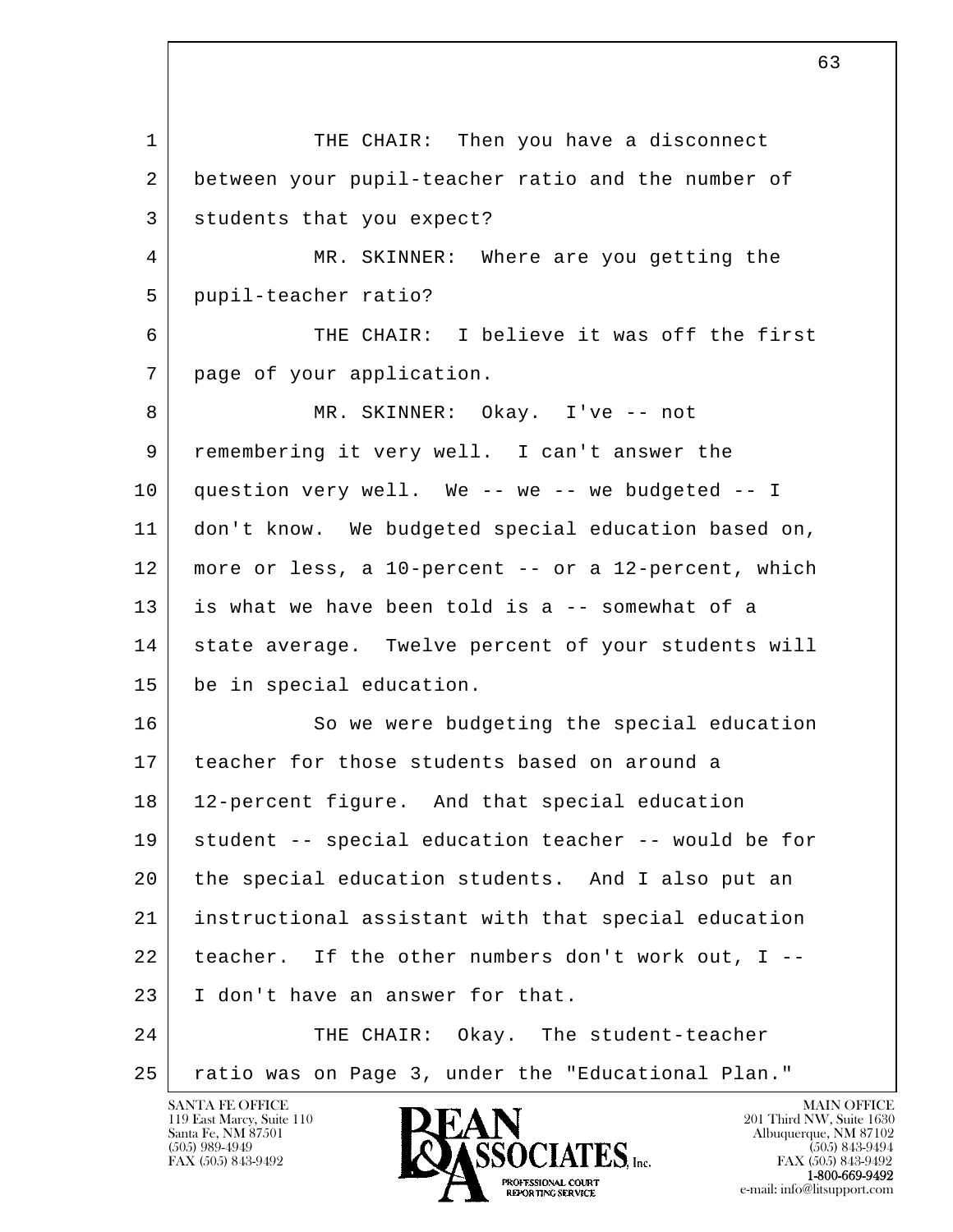l  $\overline{\phantom{a}}$ 1 And you actually show, in year one, a 14.12 student 2 to one teacher. And your budget actually provides 3 for a 14.24. So you're not quite hitting what you 4 put in the plan. 5 But I still go back to, if your special 6 education teacher is assigned a classroom, and then 7 still has time to work with -- is supposed to work 8 with the special education students, when that 9 teacher is out of the classroom, who, then, covers 10 | that classroom? 11 | MR. LONG: We -- our -- our special 12 education students are integrated into all the 13 classrooms. And that teacher -- the teacher -- the 14 special education teacher's role is to work 15 throughout those seven classrooms as -- more or 16 | less, as a consultant, and whatever else he or she 17 | needs to do as a special education teacher. 18 But our students are integrated. And, so, 19 we felt that, since she's going to be working -- or 20 he's going to be working -- throughout all the 21 classrooms, I think that that should be -- should 22 take into consideration as part of the ratio. 23 THE CHAIR: But the ratio dictates that 24 that teacher be a full-time classroom teacher in 25 order to hit this ratio. And they can't do both.

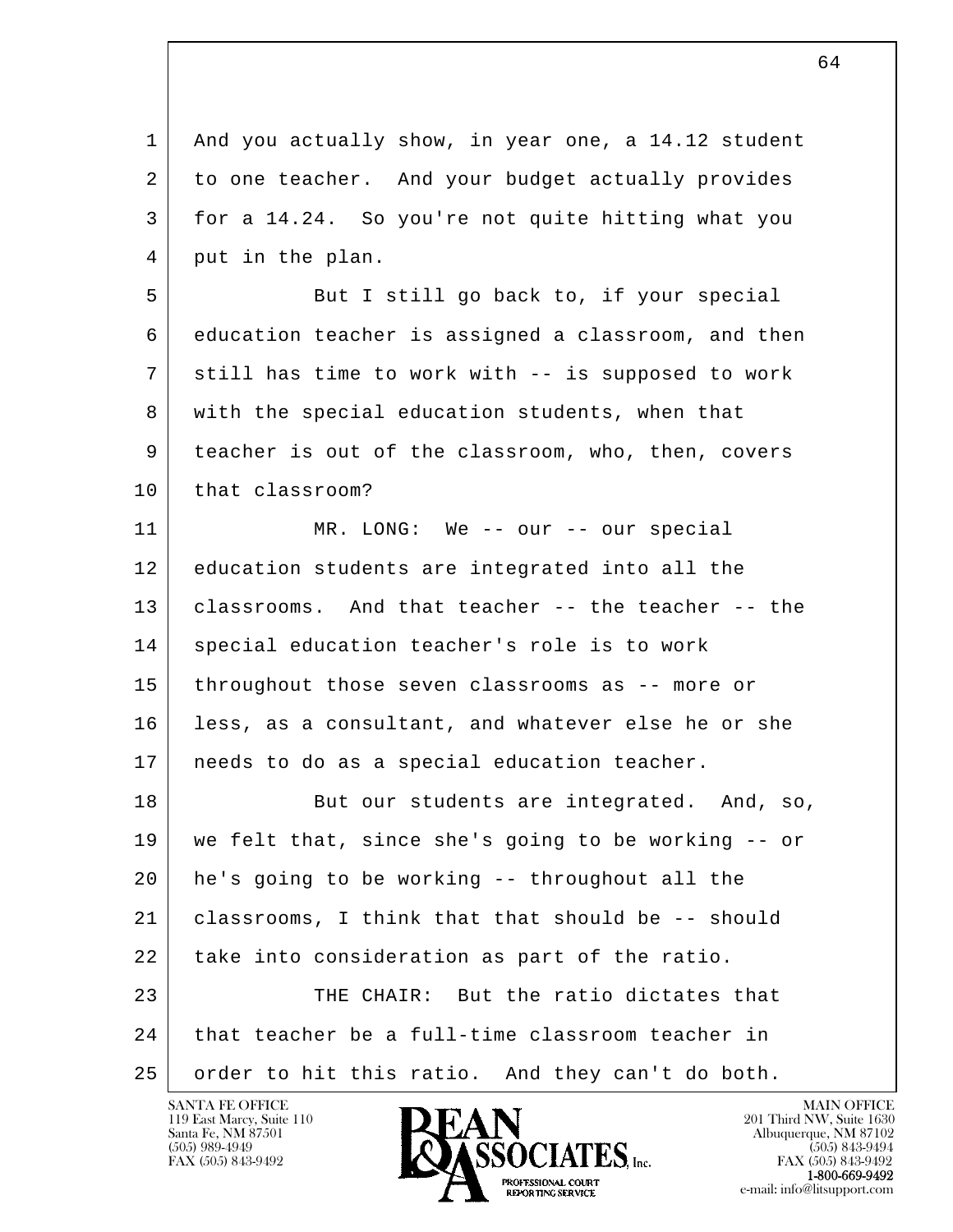l  $\overline{\phantom{a}}$ 1 So -- okay. Just so long as you know, 2 either you don't have enough teachers allocated, or 3 your special education teacher is not going to be 4 able to be a special education teacher, from the way 5 I'm looking at it. 6 I -- I believe those are all my questions. 7 Thank you very much. Anyone have any follow-up 8 questions? Commissioner Gant? 9 COMMISSIONER GANT: Madame Chair. I'm 10 looking at your class schedule here. Do you 11 consider the 30 minutes of assembly as instruction? 12 What instruction would be going on during that 13 30 minutes of assembly, from 8:00 to 8:30? 14 MR. LONG: As I say, our curriculum is 15 project-based. Part of the -- part of the assembly 16 is to allow the students to give presentations, 17 allow students to design and do the agenda. We 18 consider that part of -- part of the academics of 19 the school. 20 Even -- even -- we think that students 21 recognized, that's part of the issue -- I mean, 22 parts of the goal of assembly is to recognize 23 students for their work. And we believe that that's 24 part of instruction. 25 COMMISSIONER GANT: All right. The last

119 East Marcy, Suite 110<br>Santa Fe, NM 87501



FAX (505) 843-9492<br>**1-800-669-9492**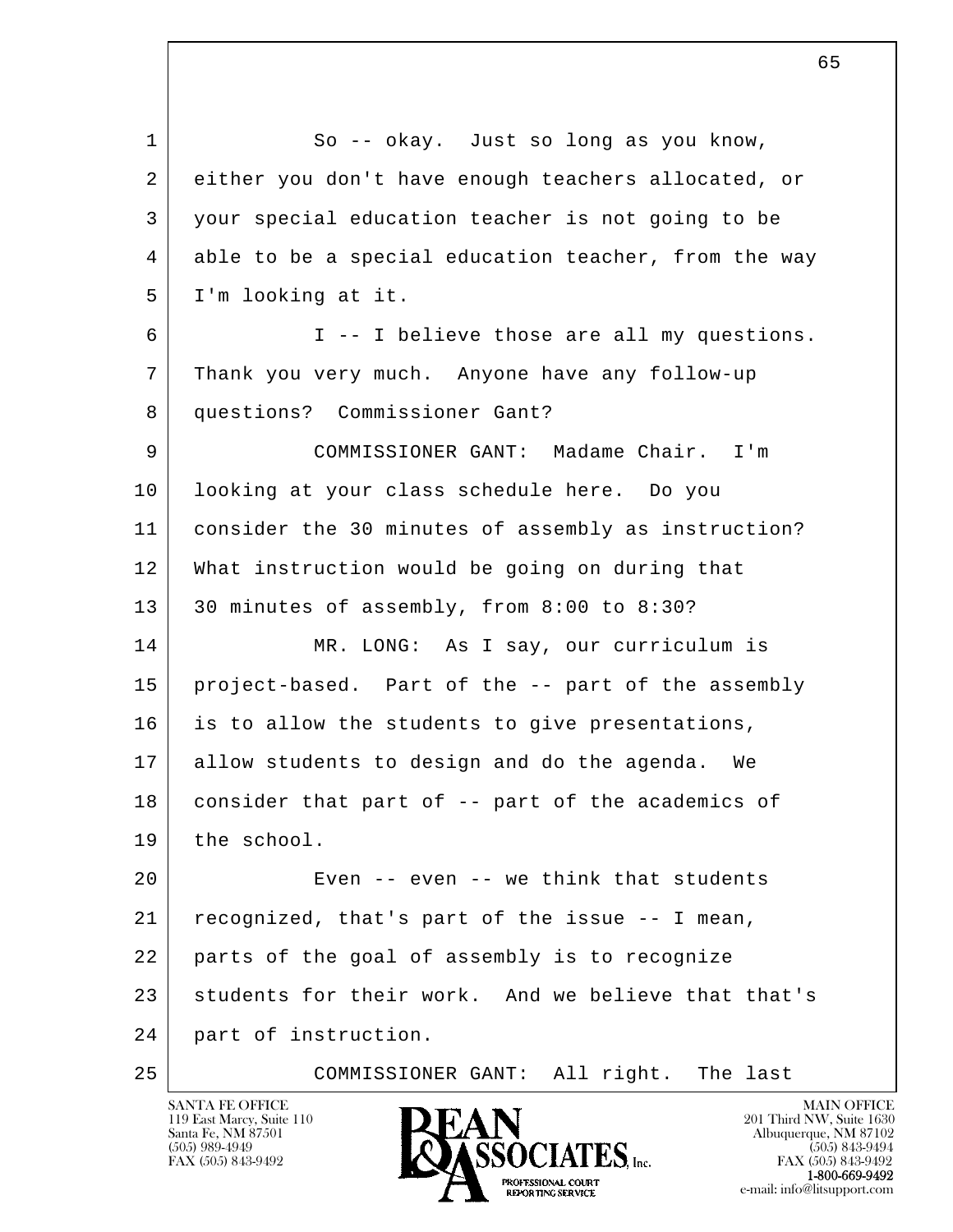1 30 minutes, from 3:20 to 3:50, 30 minutes, what 2 happens during "Reflection"? What is that, as far 3 as instruction? 4 MR. LONG: Students and teachers discuss 5 how the projects are going, what's going in the

 6 project, how it relates to the specific academics, 7 the specific courses, to think about it, to -- to 8 interact with it, to collaborate. Those types of 9 | things, we believe, are part of instruction.

10 COMMISSIONER GANT: Thank you.

11 THE CHAIR: Commissioners, anything else? 12 | All right. We thank you very much for your 13 presentation. You can stay there, if you would 14 like.

l  $\overline{\phantom{a}}$  15 We are now finished with the question part 16 of the hearing. Any member of the public, including 17 the applicant, may submit written input following 18 this hearing. Written comments can be sent to the 19 Commission via the PED Web site -- please notice on 20 the sign-in table back there, there are little -- 21 | little half-sheets with the address on there, but I 22 will read it to you anyway just to be sure -- using 23 | the link, www.PED.State.nm.us/Comments. 24 You will be directed to an e-mail format

25 in which to write your comment. Make sure you

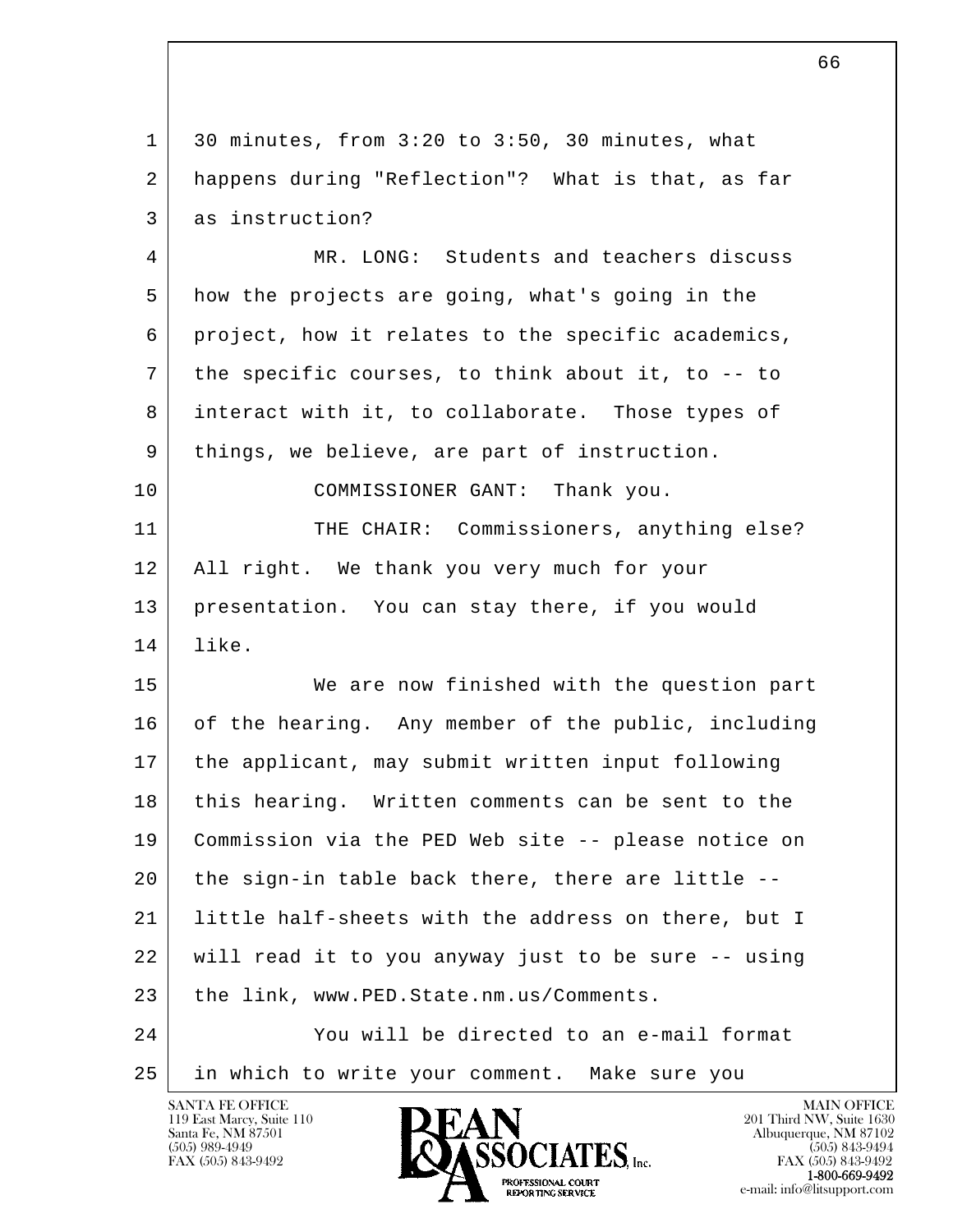l  $\overline{\phantom{a}}$ SANTA FE OFFICE MAIN OFFICE MAIN OFFICE MAIN OFFICE MAIN OFFICE 119 East Marcy, Suite 110<br>Santa Fe, NM 87501 Santa Fe, NM 87501 Albuquerque, NM 87102  $\sum_{\text{FAX (505) 843-9492}}$   $\sum_{\text{FAX (505) 843-9492}}$   $\sum_{\text{FAX (505) 843-9492}}$  1 identify the school you're commenting on in the 2 drop-down menu. Please note that any written input 3 must be received by no later than close of business 4 on the third business day following the hearing on 5 the application you wish to comment on. 6 However, since today is Wednesday, 7 Thursday, Friday -- the third day would fall on a 8 Saturday -- we have extended that until Monday, for 9 | your comments. 10 We thank you all for your presentations 11 today. The Public Education Commission will meet in 12 Santa Fe on September 26 and 27, 2013, to render 13 | their decision on approval or denial of this and 14 other new charter school applications. 15 The Commission will now recess this 16 hearing until 2:00 this afternoon in the community 17 of Anthony. This hearing is recessed. Thank you 18 all for being here. 19 (Proceedings in recess at 10:35 a.m.) 20 21 22 23 24 25

67

FAX (505) 843-9492 FAX (505) 843-9492

e-mail: info@litsupport.com

1-800-669-9492